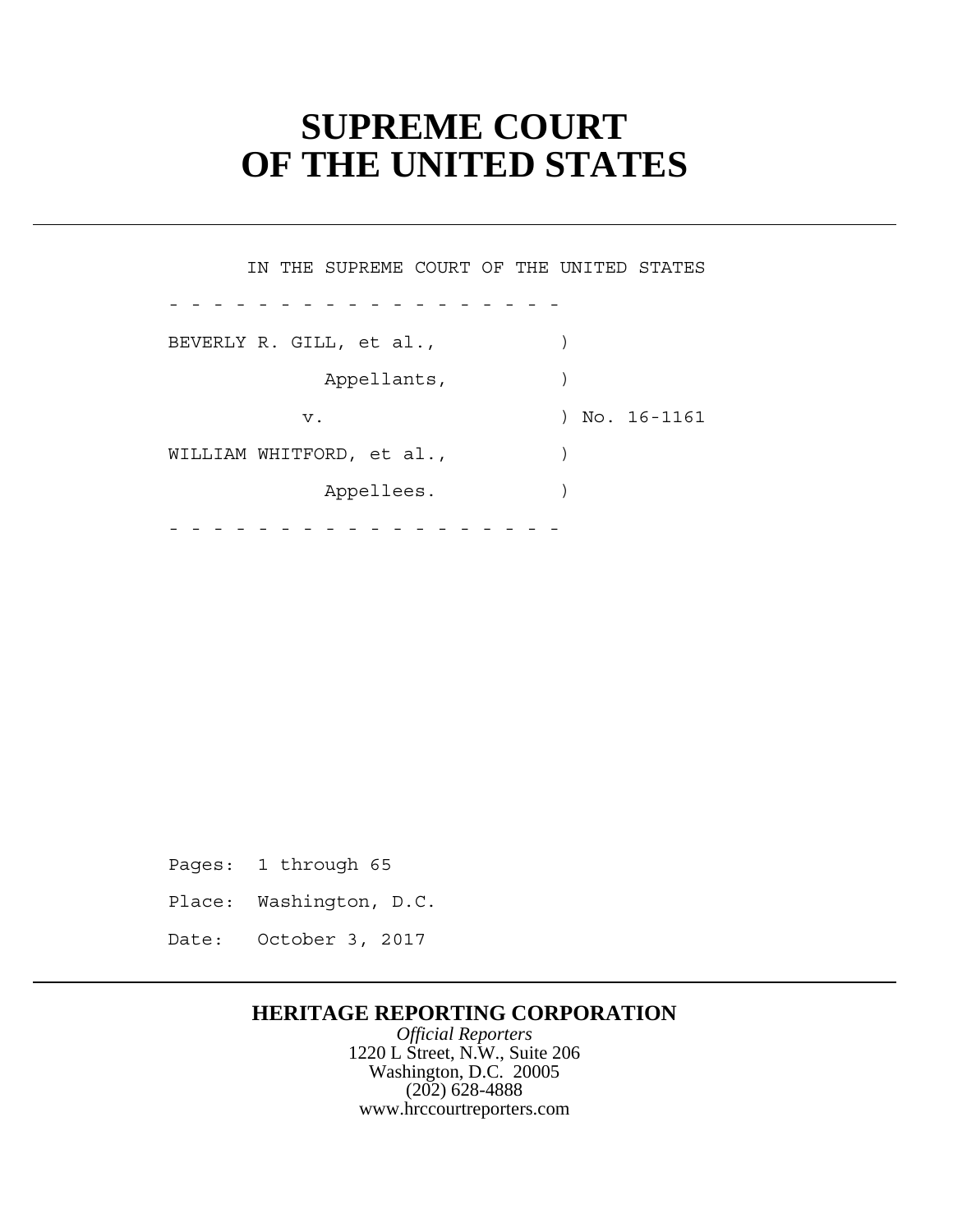1

 at 10:04 a.m. APPEARANCES: MISHA TSEYTLIN, Solicitor General, Madison, Wisconsin; 1 2 - - - - - - - - - - - - - - - - - - 3 4 **5**  6 7 8 - - - - - - - - - - - - - - - - - - 9 10 11 12 13 14 15 16 17 18 19 20 21 22 23 24 25 IN THE SUPREME COURT OF THE UNITED STATES BEVERLY R. GILL, et al.,  $\qquad \qquad$  ) Appellants,  $)$ v. ) No. 16-1161 WILLIAM WHITFORD, et al.,  $\qquad \qquad$ Appellees. Washington, D.C. Tuesday, October 3, 2017 The above-entitled matter came on for oral argument before the Supreme Court of the United States on behalf of the Appellants. ERIN E. MURPHY, Washington, D.C., for Wisconsin State Senate, et al., as amici curiae. PAUL M. SMITH, Washington, D.C.; on behalf of the Appellees.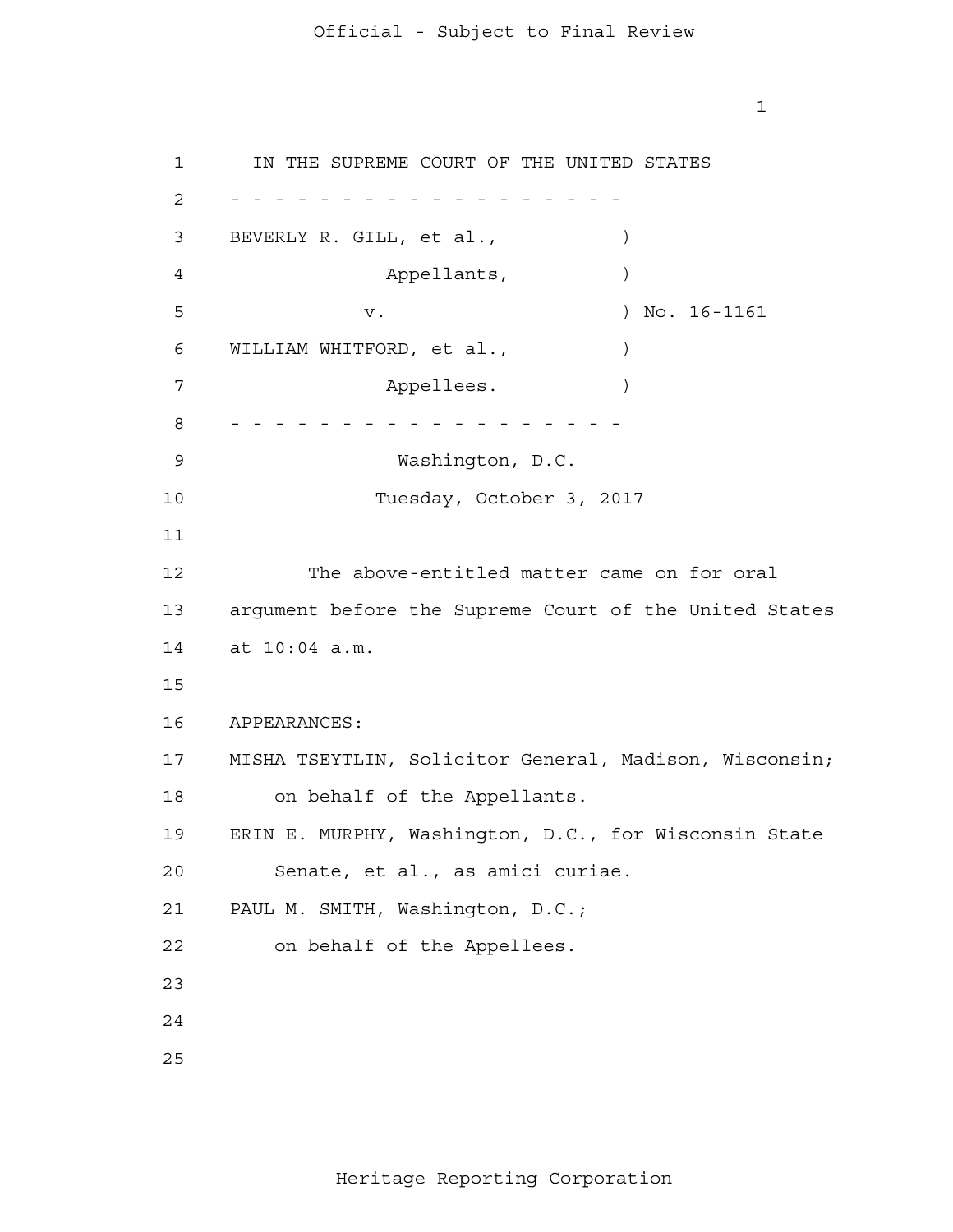| $\mathbf{1}$    | CONTENTS                    |       |
|-----------------|-----------------------------|-------|
| $\overline{2}$  | ORAL ARGUMENT OF:           | PAGE: |
| 3               | MISHA TSEYTLIN              |       |
| $4\overline{ }$ | On behalf of the Appellants | 3     |
| 5               | ORAL ARGUMENT OF:           |       |
| 6               | ERIN E. MURPHY              |       |
| 7               | For Wisconsin State Senate, |       |
| 8               | as amicus curiae            | 18    |
| 9               | ORAL ARGUMENT OF:           |       |
| 10              | PAUL M. SMITH,              |       |
| 11              | On behalf of Appellees      | 29    |
| 12              | REBUTTAL ARGUMENT OF:       |       |
| 13              | MISHA TSEYTLIN              |       |
| 14              | On behalf of the Appellants | 63    |
| 15              |                             |       |
| 16              |                             |       |
| 17              |                             |       |
| 18              |                             |       |
| 19              |                             |       |
| 20              |                             |       |
| 21              |                             |       |
| 22              |                             |       |
| 23              |                             |       |
| 24              |                             |       |
| 25              |                             |       |
|                 |                             |       |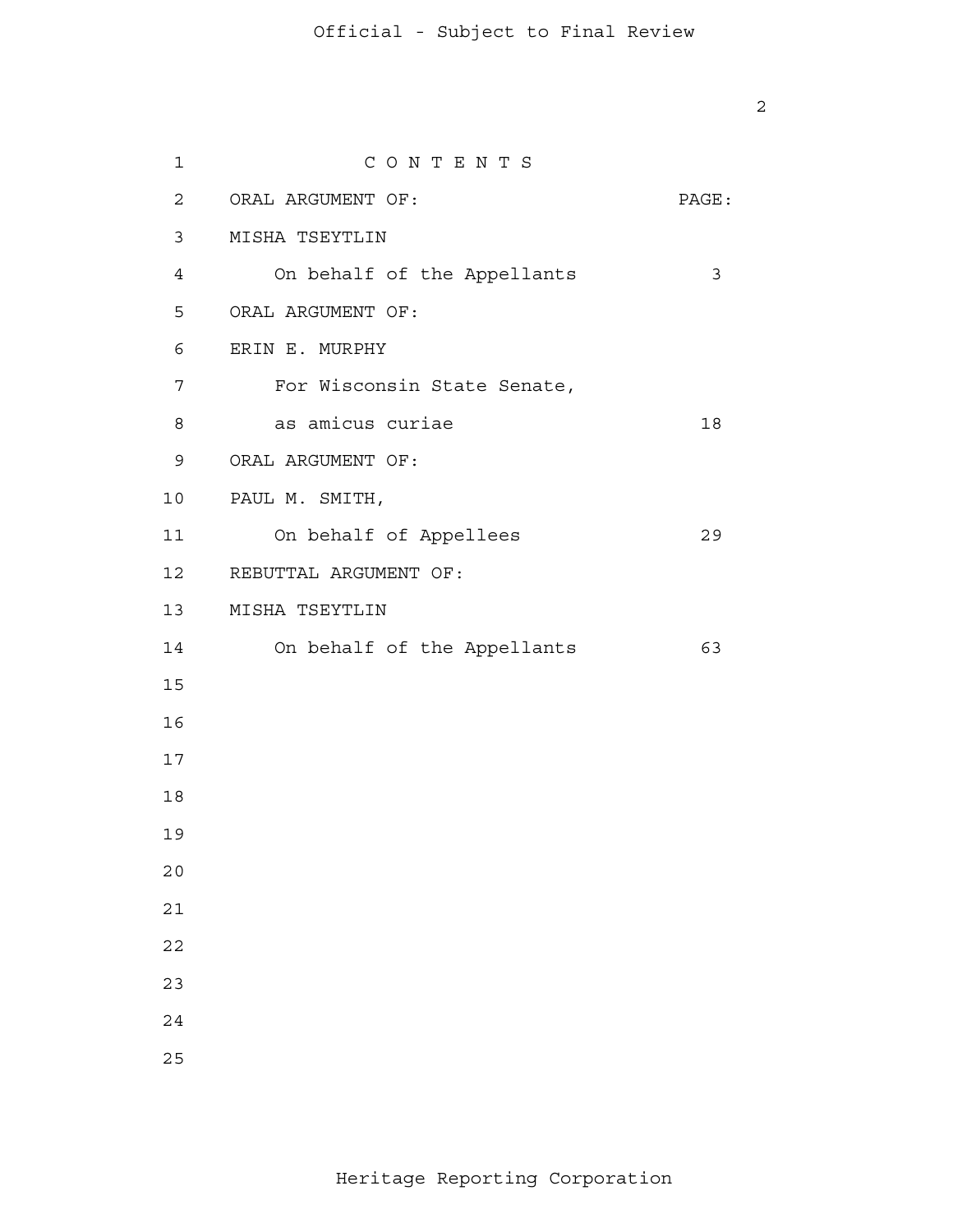1 2 3 4 **5**  6 7 8 9 10 11 12 13 14 15 16 17 18 19  $20$  21 22 23 24 25 P R O C E E D I N G S (10:04 a.m.) CHIEF JUSTICE ROBERTS: We will hear argument first this morning in case 16-1161, Gill versus Whitford. Mr. Tseytlin? ORAL ARGUMENT OF MISHA TSEYTLIN ON BEHALF OF APPELLANTS MR. TSEYTLIN: Mr. Chief Justice, and may it please the Court. This Court has never uncovered judicial and manageable standards for determining when politicians have acted too politically in drawing district lines. Plaintiff's social science metrics composed of statewide vote to seat ratios and hypothetical projections do not solve any of these problems. Instead, they would merely shift districting from elected public officials to federal courts, who would decide the fate of maps based upon battles of the experts. Now, on a threshold matter, this Court should hold that federal courts lack jurisdiction to entertain statewide political gerrymandering challenges, leaving for another

Heritage Reporting Corporation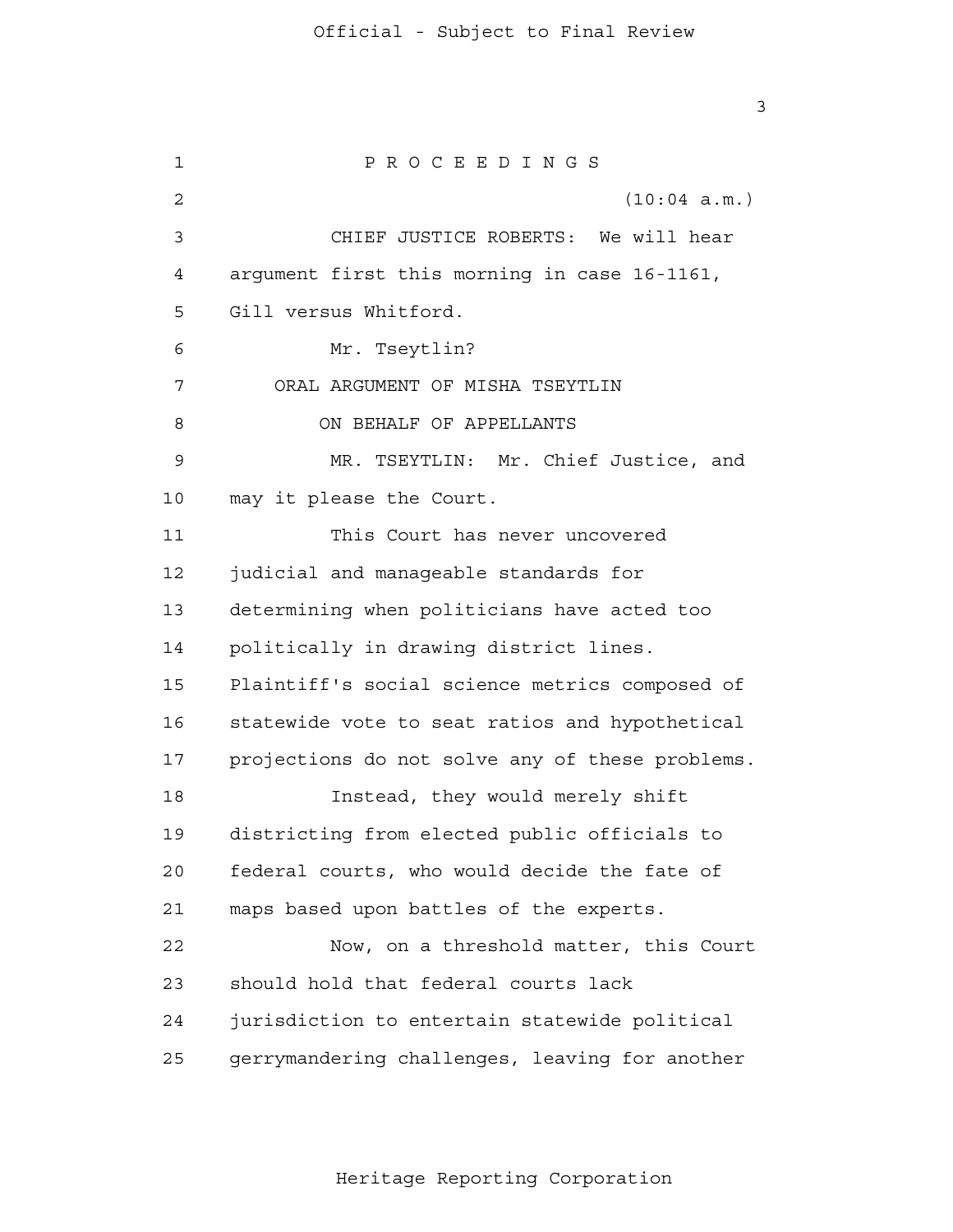1 2 3 4 **5**  6 7 8 9 10 11 12 13 14 15 16 17 18 19  $2.0$  21 22 23 24 25 day the question of district-specific gerrymandering. JUSTICE KENNEDY: I think it is true that there is no case that directly helps Respondents very strongly on this standing issue. You have a strong argument there. But suppose the Court -- and you will just have to assume, we won't know the exactly the parameters of it -- decided that this is a First Amendment issue, not an equal protection issue. Would that change the calculus so that, if you're in one part of the state, you have a First Amendment interest in having your party strong or the other party weak? MR. TSEYTLIN: No, it wouldn't, Your Honor. I think the reason for that is, even if it is a First Amendment issue, it is still grounded in the right to vote. And in our country's single district election system, folks only vote in their own district. For example, you might have some vague interest in the party you associated with having more members in Congress, for example, like a Wisconsin Republican might want more

Heritage Reporting Corporation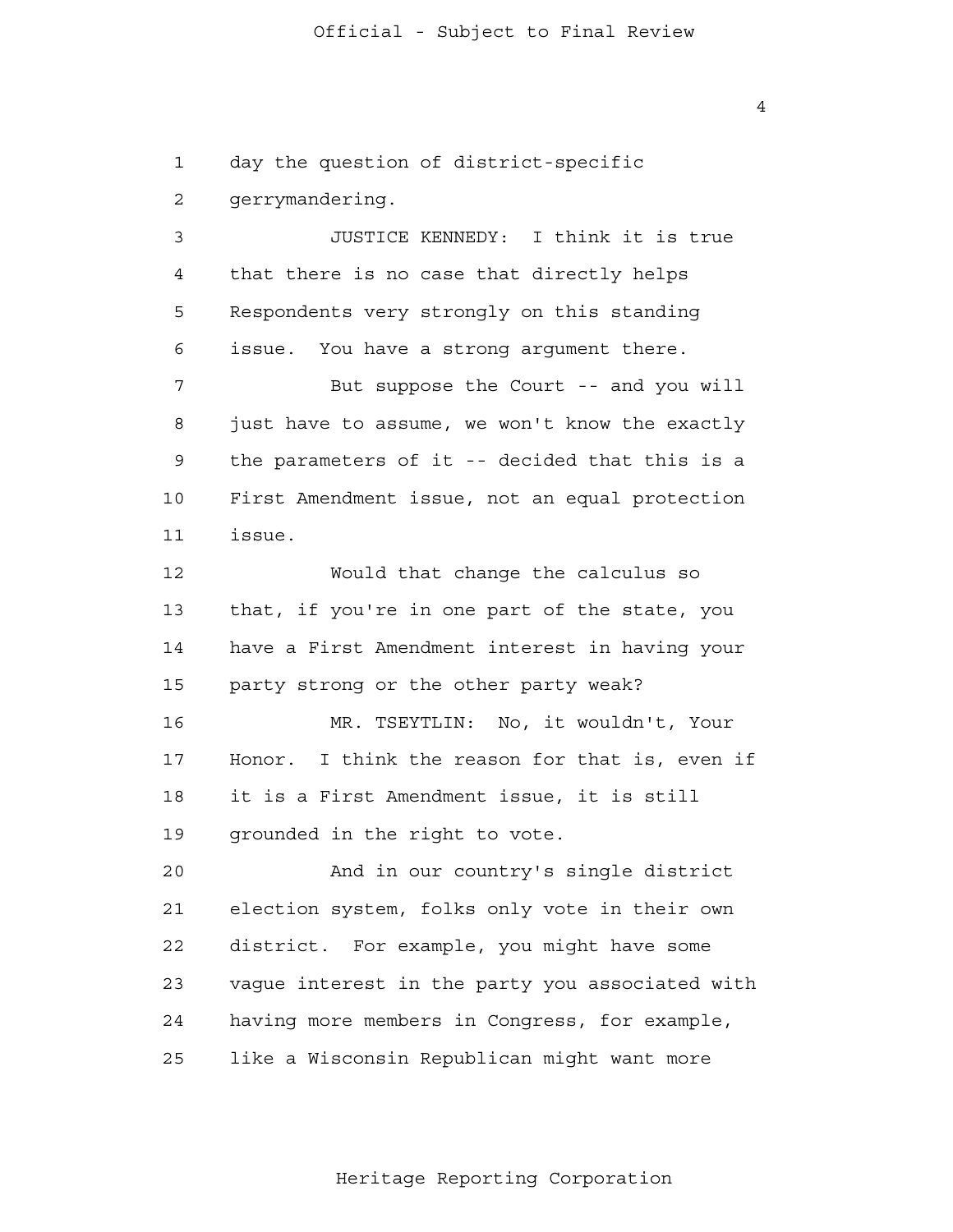1 Texas Republicans in Congress.

| $\overline{c}$ | But no one would say that you have a            |
|----------------|-------------------------------------------------|
| 3              | First Amendment or first Fourteenth Amendment   |
| 4              | right in that sort of circumstance to challenge |
| 5              | Texas law that you would, for example, argue    |
| 6              | led to less Republicans from Texas coming into  |
| 7              | the U.S. Congress.                              |
| 8              | CHIEF JUSTICE ROBERTS: Well, but I              |
| 9              | think the argument is pretty straightforward    |
| 10             | which you, in your district, have a right of    |
| 11             | association and you want to exercise that right |
| 12             | of association with other people elsewhere in   |
| 13             | the state.                                      |
| 14             | And if you can't challenge the                  |
| 15             | districting throughout the state, then your     |
| 16             | claim seems to be -- there is no way for to you |
| 17             | to raise your claim.                            |
| 18             | JUSTICE KENNEDY: This of course --              |
| 19             | and this of course confines it to the state and |
| 20             | eliminates the problem of out of state, just    |
| 21             | the way the Chief Justice stated the            |
| 22             | hypothetical.                                   |
| 23             | MR. TSEYTLIN: Well, Your Honor, I               |
| 24             | don't think it would solve the interstate       |
| 25             | problem because, of course, the structural      |

Heritage Reporting Corporation

 $\overline{5}$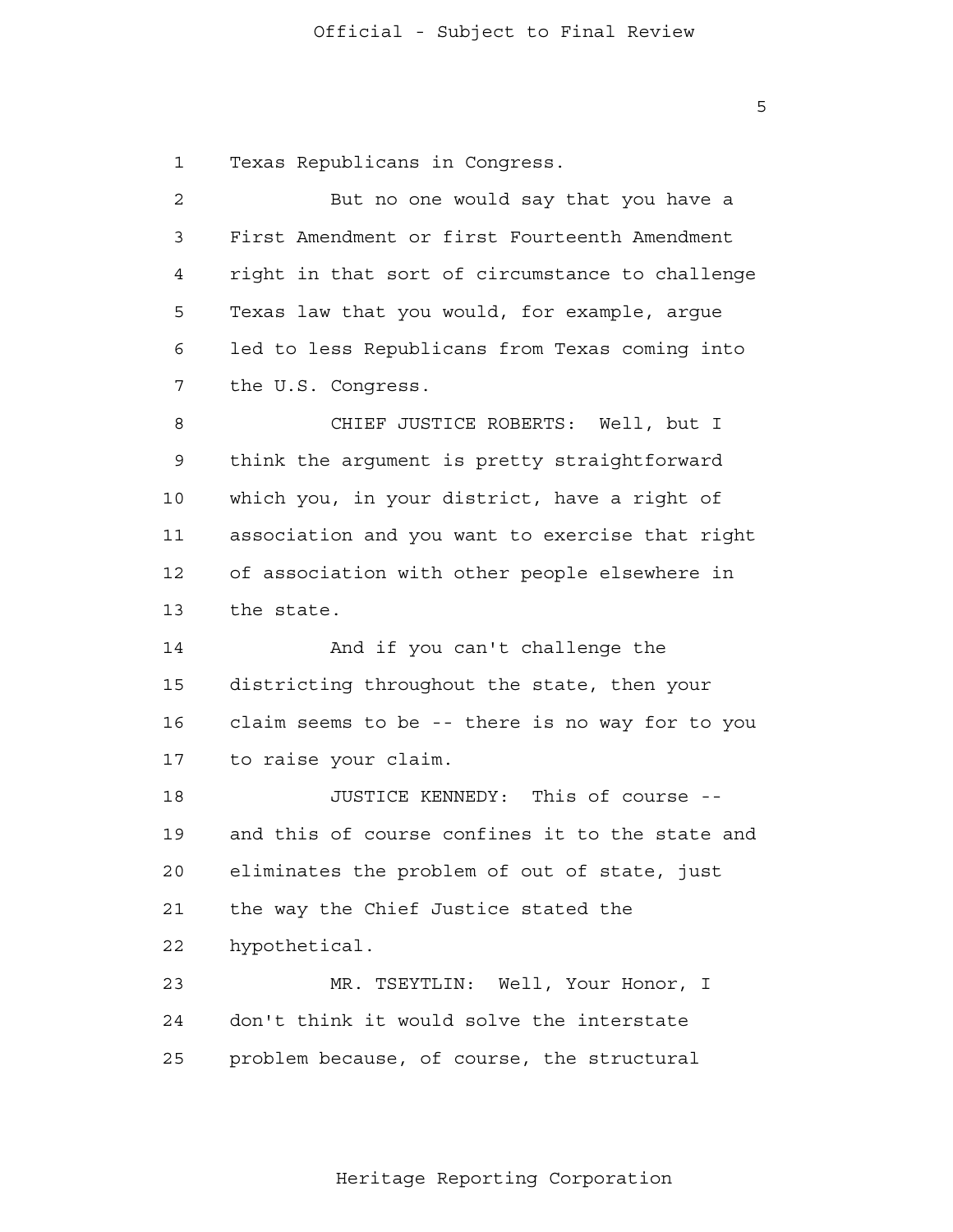1 2 3 4 **5**  6 7 8 9 10 11 12 13 14 15 16 17 18 19  $2.0$  21 22 23 24 25 relationship of, for example, Mr. - JUSTICE KENNEDY: Let's -- let's assume that it does. (Laughter.) MR. TSEYTLIN: Well -- well, Your Honor, I still think that this Court should be very careful about enacting that kind of doctrine. As we know, race in politics are often correlated in this country, so political gerrymandering claims and racially gerrymandering claims, even if they are ultimately grounded in a different constitutional amendment, will often be raised together. And it cannot be -- possibly be the case that, if there is a showing that the map drawer turned on the racial screen, the person is limited to a single district claim. But if that same map drawer turned on the political screen, then the plaintiff would get access to the holy grail of a statewide claim - JUSTICE GINSBURG: Regarding the question of race, some years ago, this Court

Heritage Reporting Corporation

 $\overline{6}$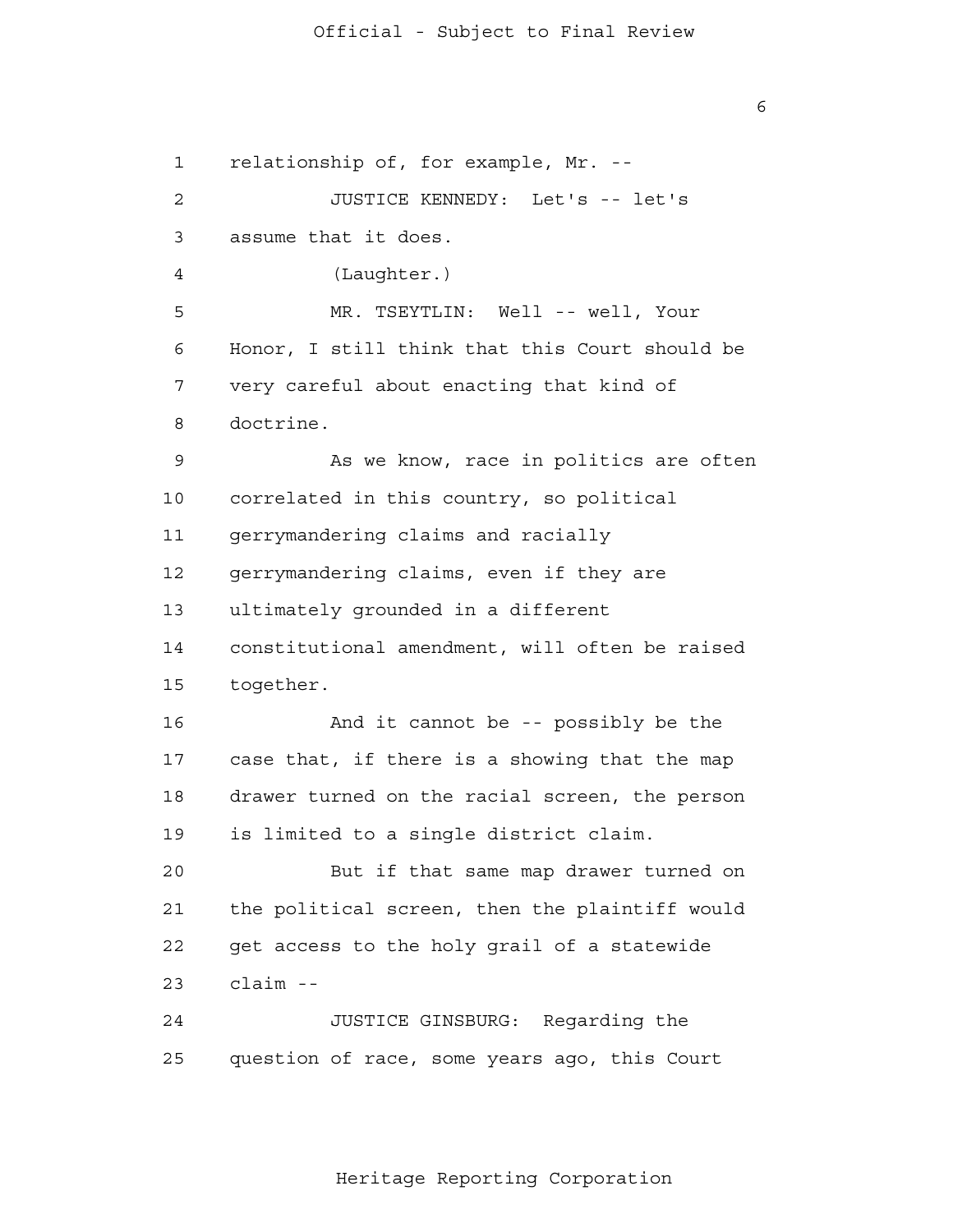1 2 3 4 **5**  6 7 8 9 10 11 12 13 14 15 16 17 18 19 20 21 22 23 24 25 dealt with what the -- the so-called "max-Black" plan, said that it was a deliberate attempt by the legislature to make as many African-American districts as possible. This bears a certain resemblance because the effort here, intentionally, was to create as many Republican districts. So is max-Republican, it doesn't -- doesn't it have the same problem that "max-Black" did? MR. TSEYTLIN: Well, Your Honor, that turns to the issue of justiciability, and I do not think that raises the same problems because, of course, politics is not a suspect classification like race. And I think the easiest way to see this is to take a look at a chart that plaintiff's own expert created, and that's available on Supplemental Appendix 235. This is plain -- plaintiff's expert studied maps from 30 years, and he identified the 17 worst of the worst maps. What is so striking about that list of 17 is that 10 were neutral draws. There were court-drawn maps, commission-drawn maps, bipartisan drawn maps, including the immediately prior Wisconsin drawn

Heritage Reporting Corporation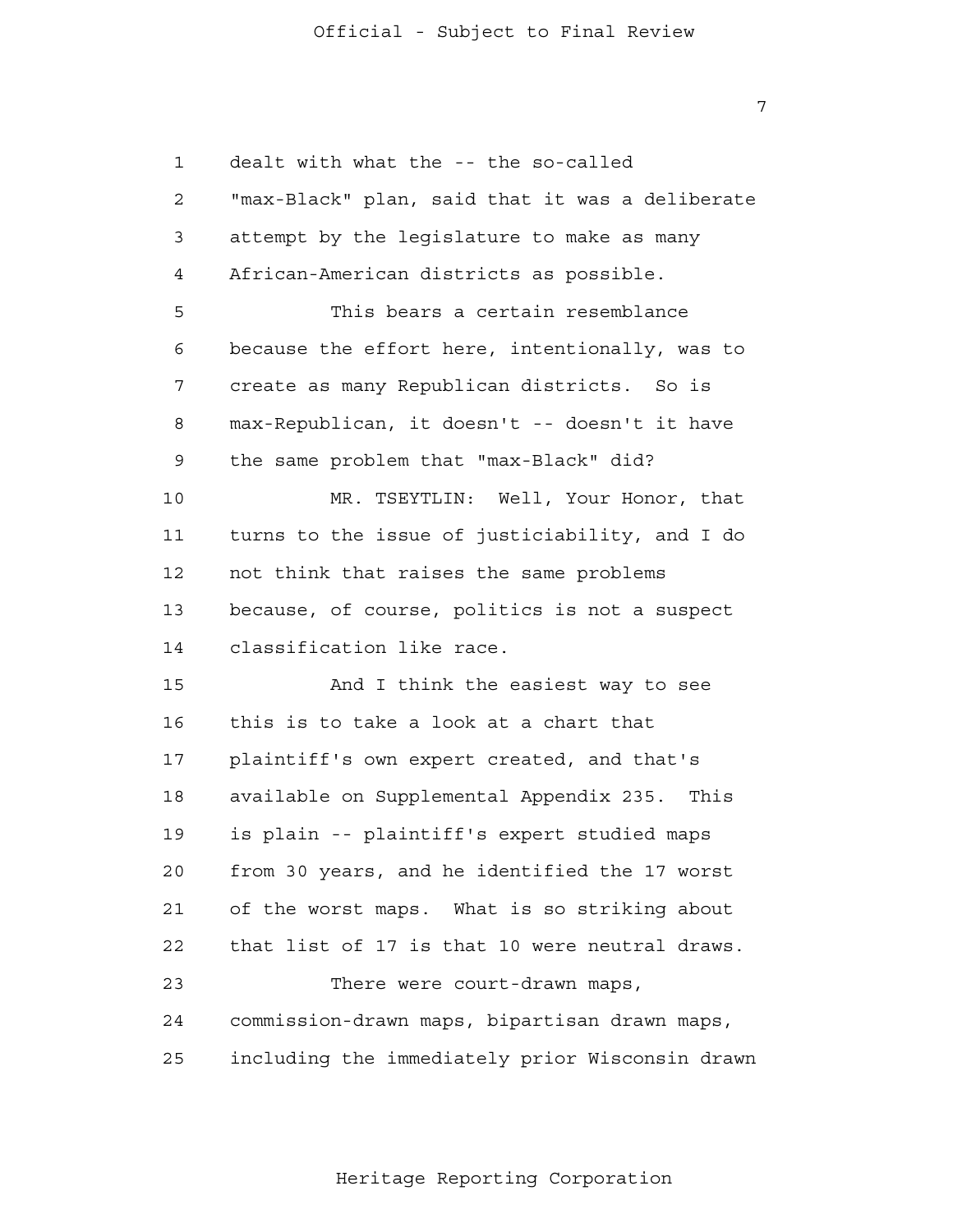1 2 3 4 **5**  6 7 8 9 10 11 12 13 14 15 16 17 18 19  $2.0$  21 22 23 24 25 map. And I think the Court should learn two lessons from this list of 17, 10 of which were neutral. The first lesson is that partisan symmetry is simply not a neutral districting criteria. It is not a neutral method of drawing districts. For if it were, all of these commissions would not be drawing partisan asymmetry maps. The second lesson that this Court should learn from that -- from that list is that plaintiffs are asking this Court to launch a redistricting revolution based upon their social science metrics. JUSTICE ALITO: Before you get too deeply into the merits, which I assume you will want to do in a minute, can I just ask you a question about standing along the lines of those asked by my colleagues? Suppose that it was alleged that town officials in someplace in northern Wisconsin where the Republicans predominate were discriminating against the Democratic candidate for a legislative district by, let's say, not allowing that candidate's signs to be put up

Heritage Reporting Corporation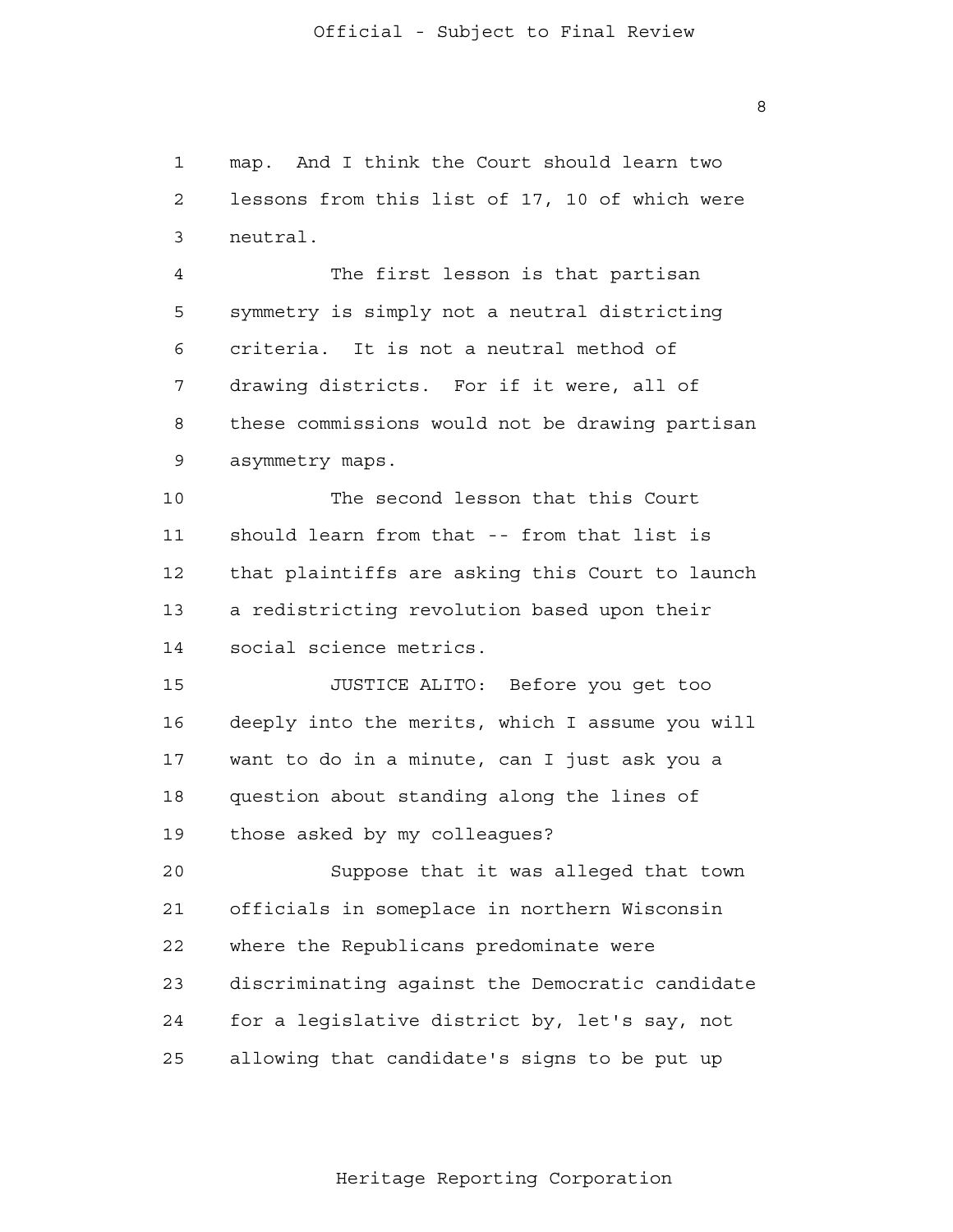1 2 3 4 **5**  6 7 8 9 10 11 12 13 14 15 16 17 18 19 20 21 22 23 24 25 along the roadsides, but allowing the Republican signs to be put up along the roadsides, or they were pressuring town let's just leave it at that. They're discriminating with respect to these signs. Now, who would have standing to raise a First Amendment challenge to that? Would it be just the candidate in that district or maybe voters in that district? Or could a -- a Democratic voter in, let's say, Milwaukee have standing to raise that First Amendment argument? MR. TSEYTLIN: I would certainly think, Your Honor, the candidate would have standing, and I -- I'm not so sure about the voters in the district, but probably. But certainly, voters in Milwaukee who don't vote for that candidate, they're not eligible to vote for that candidate any more than someone in California is eligible to vote for the candidate. And I think we see this - CHIEF JUSTICE ROBERTS: Wait. I'm sorry. Certainly, voters in Milwaukee -- you left out -- would not have standing?

Heritage Reporting Corporation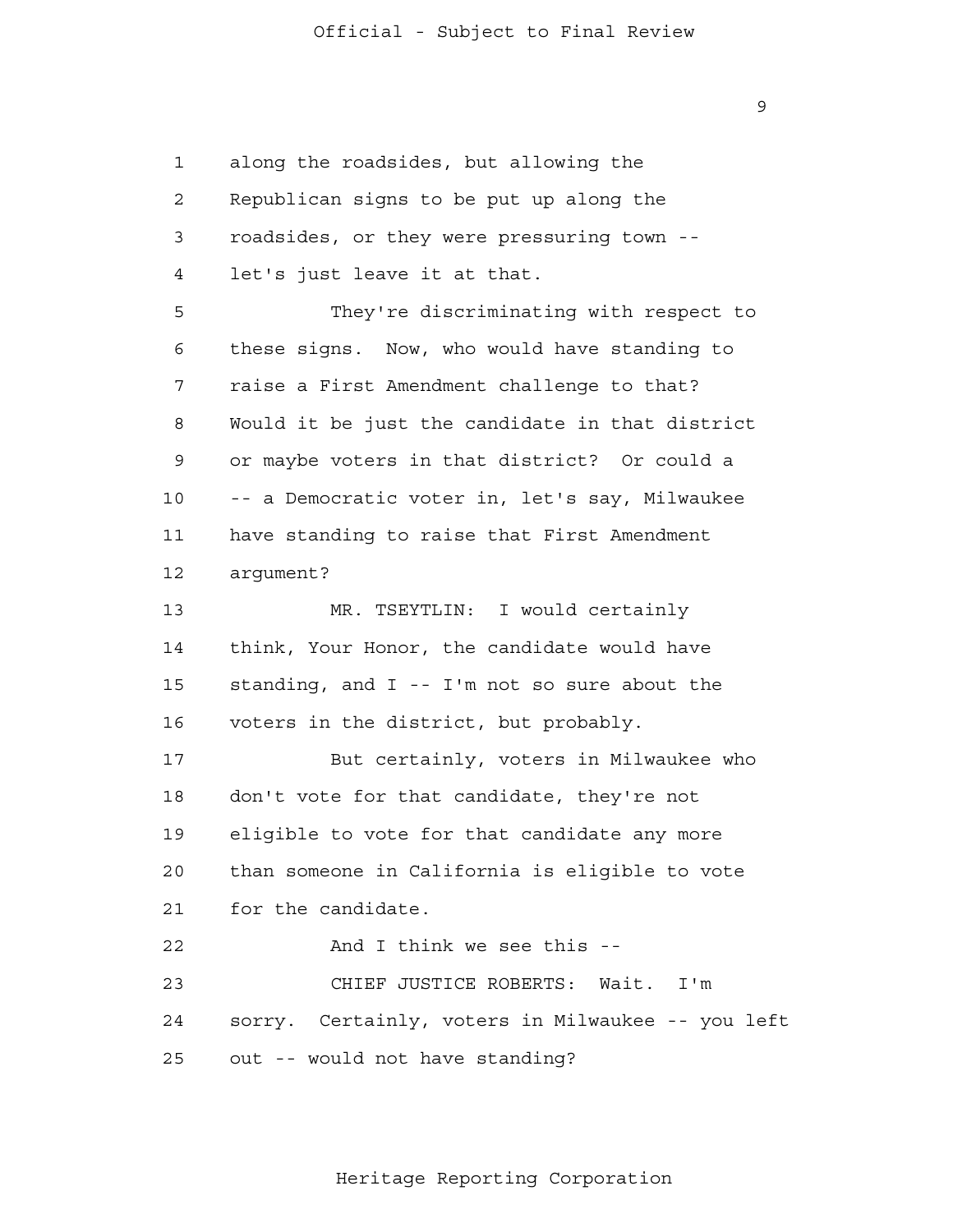1 2 3 4 **5**  6 7 8 9 10 11 12 13 14 15 16 17 18 19 20 21 22 23 24 25 MR. TSEYTLIN: They would not have standing. And I -- I think we see this from the testimony of -- of the lead plaintiff, who is the only plaintiff that testified in this case. He was asked, during his testimony, what harm does Act 43 put on you, given that you live in a Democratic-dominated district in Madison under any possible map. Well, he said, I want to be able to campaign for a majority in assembly, which shows that his injury has nothing to do with him as a voter. It's just a generalized interest in more Wisconsinites -- more Wisconsin Democrats being elected, which someone in Wisconsin can have or someone outside of Wisconsin can - JUSTICE GINSBURG: May I - JUSTICE KENNEDY: I think we're anxious to get to the merits, but one more thing on the sign. Suppose the sign in the southern part of the state had talked about an issue which was very important to the people in Milwaukee. MR. TSEYTLIN: I think that one could

Heritage Reporting Corporation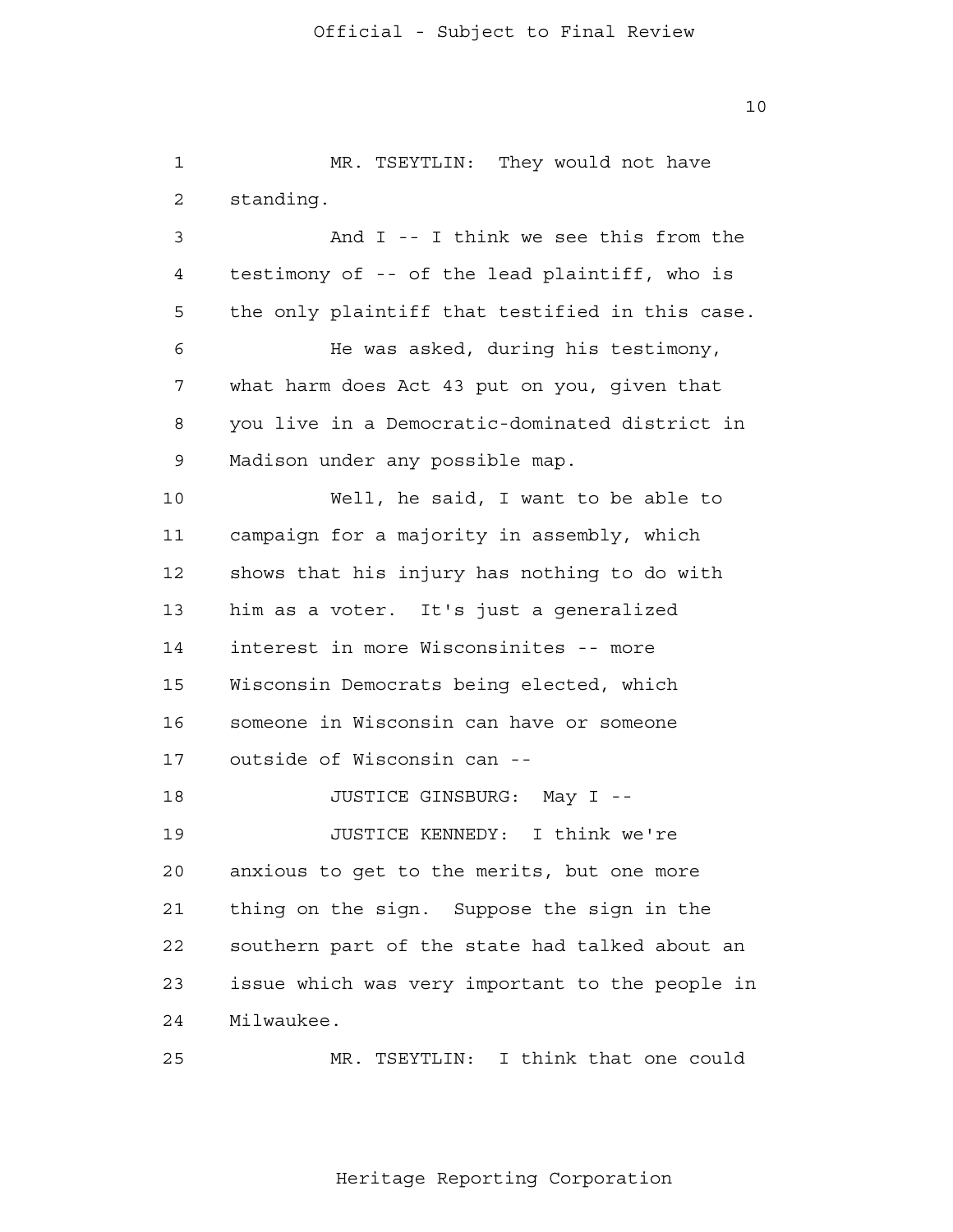1 2 3 4 **5**  6 7 8 9 10 11 12 13 14 15 16 17 18 19 20 21 22 23 24 25 frame a hypothetical where, if it was some sort of a home rule thing, where Milwaukee's right to have certain height buildings was affected, you could have a no longer generalized interest, but we don't have anything like that here. JUSTICE BREYER: All right. So can I do this? Because I think the hard issue in this case is are there standards manageable by a Court, not by some group of social science political ex -- you know, computer experts. I understand that, and I am quite sympathetic to that. So let me spend exactly 30 seconds, if I can, giving you, as you've read all these briefs, I have too, this is -- this is where I am at the moment -- not that I'm for this, react to this as you wish, and if you wish to say nothing, say nothing, and it's for everybody because it's a little complicated. When I read all that social science stuff and the computer stuff, I said, well, what -- is there a way of reducing it to something that's manageable? So I'd have step one. The judge says,

Heritage Reporting Corporation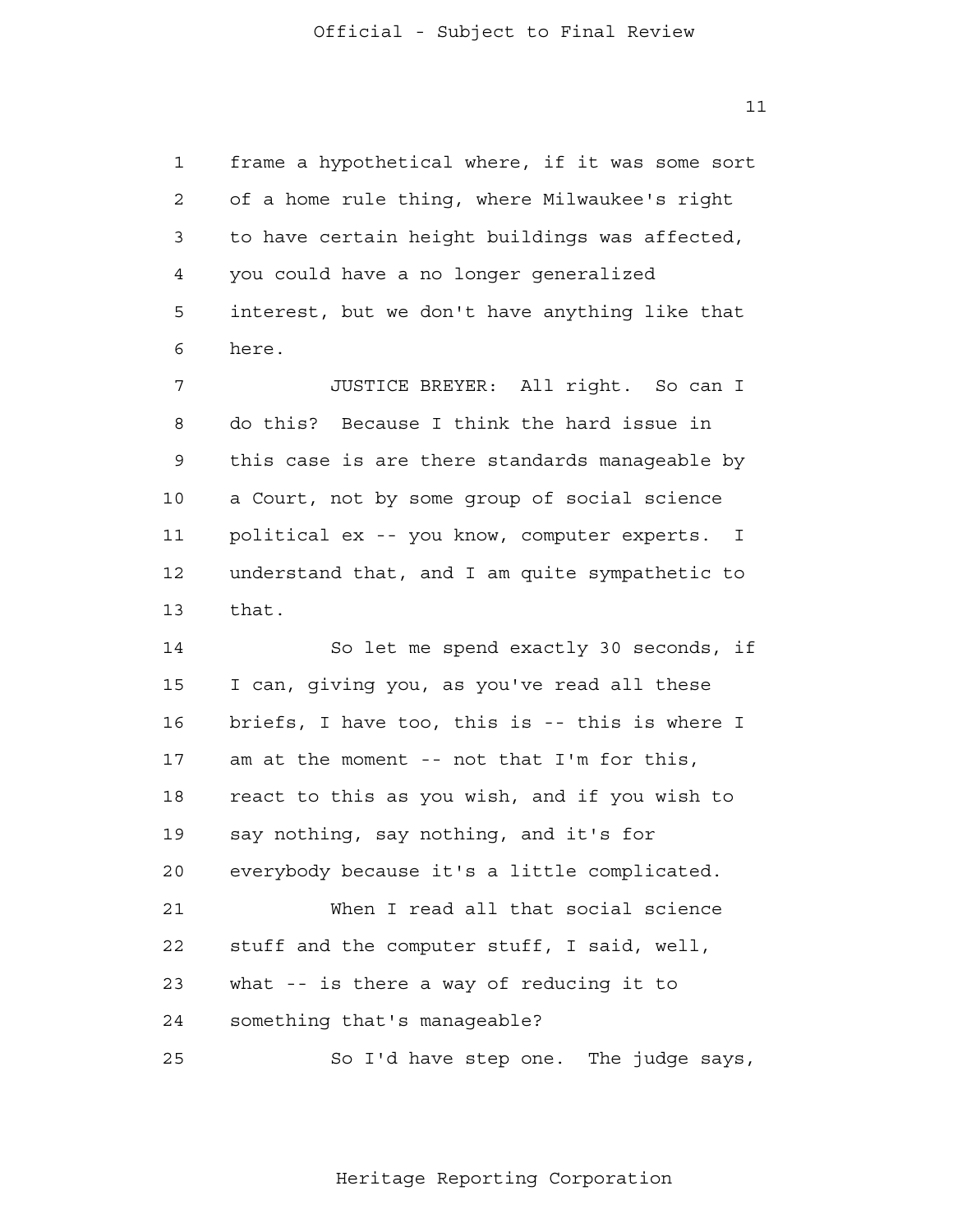1 2 3 4 **5**  6 7 8 9 10 11 12 13 14 15 16 17 18 19 20 21 22 23 24 25 Was there one party control of the redistricting? If the answer to that is no, say there was a bipartisan commission, end of case. Okay? Step two, is there partisan asymmetry? In other words, does the map treat the political parties differently? And a good evidence of that is a party that got 48 percent of the vote got a majority of the legislature. Other evidence of that is what they call the EG, which is not quite so complicated as the opposition makes it think. Okay? In other words, you look to see. Question 3, is -- is there going to be persistent asymmetry over a range of votes? That is to say one party, A, gets 48 percent, 49 percent, 50 percent, 51, that's sort of the S-curve shows you that, you know, whether there is or is not. And there has to be some. And if there is, you say is this an extreme outlier in respect to asymmetry? And there we have Eric Lander's brief, okay? You know that one. And -- and we look through thousands and thousands of maps, and somebody did it with

Heritage Reporting Corporation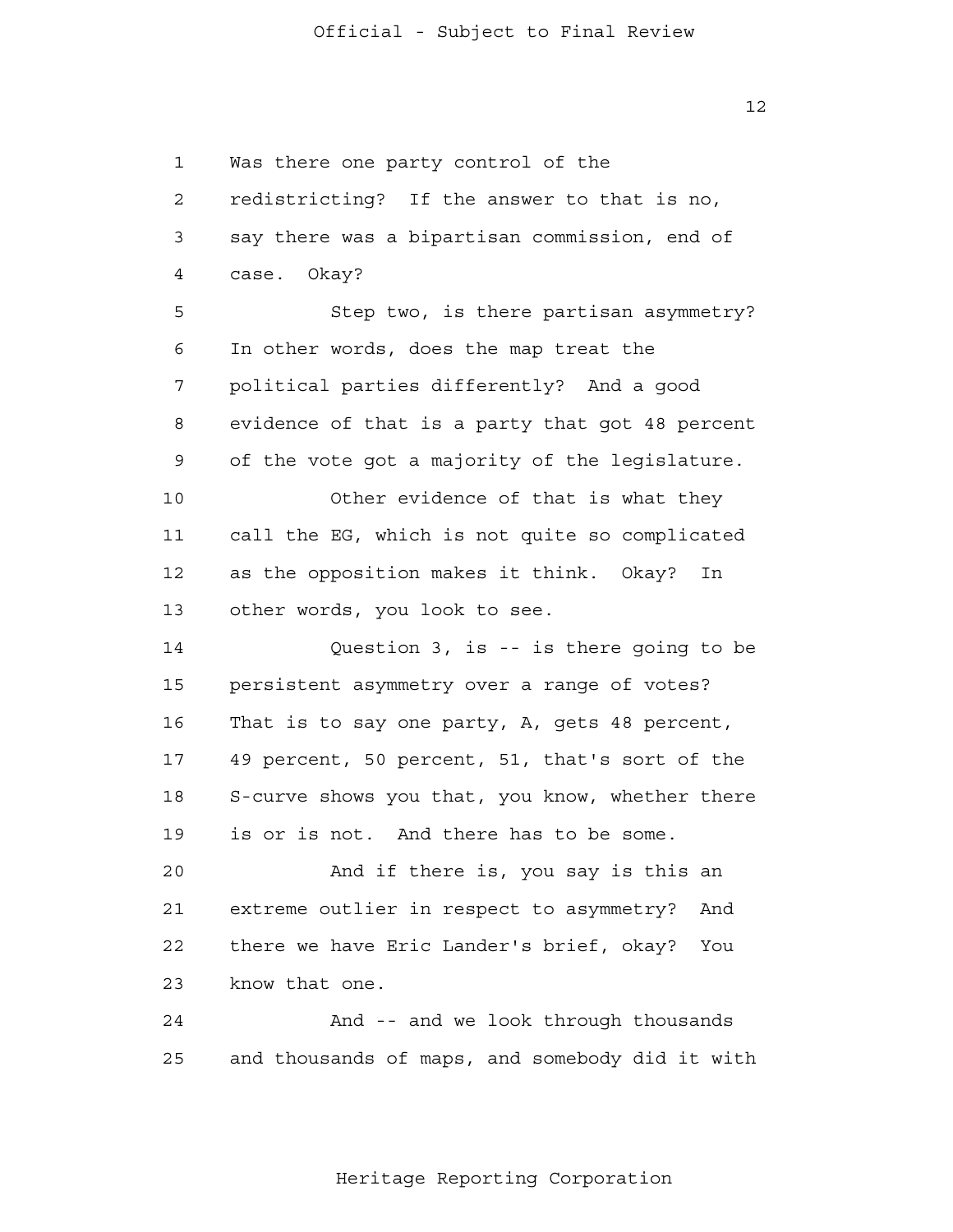1 2 3 4 **5**  6 7 8 9 10 11 12 13 14 15 16 17 18 19 20 21 22 23 24 25 real maps and said how bad is this compared to, you know, the worst in the country. And then, if all those -- the test flunks all those things, you say is there any justification, was there any other motive, was there any other justification? Now, I suspect that that's manageable. I'm not positive. And so I throw it out there as my effort to take the technicalities and turn them into possibly manageable questions for a response from anyone insofar as you wish to respond, and if you wish to say, I wish to say nothing, that's okay with me. (Laughter.) MR. TSEYTLIN: Thank you, Your Honor. I'd like to talk about the third and fourth aspects of that because I think those are - I've already talked about the second a little bit. But with regard to the third, which is persistence, that is exactly the kind of conjectural, hypothetical state of affairs inquiry that was submitted to this Court in LULAC in Professor King's amicus brief because, of course, as your suggestion -- suggested

13

#### Heritage Reporting Corporation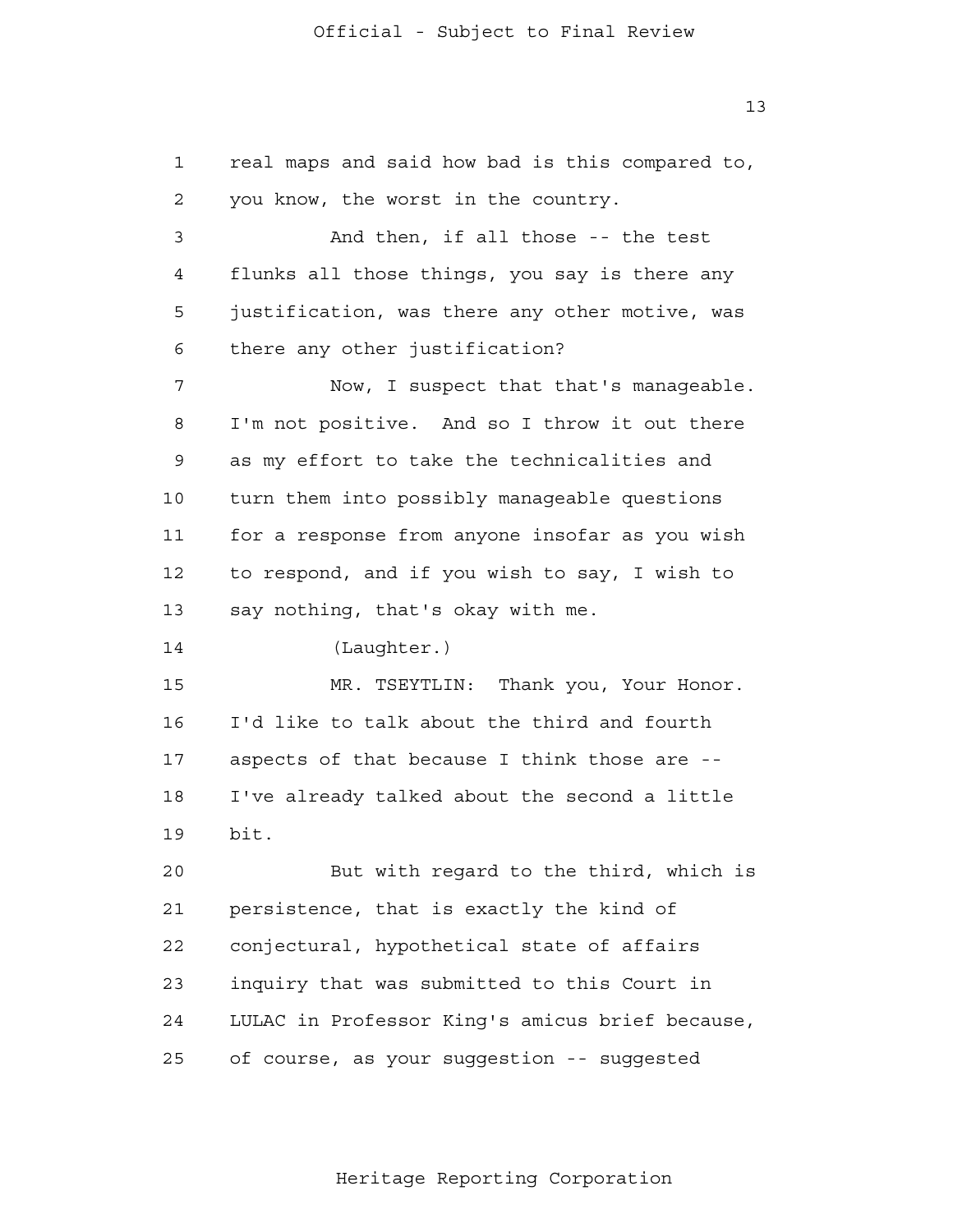1 2 3 4 **5**  6 7 8 9 10 11 12 13 14 15 16 17 18 19 20 21 22 23 24 25 steps recognize, a single election doesn't mean much. A single election, you could have an EG for any particular reason. So you would have federal courts engaging in battles of the hypothetical experts deciding, well, what would it be under this map or that map? So I think that's a non-starter for that reason. Now, with regard to extremity, this was an arg - JUSTICE KAGAN: Well, if I could just stop you there for a second, because I was under the impression that legislators are capable of doing this actually pretty easily now. You know, the world of voting technology has changed a great deal, and when legislatures think about drawing these maps, they're not only thinking about the next election, they're thinking often -- not always -- but often about the election after that and the election after that and the election after that, and they do sensitivity testing, and they use other methods in order to ensure that certain results will obtain not

Heritage Reporting Corporation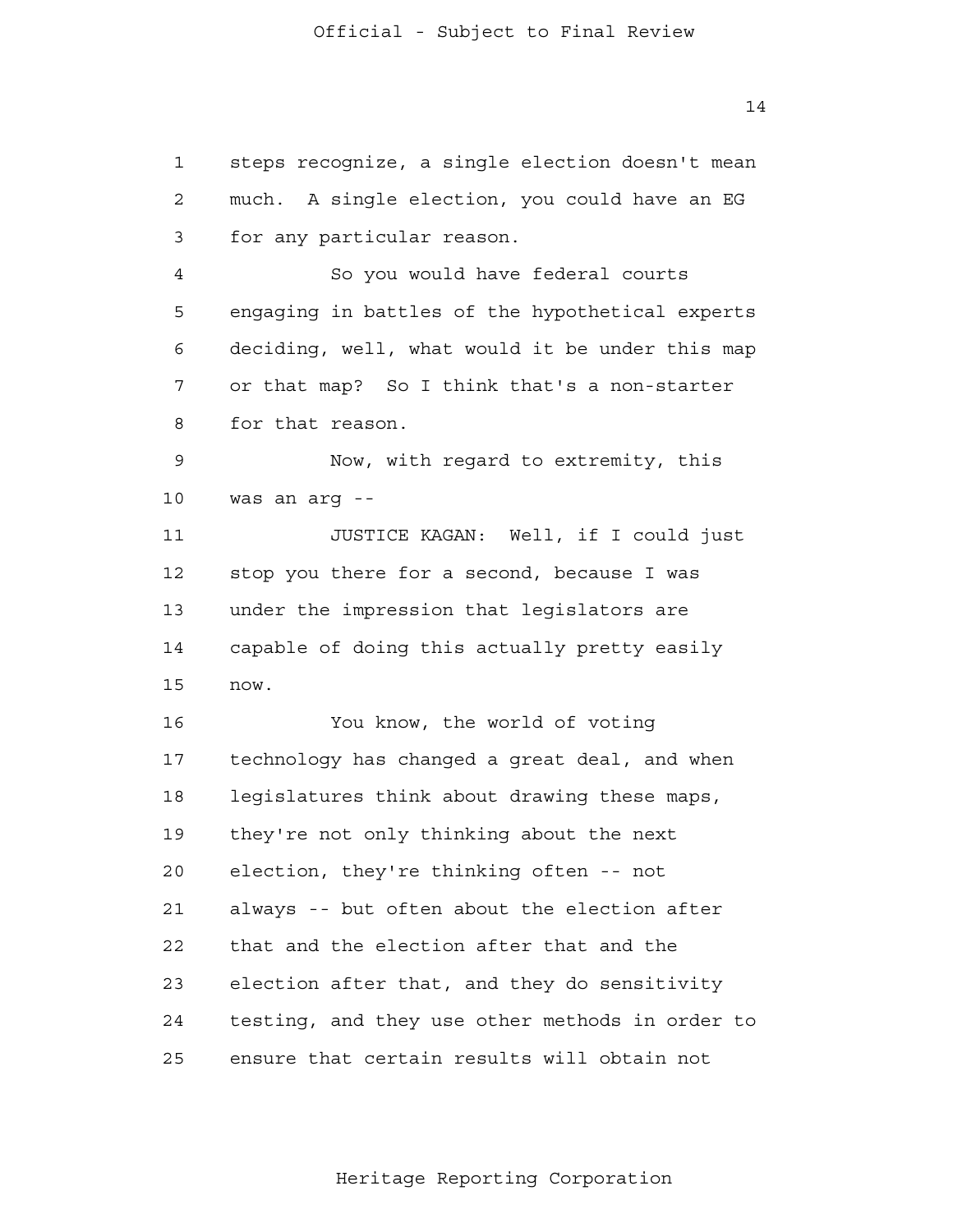1 2 3 4 **5**  6 7 8 9 10 11 12 13 14 15 16 17 18 19 20 21 22 23 24 25 only in the next one but eight years down the road. And it seems to me that, just as legislatures do that, in order to entrench majorities -- or minorities, as the case may be -- in order to entrench a party in power, so, too, those same techniques, which have become extremely sophisticated, can be used to evaluate what they're doing. MR. TSEYTLIN: Well, Your Honor, legislatures don't have to worry about judicial manageability standards. Legislatures don't have to worry about false positives, false negatives. Legislatures don't have to worry about conjecture. They can - JUSTICE KAGAN: What -- what I'm suggesting is that this is not kind of hypothetical, airy-fairy, we guess, and then we guess again. I mean, this is pretty scientific by this point. MR. TSEYTLIN: Well, Your Honor, they're just estimates. They're not all scientific. And let me give you one example from the record. JUSTICE SOTOMAYOR: I'm sorry.

Heritage Reporting Corporation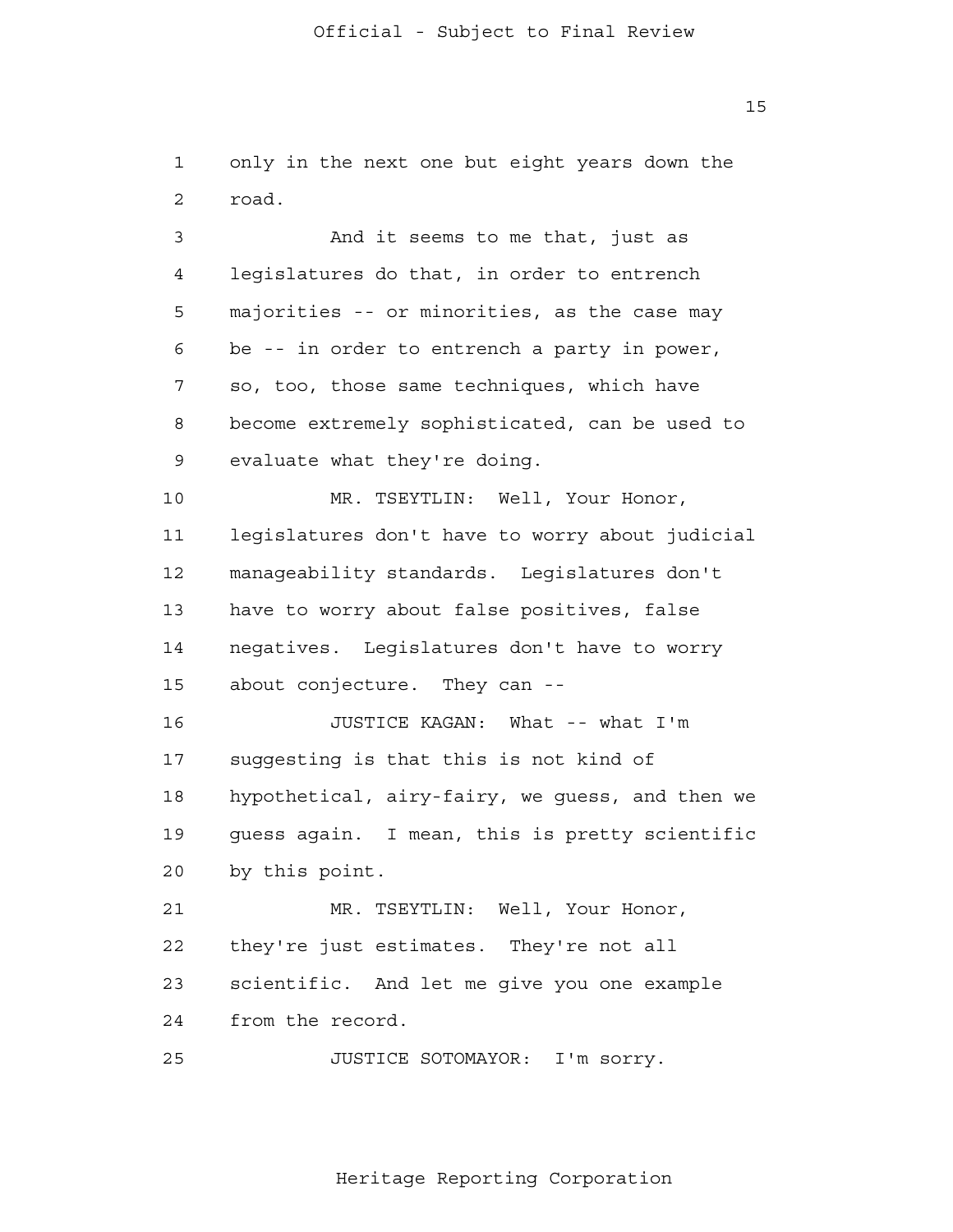1 2 3 4 **5**  6 7 8 9 10 11 12 13 14 15 16 17 18 They're estimates where you haven't put any social scientist to say that the estimates are wrong. You've poked holes, but every single social science metric points in the same direction. So there are five of them. Your map drawer is one of them, by the way, the person who actually drew these maps, and what we know is that they started out with the Court plan, they created three or four different maps, they weren't partisan enough. They created three or four more maps, they weren't partisan enough. And they finally got to the final map, after maybe 10 different tries of making it more partisan, and they achieved a map that was the most partisan on the S-curve. And it worked. It worked better than they even expected, so the estimate wasn't

> 19 wrong. The estimate was pretty right.

 $20$  21 22 23 24 So, if it's the most extreme map they could make, why isn't that enough to prove partisan asymmetry and unconstitutional gerrymandering? MR. TSEYTLIN: Well -- well, Your

 25 Honor, I think the facts in this case, which is

Heritage Reporting Corporation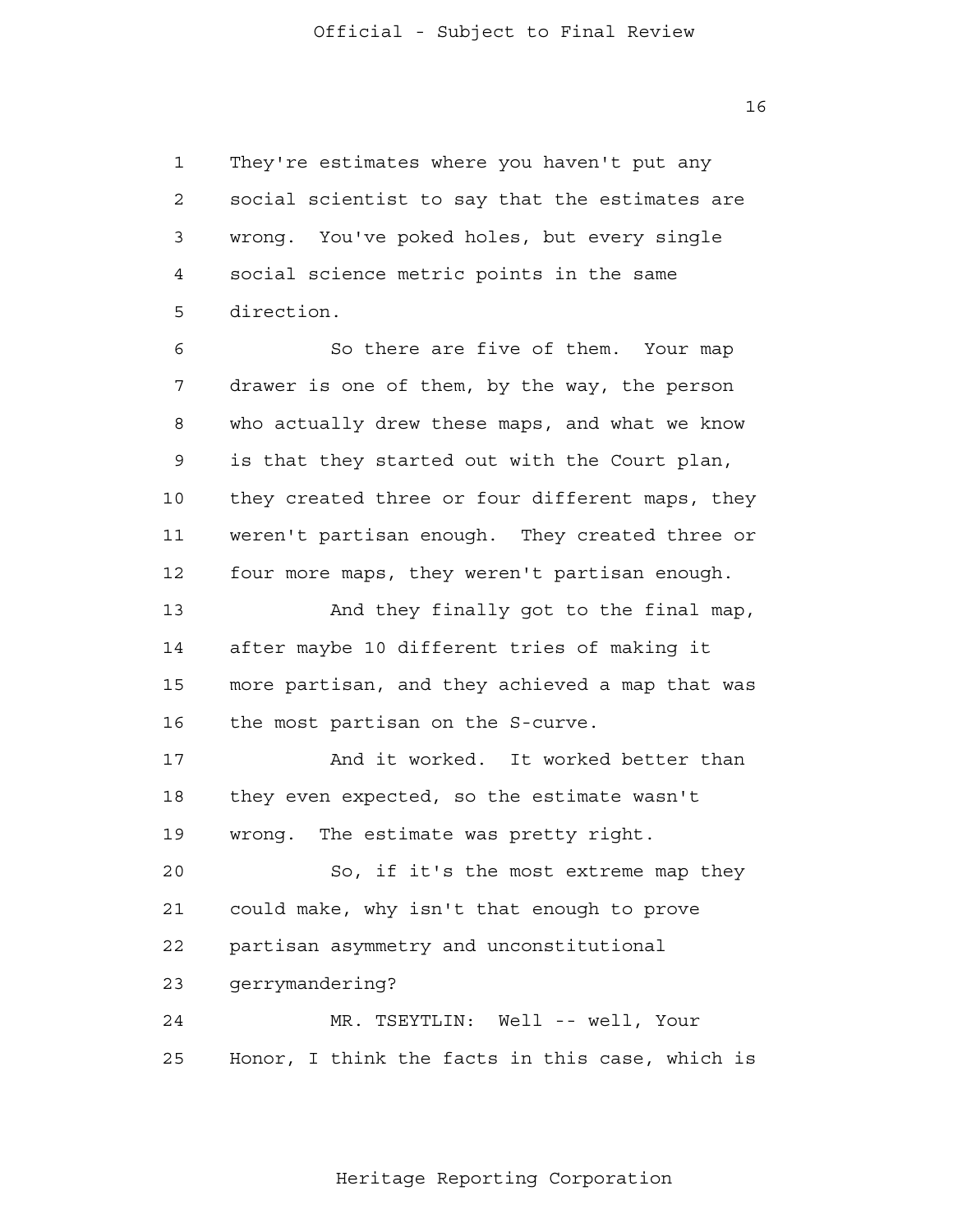1 2 3 4 **5**  6 7 8 what you were discussing, are significantly less troubling than the facts in the cases that this Court has previously faced, for example, Bandermer and Vieth, and that's for two reasons. One, the map drawers here complied fastidiously with traditional districting principles, which was not true in Bandemer and Vieth.

 9 10 11 12 13 14 15 16 17 18 19 20 21 22 23 24 25 JUSTICE SOTOMAYOR: But they kept going back to fix the map to make it more gerrymandered. That's undisputed. People involved in the process had traditional maps that complied with traditional criteria and then went back and threw out those maps and created more -- some that were more partisan. MR. TSEYTLIN: That's correct, Your Honor. And, of course, there were computers used - JUSTICE SOTOMAYOR: So why didn't they take one of the earlier maps? MR. TSEYTLIN: Because there was no constitutional requirement that they do so. They complied with all state law - JUSTICE SOTOMAYOR: That's the point. MR. TSEYTLIN: And they complied with

17

#### Heritage Reporting Corporation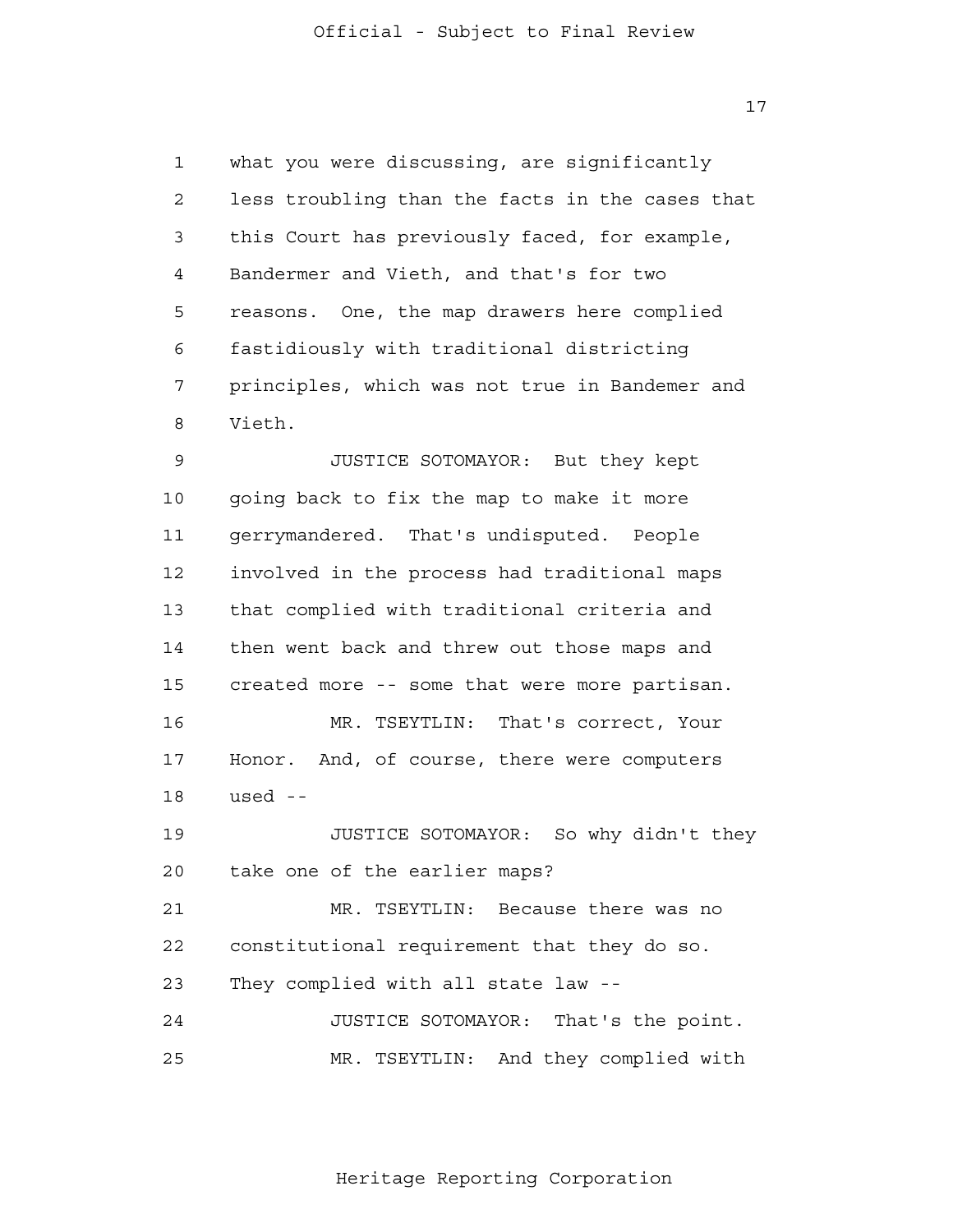1 2 3 4 **5**  6 7 8 9 10 11 12 13 14 15 16 17 18 19 20 21 22 23 24 25 all traditional districting principles. JUSTICE ALITO: Can I take you back to -- to Justice Kagan's question about the legislators' use of these techniques? Are all the techniques that are used by politicians in order to try to maximize their chances of electoral success scientific? I think they rely a lot on polls, don't they? How scientific have they proven to be? MR. TSEYTLIN: Of course, Your Honor. Legislatures can very much rest on conjecture whereas courts cannot. If I could reserve the balance of my time. CHIEF JUSTICE ROBERTS: Thank you, counsel. Ms. Murphy. ORAL ARGUMENT OF ERIN E. MURPHY FOR WISCONSIN STATE SENATE, AS AMICUS CURIAE MS. MURPHY: Mr. Chief Justice, and may it please the Court: Plaintiffs have not identified a workable standard for determining when the inherently political task of districting becomes too political for the constitution to tolerate.

Heritage Reporting Corporation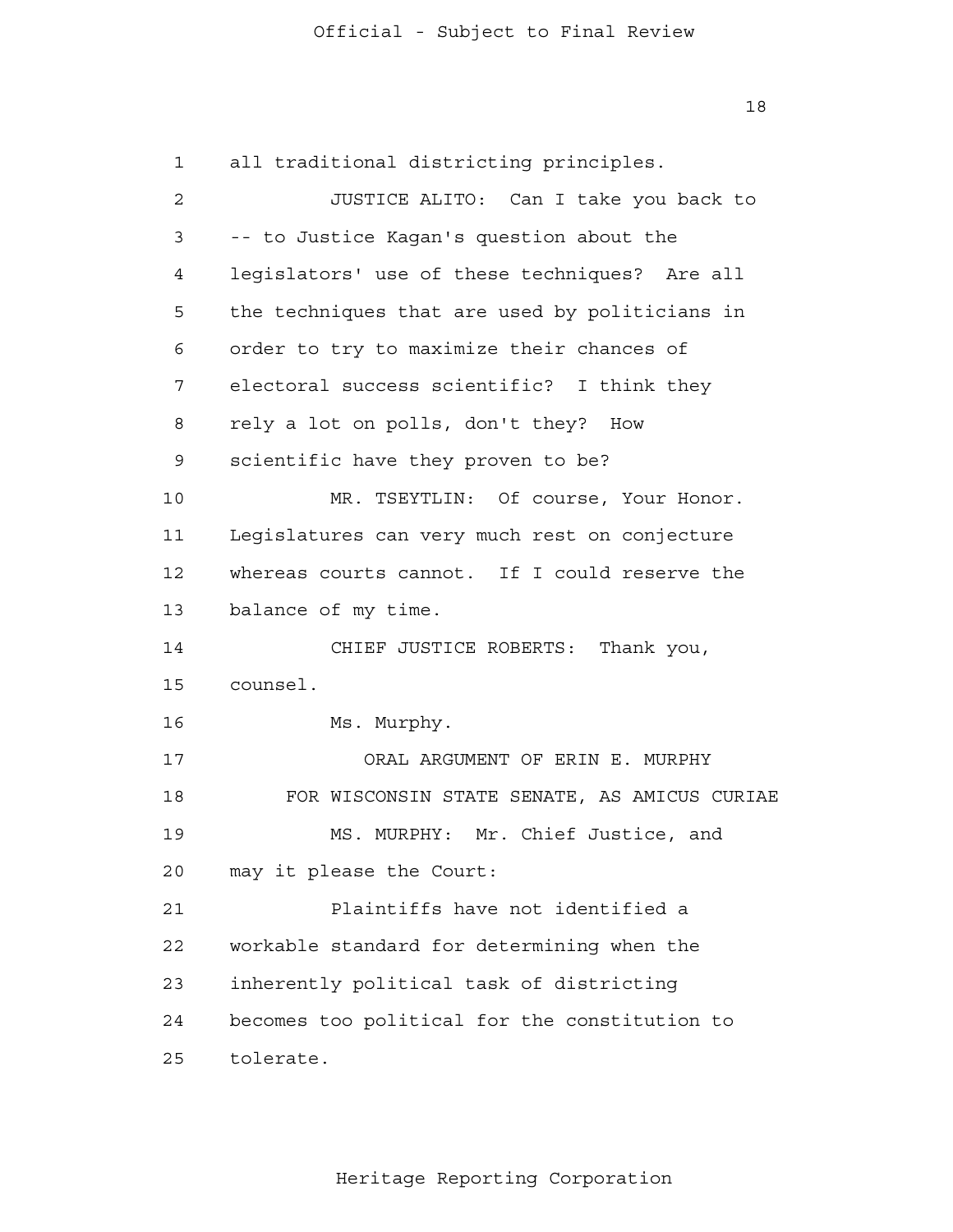1 2 3 4 **5**  6 7 8 9 10 11 12 13 14 15 16 17 18 19  $20$  21 22 23 24 25 Indeed, the only thing plaintiffs have added to the mix since LULAC is a wasted votes test that identifies court-drawn maps as enduring partisan gerrymanders and conveniently favors their own political party. JUSTICE KENNEDY: You've probably considered the hypo many times. Suppose a state constitution or state statute says all districts shall be designed as closely as possible to conform with traditional principles, but the overriding concern is to increase -- have a maximum number of votes for party X or party Y. What result? MS. MURPHY: I think if -- if you have something that says the ultimate principle that we're going to follow is abandon all other criteria in favor of partisan advantage, at least you're closer at that point - JUSTICE GINSBURG: I don't think -- I don't think that was the question. It was it satisfies all the traditional criteria, contiguous, but it was a deliberate attempt to maximize a number of seats that Republicans would hold. JUSTICE KENNEDY: This is mandated by

Heritage Reporting Corporation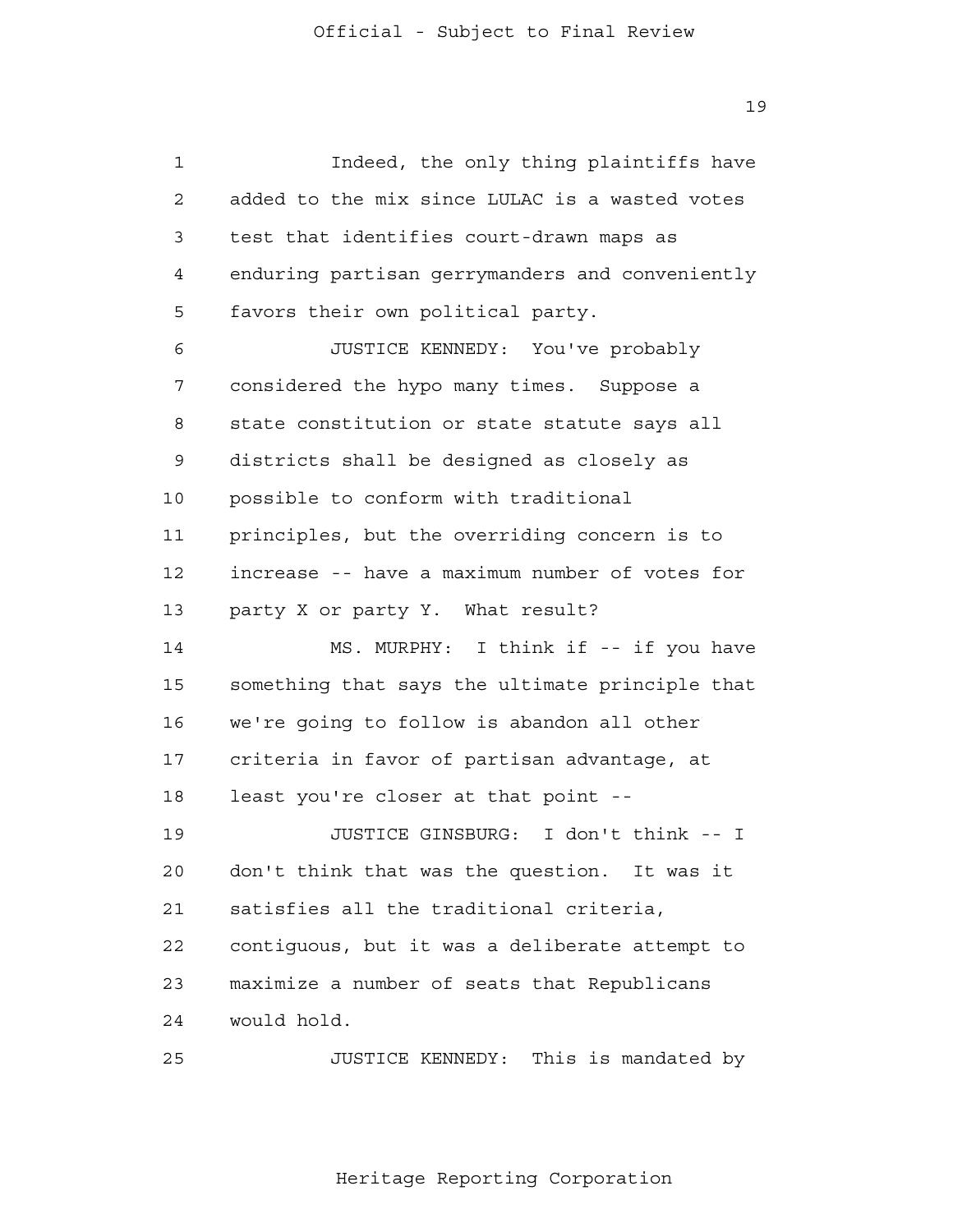1 the state constitution.

 2 3 4 **5**  6 7 8 9 10 11 12 13 14 15 16 17 18 19 20 21 22 23 24 25 MS. MURPHY: I don't think that in a world where the legislature is required to and is, in fact, complying with a number of other metrics and is as one of those things taking into account partisan advantage, that you've proven a constitutional violation. JUSTICE ALITO: That's not a -- that's not a manageable standard. It's not a manageable standard that you cannot have a law that says draw maps to favor one party or the other. MS. MURPHY: I think it's - JUSTICE ALITO: That seems like a perfectly manageable standard. MS. MURPHY: If it's on - JUSTICE ALITO: You cannot have that. MS. MURPHY: -- the face of the statute, I think you have a different scenario because at least at that point, you know the intent. You know there's no debate to have about the intent of what the legislature is doing and if they are intentionally drawing for one purpose or another. JUSTICE KAGAN: But there are plenty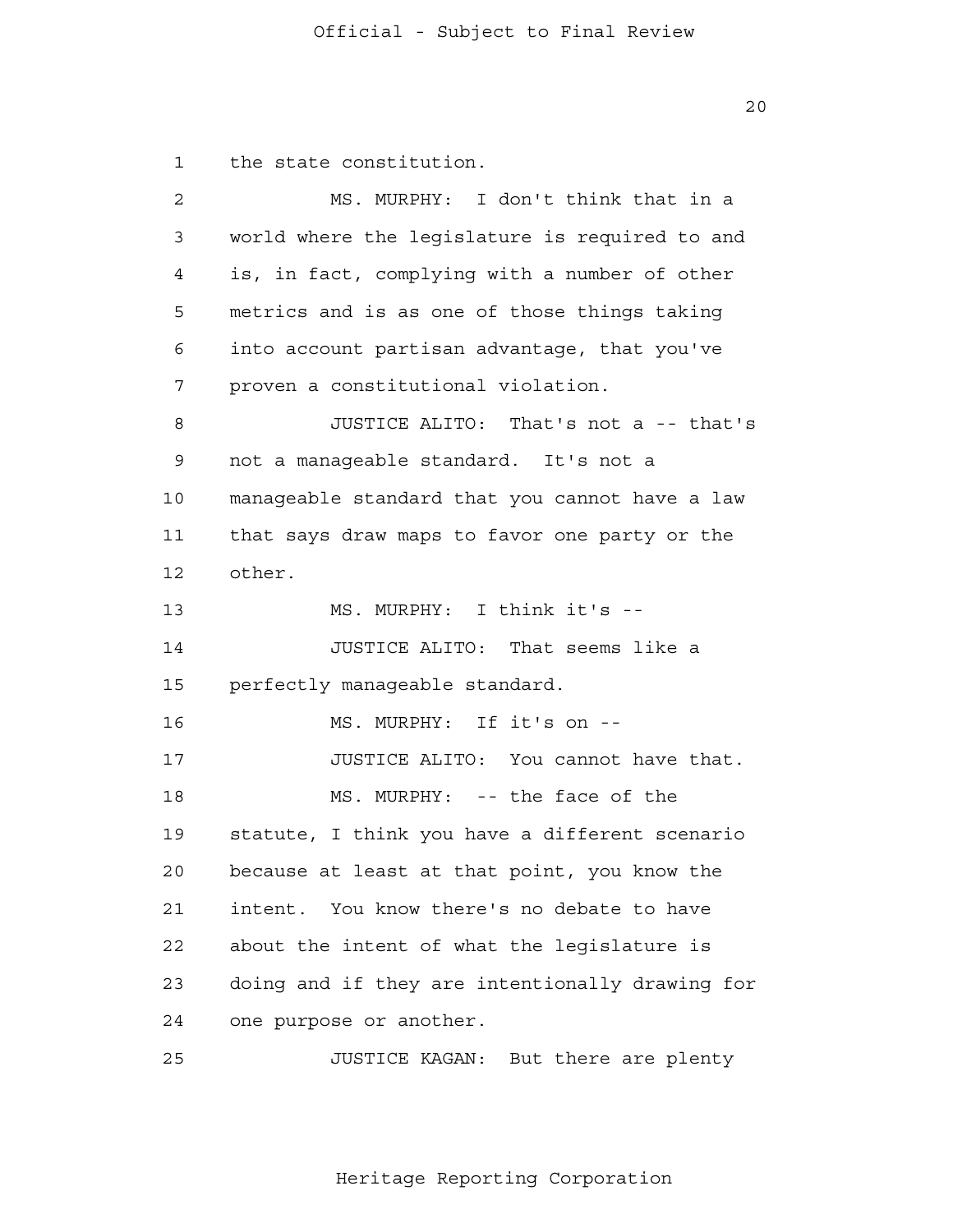1 2 3 4 **5**  6 7 8 9 areas of law, Ms. Murphy, where we look at intent beyond the face of a statute. And, you know, sometimes that's harder than other times. We understand it can be difficult. We understand in other cases it can be easy. But we do it all over the place in our law. We don't -- we don't say, oh, if it's not on the face of the statute, we're never going to look at it.

> 10 11 12 13 14 15 16 17 18 19 20 21 22 23 24 25 So if your answer to Justice Alito is well on the face of the statute, that's certainly a manageable standard, I guess I would ask why not if it's not on the face of the statute? But you absolutely -- you know, but you have good evidence that there was the intent here, and you have good evidence that the intent led to a certain kind of effect, which was to entrench a party in power. MS. MURPHY: I think what differentiates this from a lot of other contexts is that here we have opinion after opinion from this Court, dissenting opinions, concurring opinions, plurality opinions, what have you, saying that considering politics in districting is not in and of itself inherently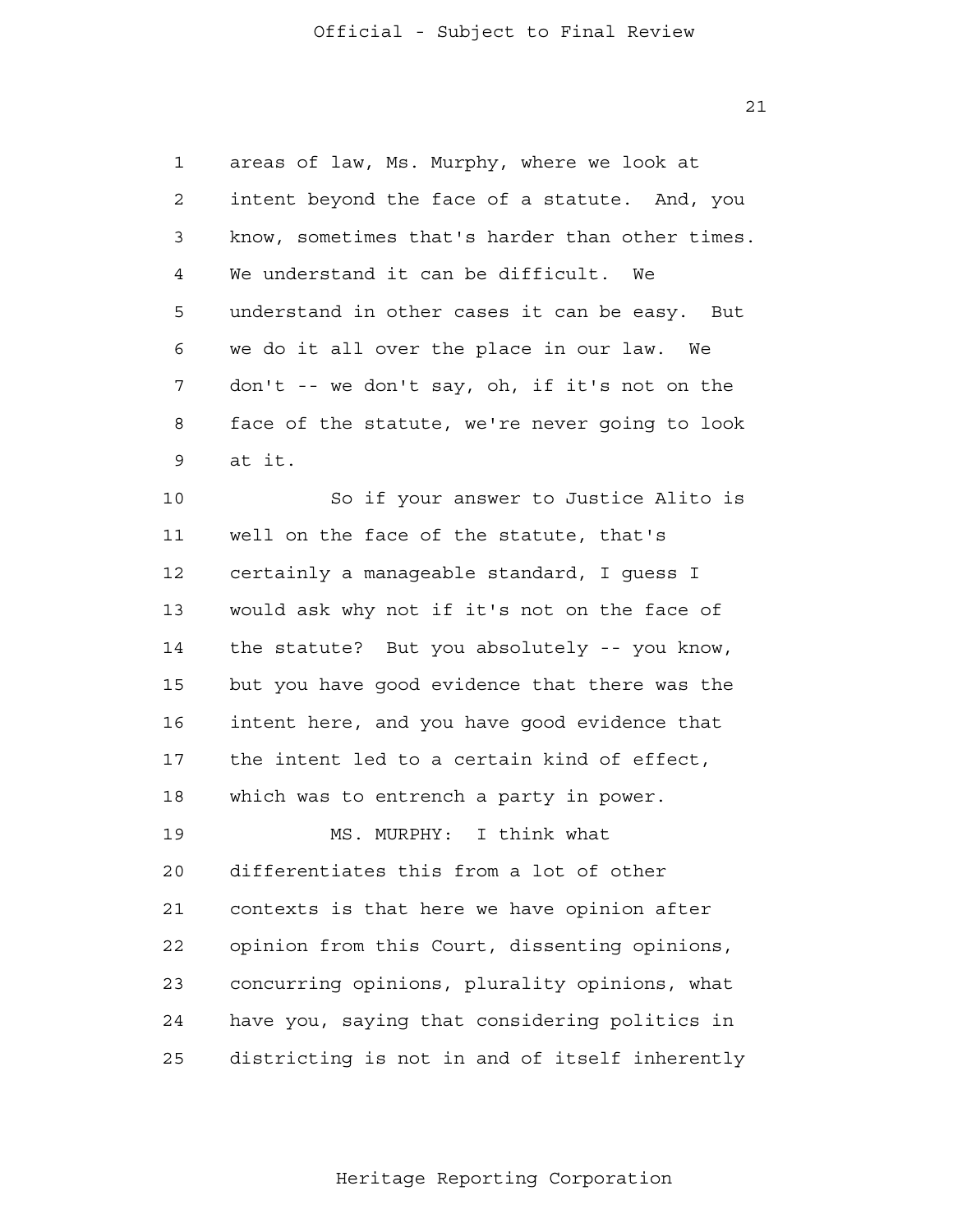1 unconstitutional.

 2 3 4 **5**  6 7 8 9 10 11 12 13 14 15 16 17 18 19 20 21 22 23 24 25 JUSTICE GORSUCH: Ms. Murphy - MS. MURPHY: So just finding the intent isn't a problem. JUSTICE KAGAN: But the - JUSTICE GORSUCH: I'd like to go back to Justice Breyer's question, and it would be helpful to get an answer for me on that. What criteria would a state need to know in order to avoid having every district and every case and every election subject to litigation? Because the -- the standard that's given in -- in the lower court here was, well, a little bit of partisan symmetry problem, a little bit of an efficiency gap problem, not a real set of criteria. And here, you know, is it 7 percent, how durable, how many elections would we need? How much data would we have to gather? Walk us through Justice Breyer's question and provide some answers, if you -- if you would. MS. MURPHY: Sure. So I think some of the problems with the criteria that have been suggested, in particular with the test that's focus on these symmetry metrics, is that so far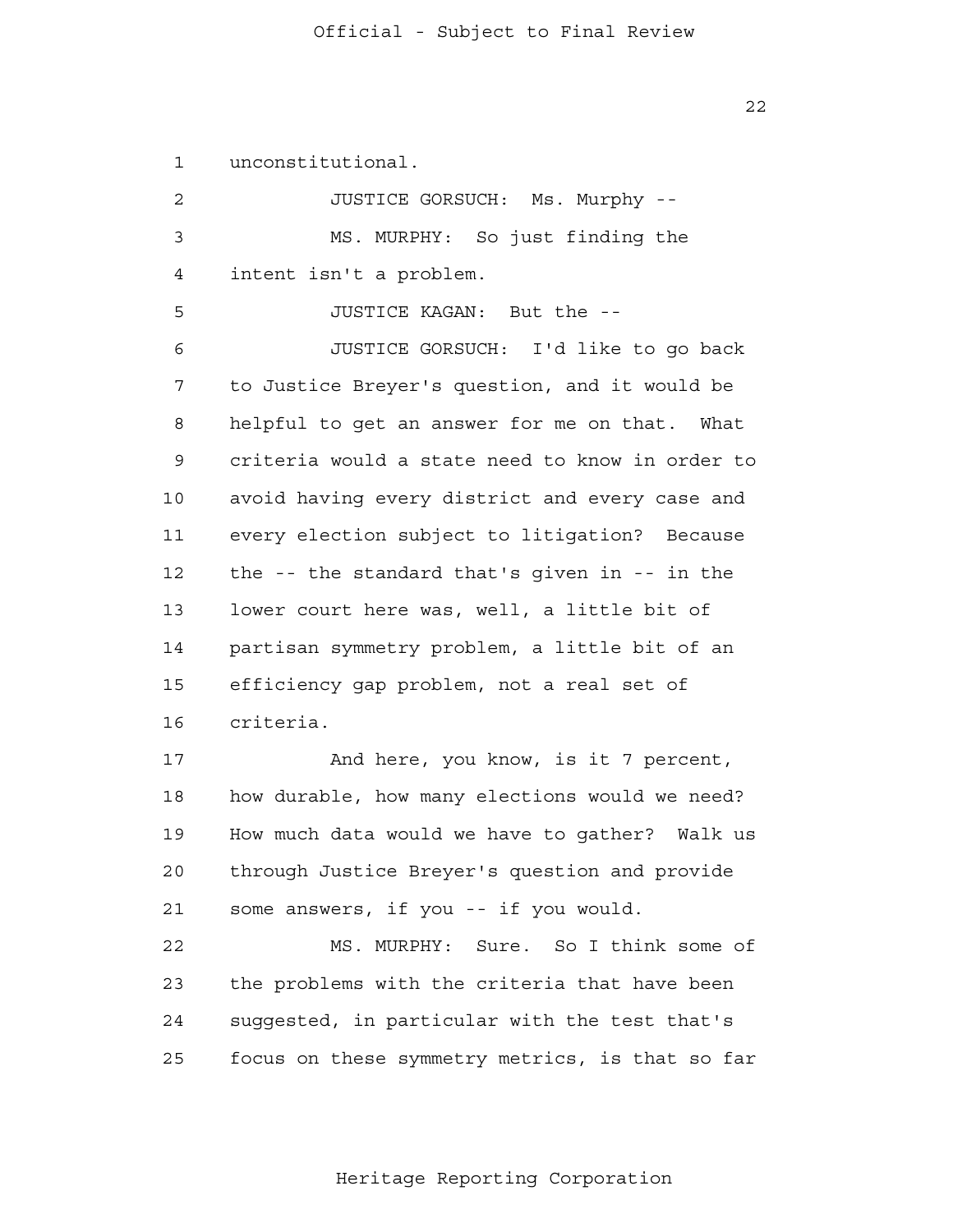1 2 3 4 **5**  6 7 8 9 10 11 12 13 14 15 16 17 18 19 20 21 22 23 24 the metrics that we have, I mean, they identify false positives roughly 50 percent of the time. And I don't know how a legislature is supposed to comply with criteria that can't differentiate between a court-drawn map and a map drawn for partisan advantage. So, when you start with the partisan symmetry concept, you automatically have the basic problem that you have to have some way to decide what is the appropriate partisan asymmetry. JUSTICE GORSUCH: Okay. But what are the questions -- you know, I need two years or two cycles worth of data. I need an S curve of a certain shape and size. I need an efficiency gap of something. What are the numbers, what are the criteria we'd have to fill in as a constitutional matter in order for a state to be able to administer this? MS. MURPHY: Well, I mean with all due respect,  $I - - I - I'm$  not convinced that there are manageable criteria for the courts to be putting on legislatures for how to go about this process. And I certainly don't think that anyone in this case has identified that.

> 25 JUSTICE GORSUCH: But if you could try

> > Heritage Reporting Corporation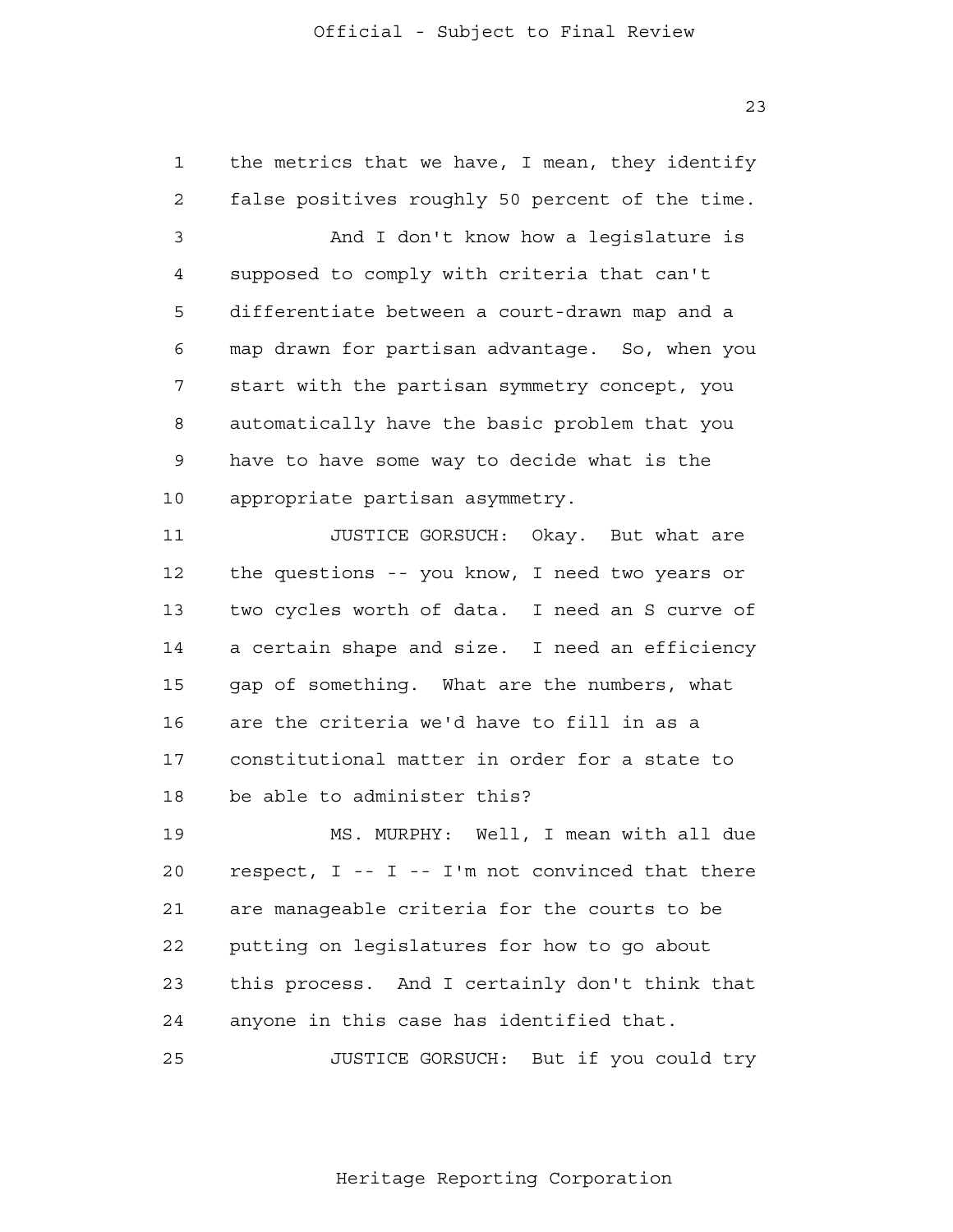1 to answer -

| $\overline{a}$ | MS. MURPHY: But I would suggest that,          |
|----------------|------------------------------------------------|
| 3              | you know, one of the starting points for me    |
| 4              | would have to be that traditional districting  |
| 5              | criteria should matter in the analysis.        |
| 6              | If you have a legislature that has             |
| 7              | started by saying we're going to comply with   |
| 8              | everything that we're supposed to do, not only |
| 9              | as a legal matter, but also all of these       |
| 10             | practical constraints, we're going to draw     |
| 11             | districts that comply --                       |
| 12             | JUSTICE GINSBURG: Ms. Murphy, because          |
| 13             | your time is running out, I would like to ask  |
| 14             | you what's really behind all of this. The      |
| 15             | precious right to vote, if you can stack a     |
| 16             | legislature in this way, what incentive is     |
| 17             | there for a voter to exercise his vote?        |
| 18             | Whether it's a Democratic district or a        |
| 19             | Republican district, the result -- using this  |
| 20             | map, the result is preordained in most of the  |
| 21             | districts.                                     |
| 22             | Isn't that -- what becomes of the              |
| 23             | precious right to vote? Would we have that     |
| 24             | result when the individual citizen says: I     |
|                |                                                |

24

25 have no choice, I'm in this district, and we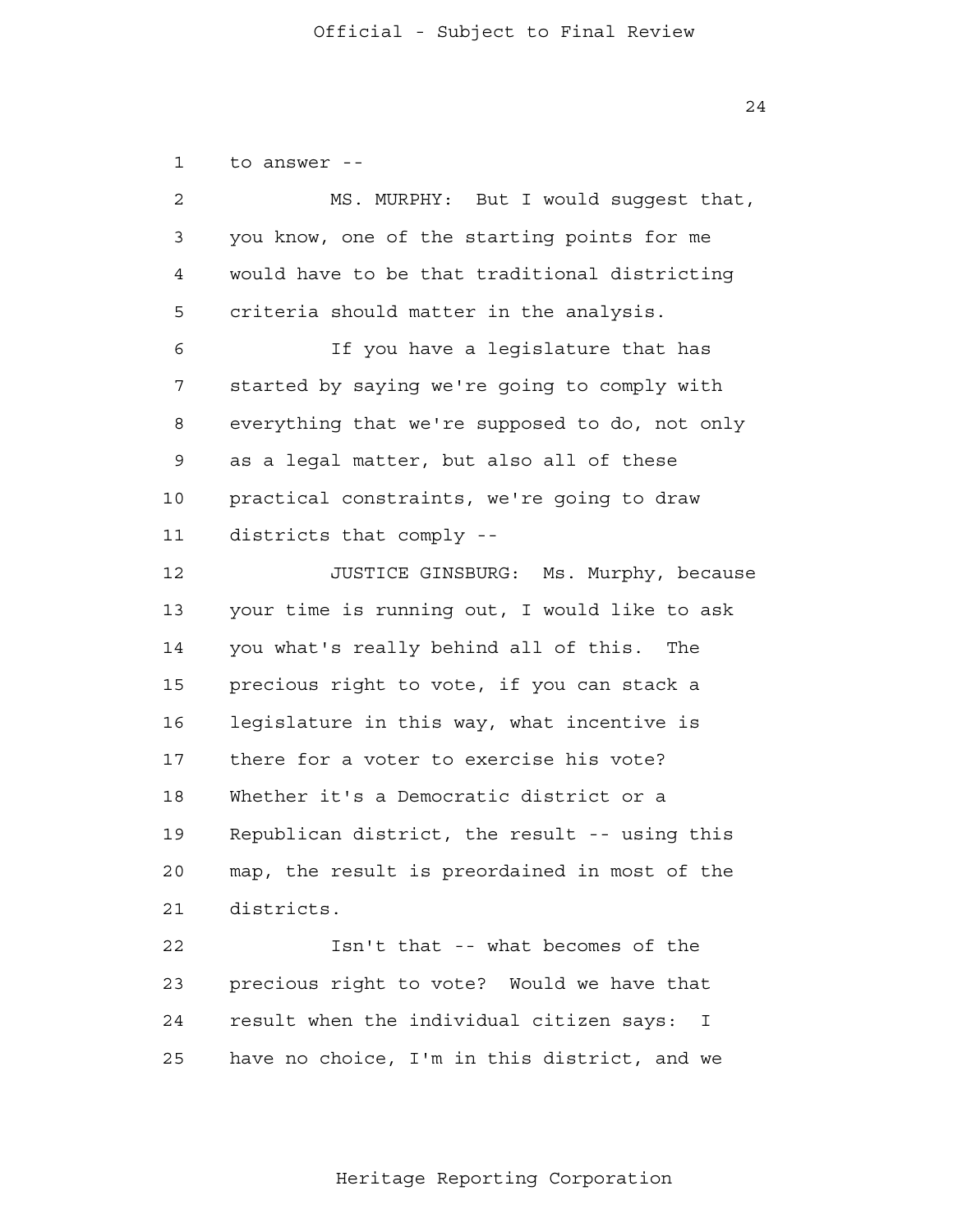1 2 3 know how this district is going to come out? I think that's something that this society should be concerned about.

 4 **5**  6 7 8 9 10 11 12 13 MS. MURPHY: Well, a -- a couple of responses to that, Your Honor. First of all, it's inherent in our districting scheme that there are plenty of people who are always going to be voting in districts where they know what the result is going to be. And that has nothing to do with partisan gerrymandering; it has to do with the geography of politics and the fact that some of us just live in districts where --

> 14 15 16 JUSTICE GINSBURG: Some of us but - MS. MURPHY: -- we know that our vote will come out one way or another.

> 17 18 19 20 21 22 JUSTICE GINSBURG: In Wisconsin, before this plan, was it the case that when it was something like 49 and 99 districts were uncontested, nobody -- the election was wasn't contested because the one party or the other was going to win.

 23 24 25 MS. MURPHY: Well, I don't think you can quite draw that conclusion from the fact there's uncontested races. I mean, the reality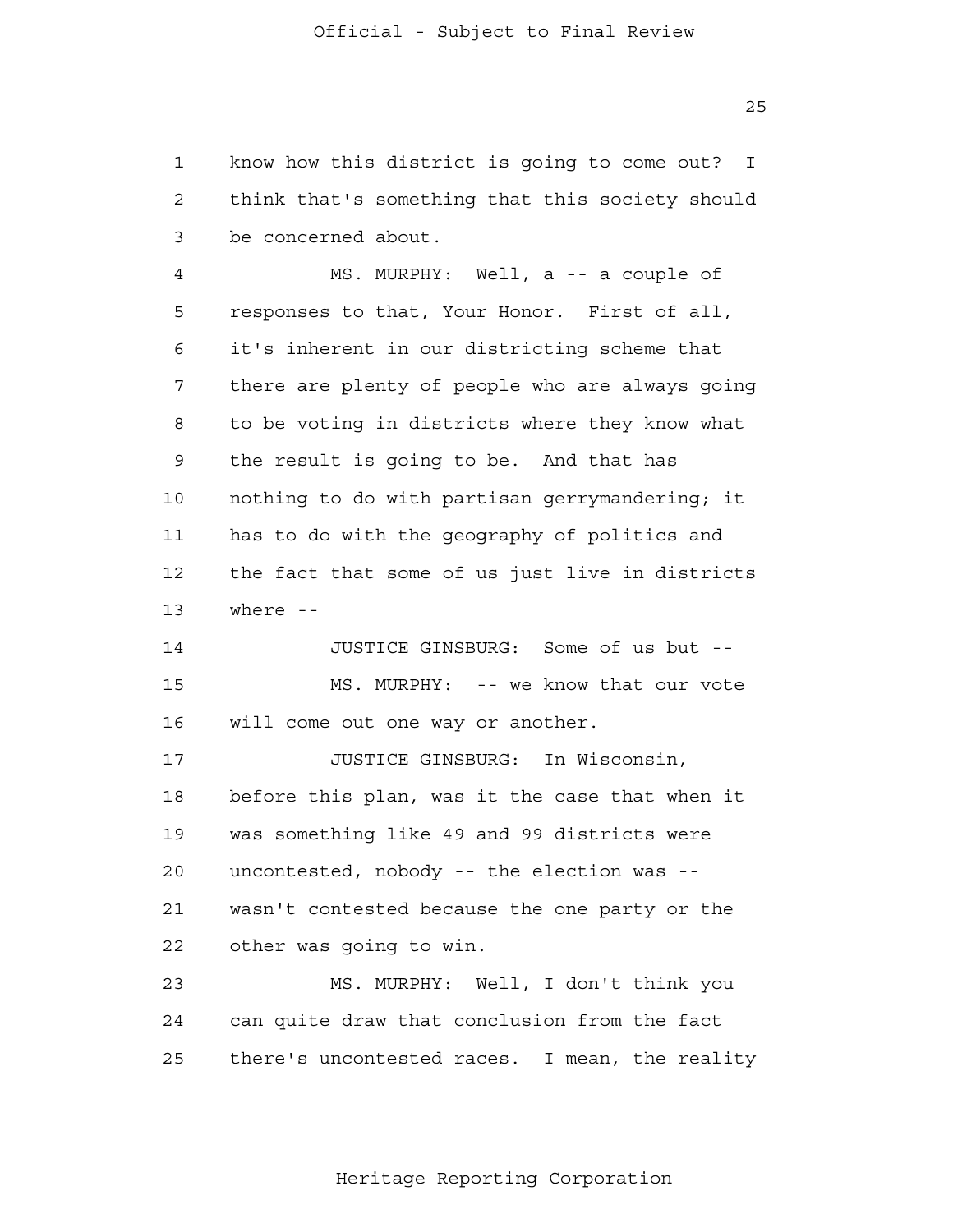1 2 3 4 **5**  6 7 8 9 10 11 is that political parties have to make decisions about where to put their resources, and they're going to have to do that for reasons that, again, have nothing to do with districting for partisan advantage. They have to do with the fact that drawing districts is always going to reflect political calculations and it's always going to be driven by communities of interest, and communities of interest sometimes feel very strongly about one political party rather than another.

> 12 13 14 15 16 17 JUSTICE KENNEDY: I have to say that I don't think you ever answered the question: If the state has a law or constitutional amendment that's saying all legitimate factors must be used in a way to favor party X or party Y, is that lawful?

> 18 19 20 21 22 23 24 25 MS. MURPHY: I think it's -- on the face of the constitution as a requirement the district must -- the legislature must comply with, then that could be your instance of a -a problem that can be actually solved by the constitution, but it's quite different to me when you have a facially neutral districting - JUSTICE KENNEDY: Is there an equal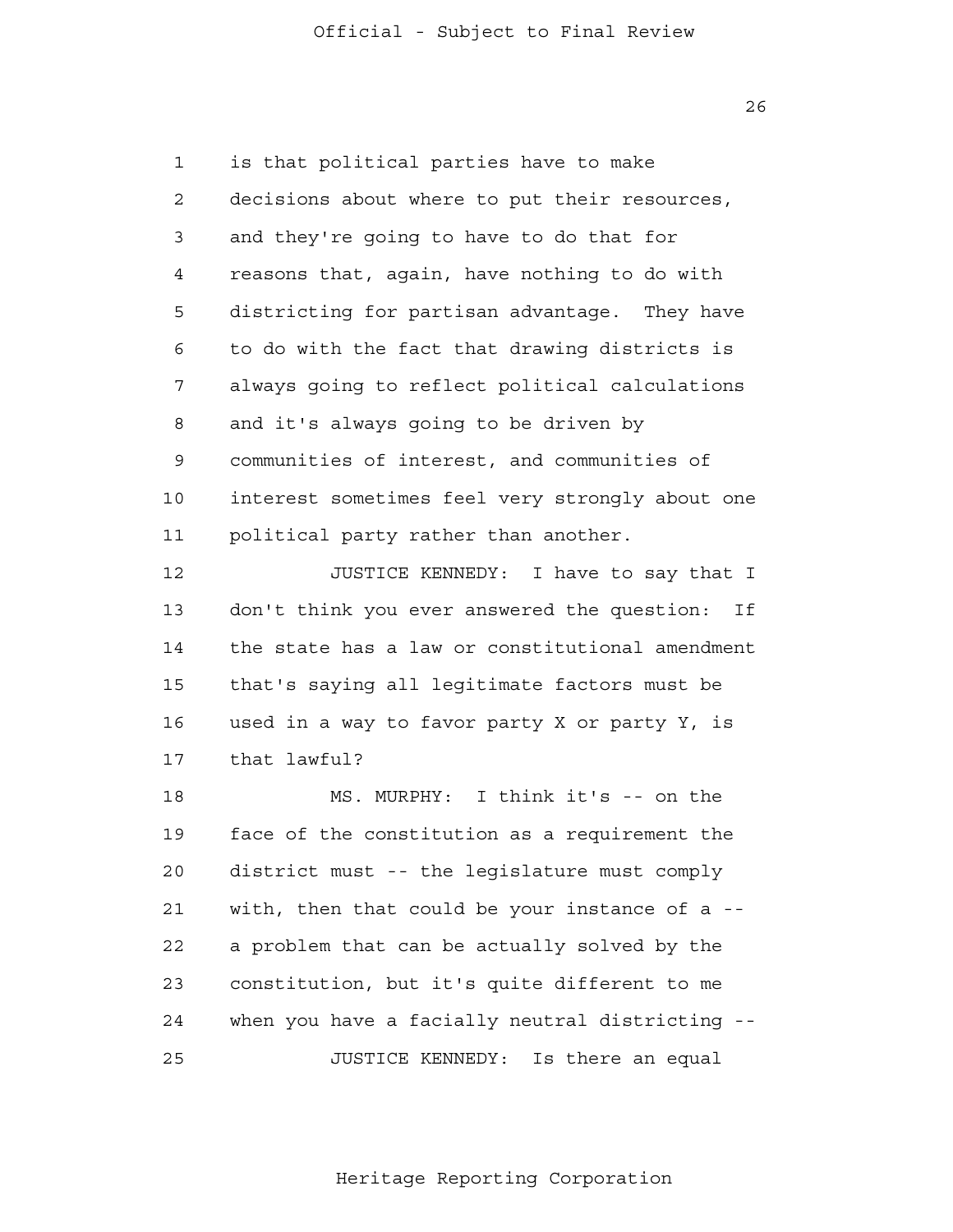1 2 3 4 **5**  6 7 8 9 10 11 12 13 14 15 16 17 18 19 20 21 22 23 24 25 protection violation or First Amendment violation? MS. MURPHY: Well, it's a little hard to say at this point because, you know, it really just hasn't been fully explored, this concept of how you would come at all this from a First Amendment perspective. I think this comes back to really the standing question - JUSTICE KENNEDY: Well, you said there's a constitution -- there is equal protection? MS. MURPHY: I think the question -- I mean, it would be who has standing to bring - JUSTICE KENNEDY: Well, assume standing. I'd like the answer to the question. MS. MURPHY: Yes. It would be an unconstitutional, if it was on the face of it, and I think that that would be better thought of probably as an equal protection violation, but you could think of it just as well, I think, as a First Amendment violation in the sense that it is viewpoint discrimination against the individuals who the legislation is saying you have to specifically draw the maps in a way to injure, but, again, I -

Heritage Reporting Corporation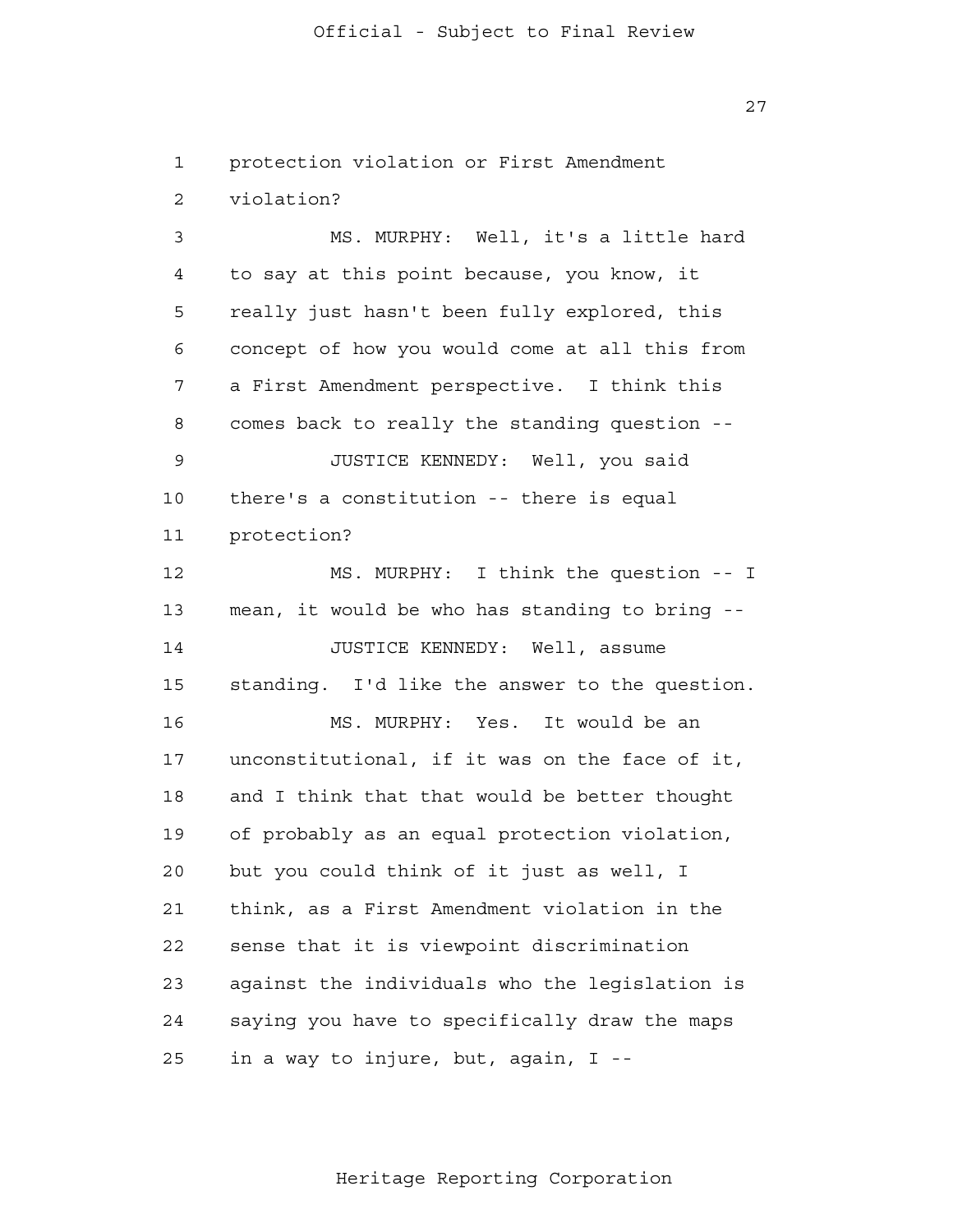1 2 3 4 **5**  6 7 8 9 10 11 12 13 14 15 16 17 18 19 20 21 22 23 24 25 JUSTICE SOTOMAYOR: Could you tell me what the value is to democracy from political gerrymandering? How -- how does that help our system of government? MS. MURPHY: Sure. Well, I would point to - JUSTICE SOTOMAYOR: You -- you almost concede that it doesn't when you say if a state filed -- has a constitutional amendment or has a law that says you must comply with traditional criteria, but you must also politically gerrymander, you're saying that might be unconstitutional? MS. MURPHY: It might be, but I don't think that necessarily means that districting for partisan advantage has no positive values. I would point you to, for instance, Justice Breyer's dissenting opinion in Vieth which has an extensive discussion of how it can actually do good things for our system to have districts drawn in a way that makes it easier for voters to understand who they are account -- who the legislature is. It produces values in terms of accountability that are valuable so that the people understand who isn't and who is in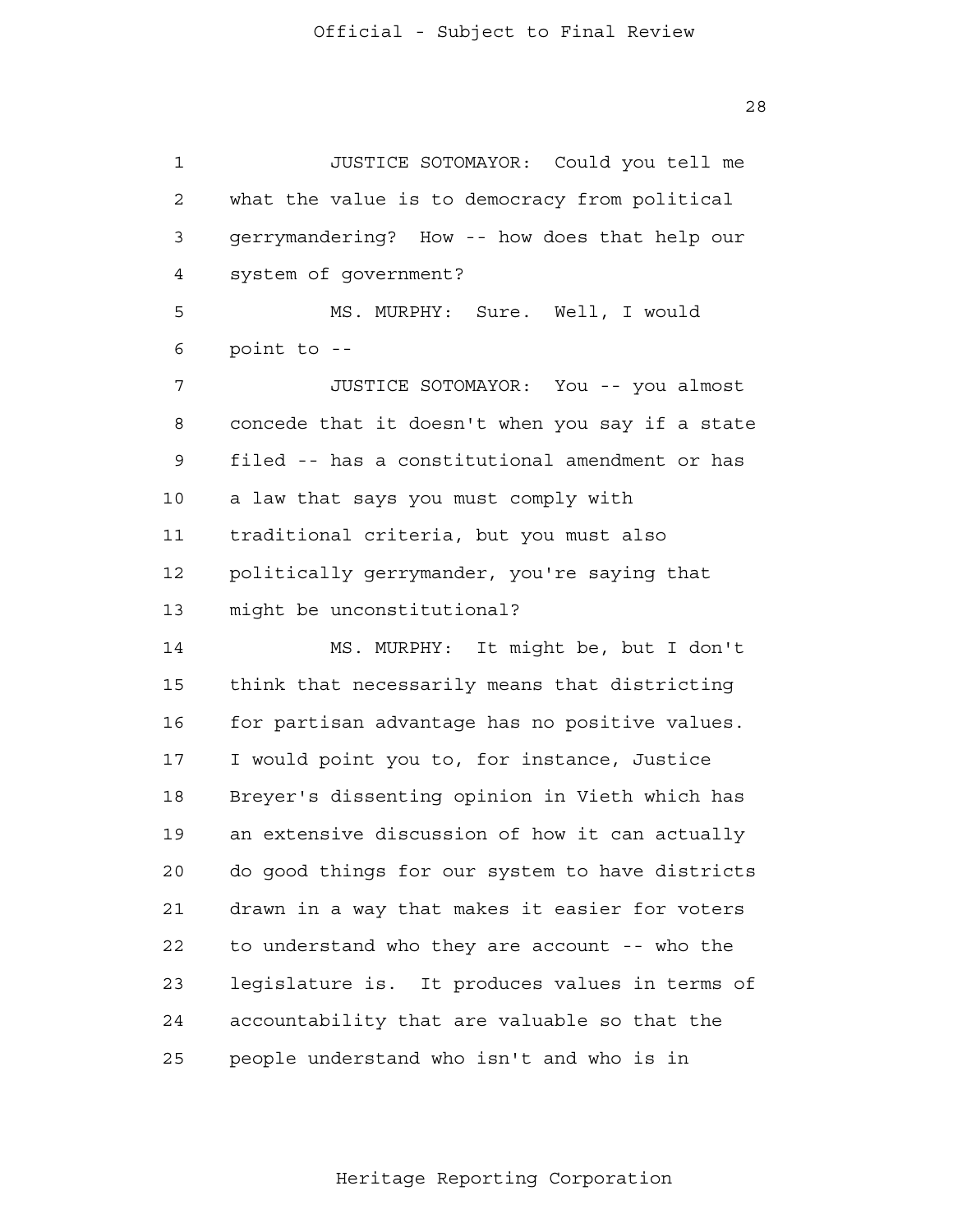1 power.

| 2  | JUSTICE SOTOMAYOR: I really don't               |  |
|----|-------------------------------------------------|--|
| 3  | understand how any of that -- what that means.  |  |
| 4  | I mean, it -- it's okay to stack the decks so   |  |
| 5  | that for 10 years or an indefinite period of    |  |
| 6  | time one party, even though it gets a minority  |  |
| 7  | of votes, can't get a minor -- gets a minority  |  |
| 8  | of votes, can get the majority of seats?        |  |
| 9  | MS. MURPHY: With all due respect, you           |  |
| 10 | know, I would certainly dispute the premise     |  |
| 11 | that the decks are stacked here. At the end of  |  |
| 12 | the day, what matters is how people vote in     |  |
| 13 | elections and that's what's going to determine  |  |
| 14 | the outcomes, as it has in Wisconsin where the  |  |
| 15 | Republicans have won majorities because they've |  |
| 16 | actually won the majority of the vote in most   |  |
| 17 | of the elections over the past four years.      |  |
| 18 | Thank you.                                      |  |
| 19 | CHIEF JUSTICE ROBERTS:<br>Thank you,            |  |
| 20 | counsel.                                        |  |
| 21 | ORAL ARGUMENT OF PAUL M. SMITH                  |  |
| 22 | ON BEHALF OF APPELLEES                          |  |
| 23 | CHIEF JUSTICE ROBERTS: Mr. Smith?               |  |
| 24 | MR. SMITH: Mr. Chief Justice, and may           |  |
| 25 | it please the Court. What the state is asking   |  |

Heritage Reporting Corporation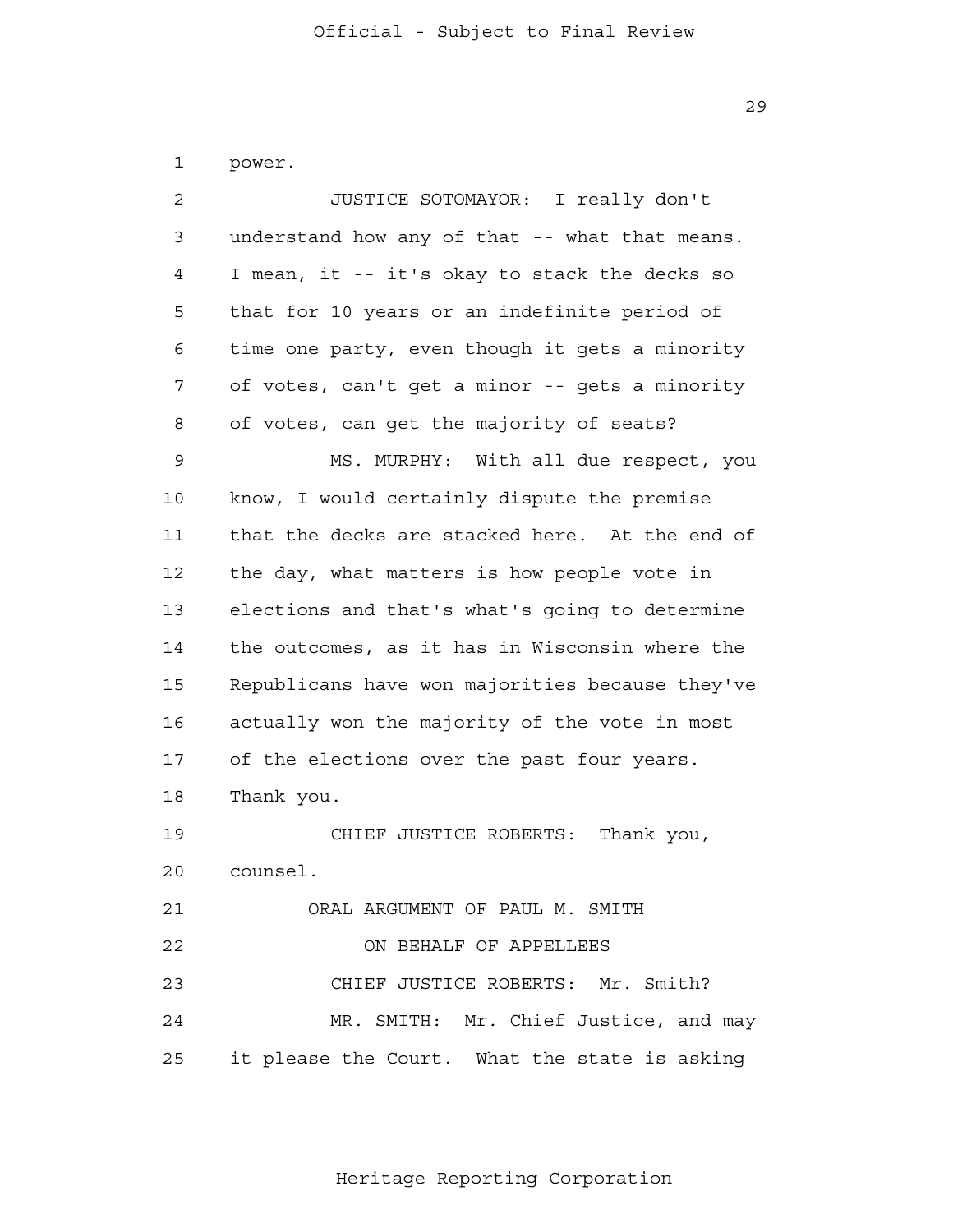1 2 3 4 **5**  6 7 8 9 10 11 12 13 14 15 16 17 18 19 20 21 22 23 24 25 for here is a free pass to continue using an assembly map that is so extreme that it effectively nullifies democracy. As this case illustrates, it's now possible even in a 50/50 state like Wisconsin to draw a district map that is so reliably and extremely biased that it effectively decides in advance who's going to control the legislative body for the entire decade. CHIEF JUSTICE ROBERTS: Maybe we can just talk briefly about the standing issue. It is a little arresting to have a rule that we establish that when your claim is racial gerrymandering, it has to be limited to your district, you can't complain about racial gerrymandering elsewhere in the state, but here, if the claim is going to be political gerrymandering, you can raise claims about whole statewide issues even if there is no argument that you're gerrymandered, like the first plaintiff who votes in Madison, his vote isn't diluted in any way, and yet he is able to complain about voting anywhere in the state. MR. SMITH: Well, Mr. Chief Justice, I think that standing has to follow from the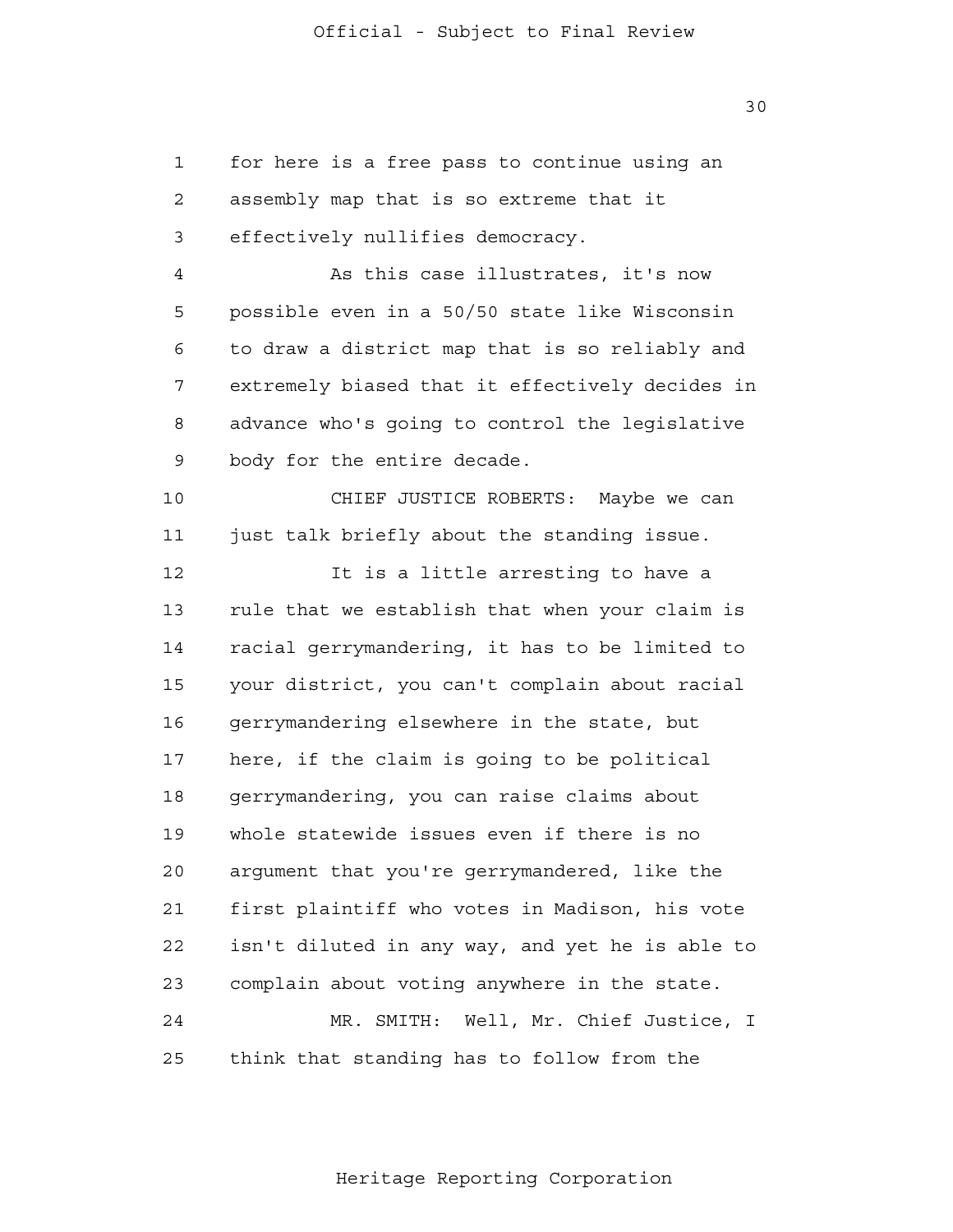1 2 3 4 **5**  6 7 8 9 10 11 12 13 14 15 16 17 18 19 20 21 22 23 24 25 nature of the injury and that follows from the nature of the constitutional violation. A racial gerrymandering claim, a Shaw v. Reno claim, is an attack on a particular district for being drawn with excessive focus on race. In that situation, the injury has to be localized to the place where that district is. Partial-partisan gerrymandering has the same word in it, but it's an entirely different kind of injury because it involves dilution of votes. Racial gerrymandering is analytically distinct from any dilution case. CHIEF JUSTICE ROBERTS: What about what about the sign hypothetical? You know, you're up in far north of Wisconsin and somebody is taking down the signs for the one candidate in the far south. That affects that individual's -- the strength of his vote for the state-wide purposes. Does he really have standing to complain about that? MR. SMITH: Well, Your Honor, I think you could decide that while it might have some de minimis effect on the interest of any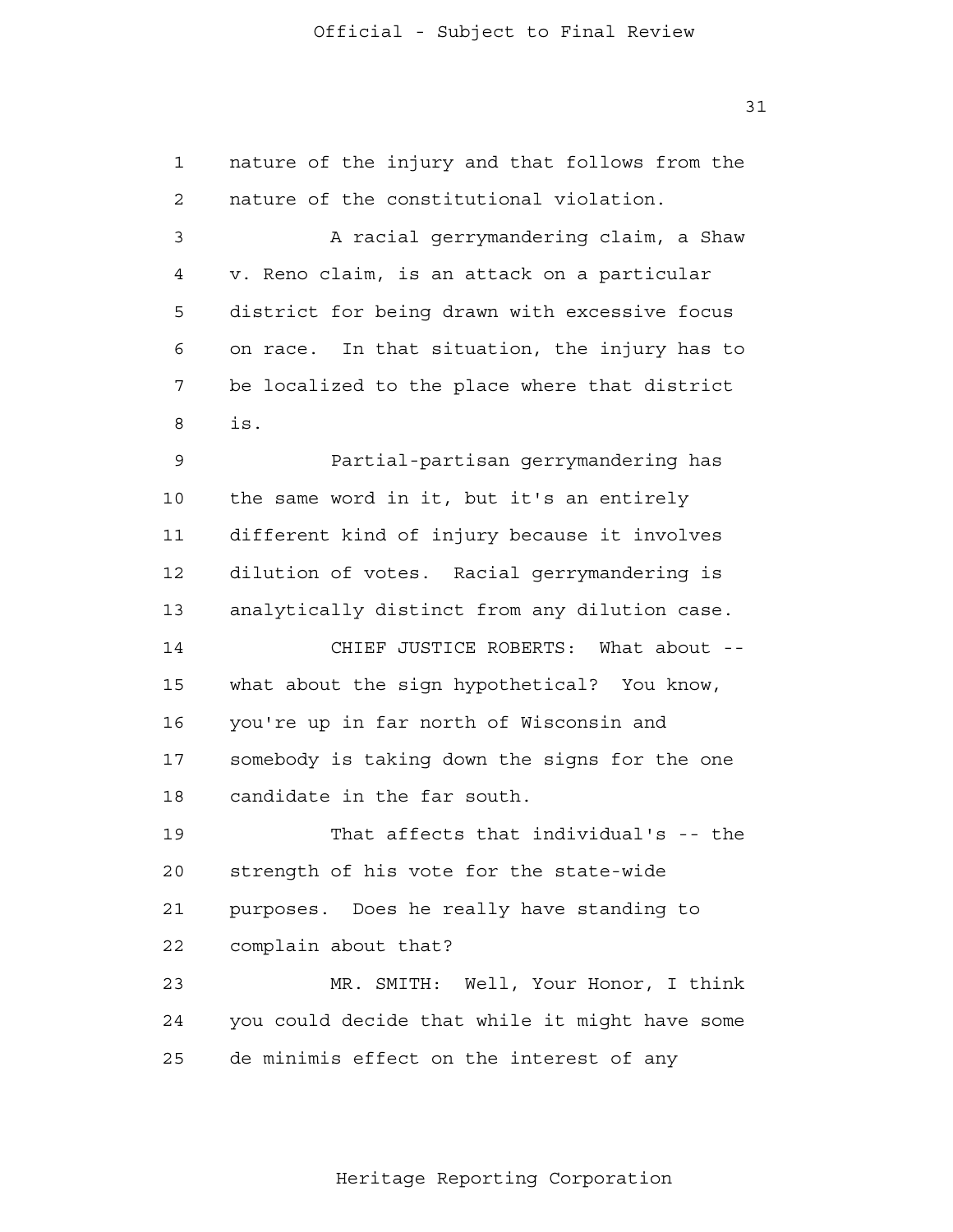32

| $\mathbf{1}$   | Democrat attempting to carry out that group's   |  |
|----------------|-------------------------------------------------|--|
| $\overline{2}$ | political agenda, that it's sufficiently de     |  |
| 3              | minimis that you wouldn't want to give standing |  |
| 4              | to people outside the directly affected area.   |  |
| 5              | JUSTICE ALITO: Why -- why is it de              |  |
| 6              | minimis? It seems to me it's exactly the same   |  |
| 7              | thing. If you have the system, let's extend it  |  |
| 8              | to many towns that are controlled by the        |  |
| 9              | Republicans and they're taking down all the     |  |
| 10             | Democratic signs. And if that's an effective    |  |
| 11             | strategy, it will mean fewer members of the     |  |
| 12             | legislature are Democrats and, therefore, the   |  |
| 13             | interests of the Democratic voter in Milwaukee  |  |
| 14             | or Madison will be impaired. It seems like      |  |
| 15             | exactly the same thing.                         |  |
| 16             | MR. SMITH: Well, Your Honor, if you             |  |
| 17             | had a systematic effort in a lot of places by   |  |
| 18             | members of one party to prevent the other party |  |
| 19             | from campaigning effectively, I think that      |  |
| 20             | anybody in the Democratic Party in the state    |  |
| 21             | would have standing.                            |  |
| 22             | JUSTICE ALITO: All right. Well,                 |  |
| 23             | let's look at the race issue.                   |  |
| 24             | So you have a state where there you             |  |
| 25             | have an African American voter in -- in a -- in |  |

Heritage Reporting Corporation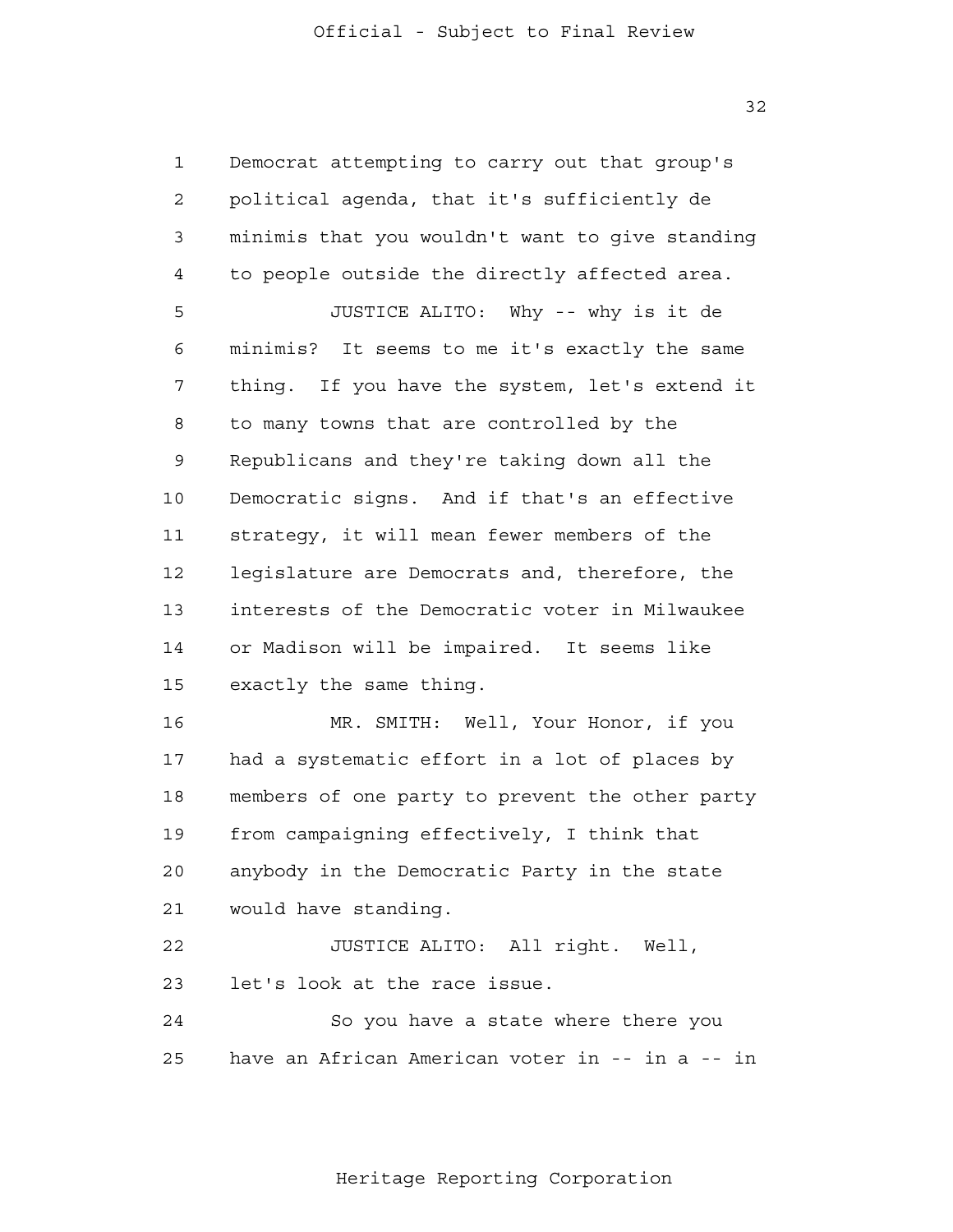33

 1 2 3 4 **5**  6 7 8 9 10 11 12 13 14 15 16 17 18 19 20 21 22 23 24 one part of the state who wants to complain that districts in another part of the state are -- are packed or cracked and, as a result of that, there are going to be fewer African Americans in the legislature than there should be. And that's going to impair that person's interests, including, I would suppose, their right of association. What is the difference between those two situations? MR. SMITH: Well, Your Honor, that's a Section 2 vote dilution claim and I think that the law appropriately limits standing in that situation to people who live in the region of the state where there's an absence of an additional minority district. You wouldn't want to assume that some African American from a different part of the state has a collective interest with people over here in this part of the state just because of race. That's just stereotyping. But with party, people join the party to -- to work together to achieve a collective end. So you're not -

> 25 CHIEF JUSTICE ROBERTS: Well, but

> > Heritage Reporting Corporation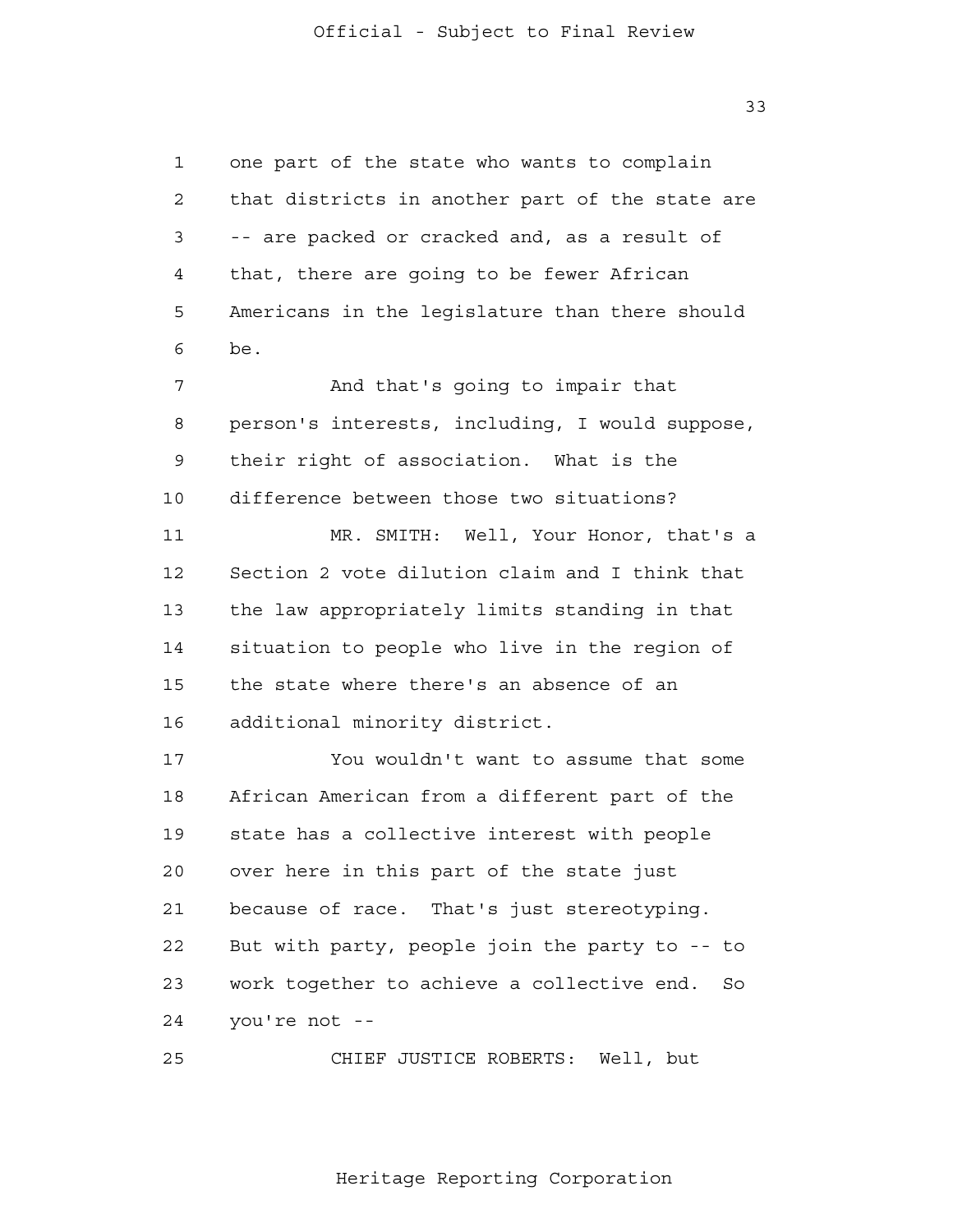1 2 3 4 **5**  6 7 8 9 10 11 12 13 14 15 16 17 18 19 20 21 22 23 24 25 that's equally stereotyping. Sometimes people vote for a wide variety of reasons. Maybe the candidate, although he's of a different party, is a friend, is a neighbor. Maybe they think it's a good idea to have the representatives from their district to balance out what they view would be necessary -- likely candidates from other districts. MR. SMITH: Maybe they do - CHIEF JUSTICE ROBERTS: I don't think it's any more -- any less stereotypical to say that people are going to vote for parties because they support everything the party does statewide. MR. SMITH: Well, but to have standing, I think you'd want to find plaintiffs who do that, Your Honor. And certainly the plaintiffs we have here are thorough going supporters of the disfavored party. Their party has been punished by the law of the State of Wisconsin. And I think that the -- the standing issue ought to be satisfied by the description of what our claim is, which comes right out of Justice Kennedy's concurrence in Vieth where -- this is on page 86-A of the

Heritage Reporting Corporation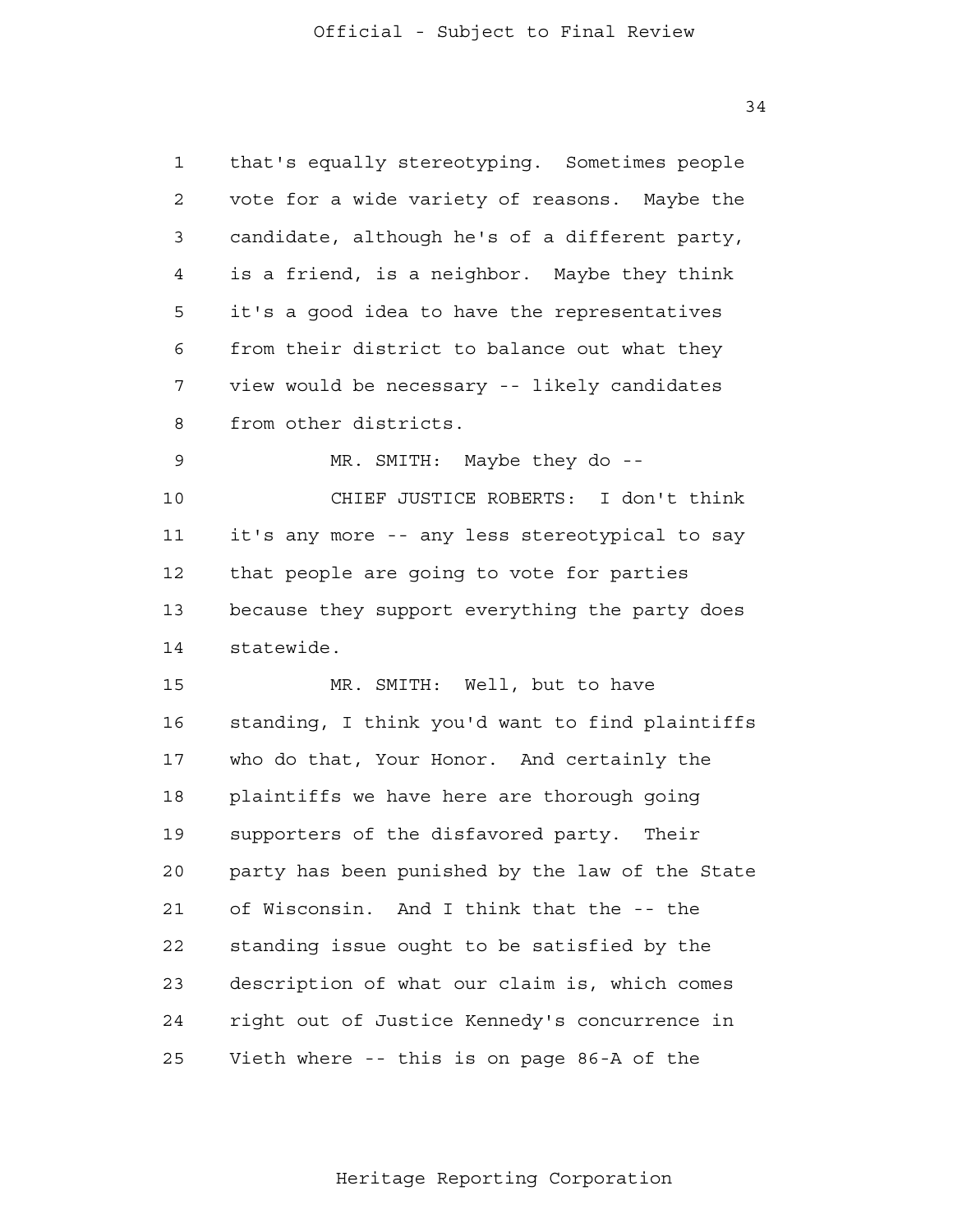1 2 3 4 **5**  6 7 8 9 10 11 12 13 14 15 16 17 18 19 20 21 22 23 24 25 jurisdictional statement, The White Appendix. It's just a two-sentence description of our claim: "First Amendment concerns arise where a state enacts a law that has the purpose and effect of subjecting a group of voters or their party to disfavored treatment by reason of their views. In the context of partisan gerrymandering, that means that First Amendment concerns arise where an apportionment has the purpose and effect of burdening a group of voters' representational rights." So the group is -- is the targeted people, those are the people who have the injury, the injury to their First Amendment interests, and anybody in the group has ought -- should be able to -- to bring a First Amendment argument saying - JUSTICE KAGAN: Mr. Smith. CHIEF JUSTICE ROBERTS: Mr. Smith do you have standing? Well, Justice Kagan? JUSTICE KAGAN: In a one-person one-vote case, does one person in an overpopulated district have standing to challenge not only that district, those district lines, but the entire state map?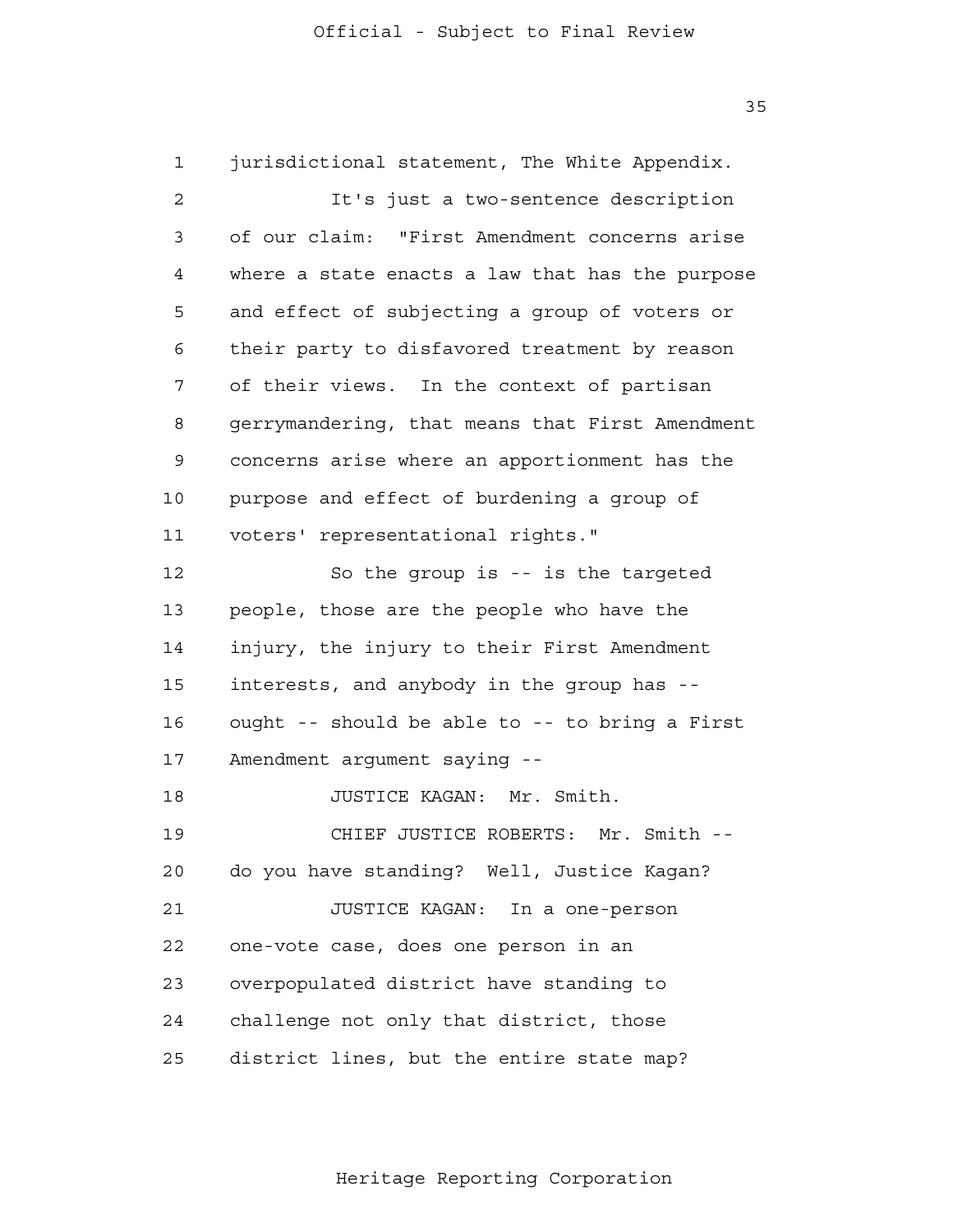1 2 3 4 **5**  6 7 8 9 10 MR. SMITH: That is true. That is the way that it's been handled ever since the Reynolds case. JUSTICE KAGAN: And why is that, and does it -- is it an analogy to this case? MR. SMITH: Well, it's certainly a helpful analogy. It's not exactly the same because they have to live in an overpopulated district rather than an underpopulated district.

> 11 12 13 14 15 16 17 18 19 20 21 22 23 24 25 But those are the people in -- who suffer vote dilution because they're living in the overpopulated districts. And the Court has said not only does that person have standing to challenge their own district but also to challenge the entire map and make all of the districts closer in population. That's just the way that's been handled since the '60s. CHIEF JUSTICE ROBERTS: Mr. Smith, I'm going to follow an example of one of my colleagues and lay out for you as concisely as I can what -- what is the main problem for me and give you an opportunity to address it. I would think if these -- if the claim is allowed to proceed, there will naturally be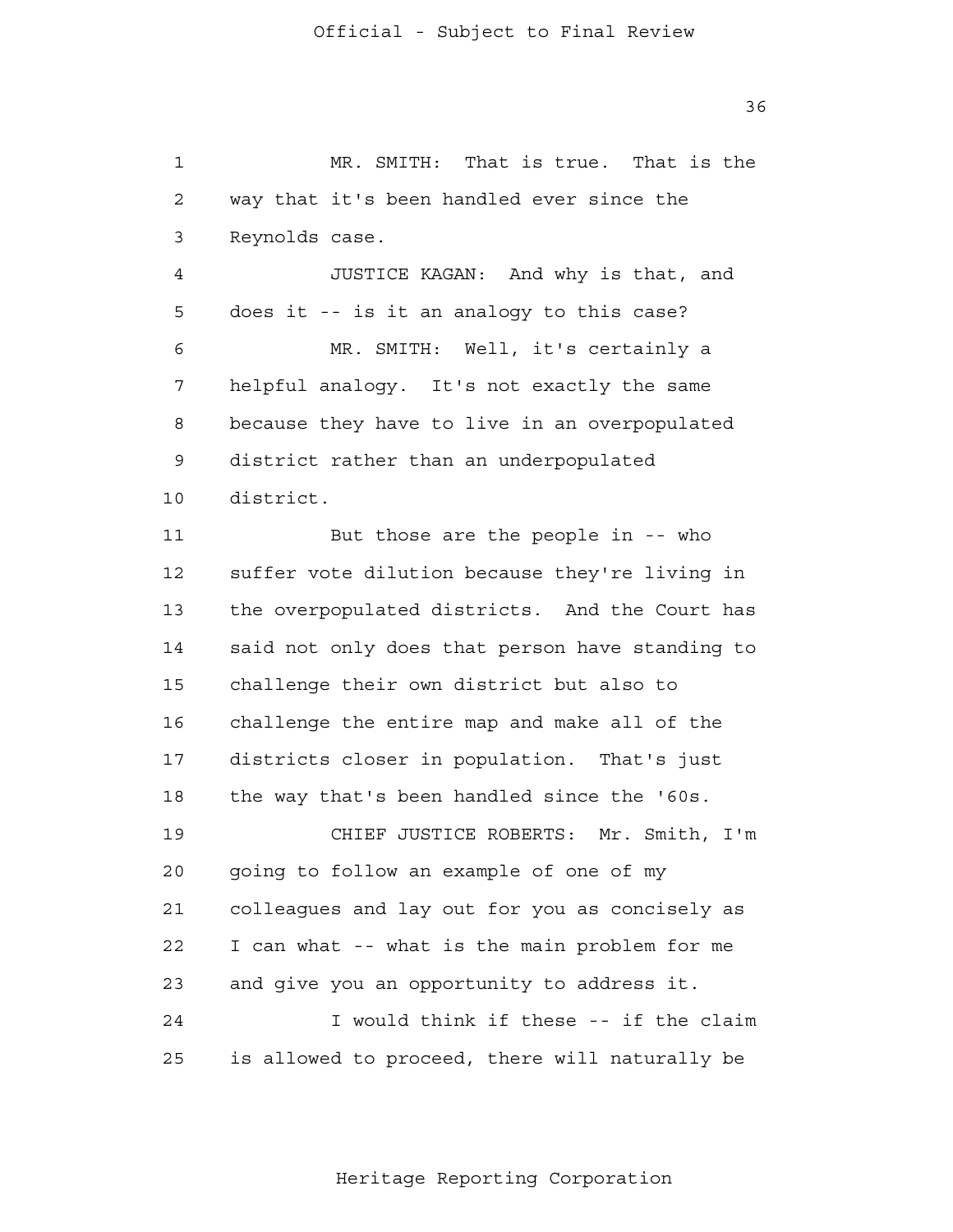1 2 3 4 **5**  6 7 8 9 10 11 12 13 14 15 16 17 18 19 20 a lot of these claims raised around the country. Politics is a very important driving force and those claims will be raised. And every one of them will come here for a decision on the merits. These cases are not within our discretionary jurisdiction. They're the mandatory jurisdiction. We will have to decide in every case whether the Democrats win or the Republicans win. So it's going to be a problem here across the board. And if you're the intelligent man on the street and the Court issues a decision, and let's say the Democrats win, and that person will say: Well, why did the Democrats win? And the answer is going to be because EG was greater than 7 percent, where EG is the sigma of party X wasted votes minus the sigma of party Y wasted votes over the sigma of party X votes plus party Y votes. And the intelligent man on the street

 21 22 23 24 25 is going to say that's a bunch of baloney. It must be because the Supreme Court preferred the Democrats over the Republicans. And that's going to come out one case after another as these cases are brought in every state.

Heritage Reporting Corporation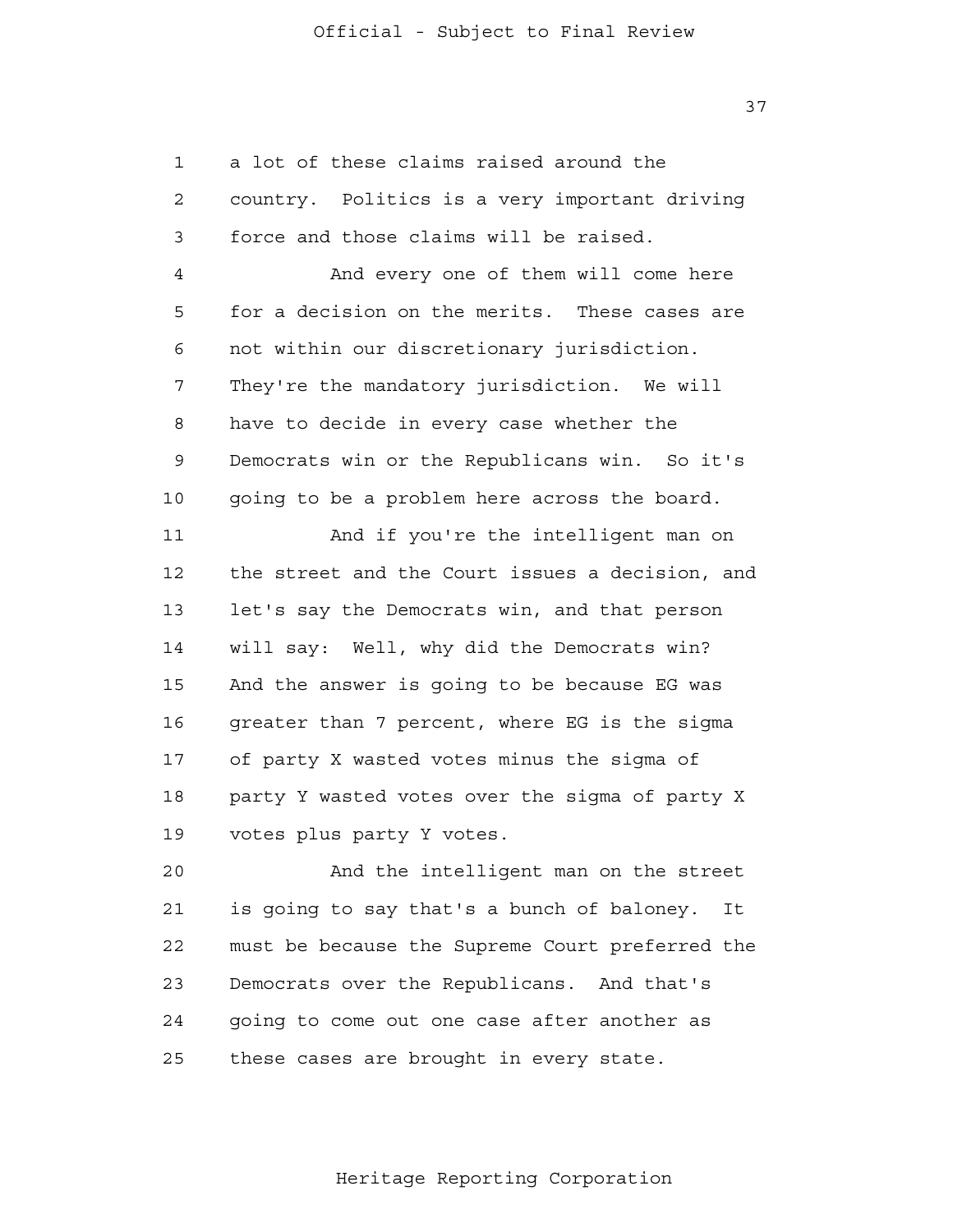1 2 3 4 **5**  6 7 8 9 10 11 12 13 14 15 16 17 18 19 20 21 22 23 24 25 And that is going to cause very serious harm to the status and integrity of the decisions of this Court in the eyes of the country. MR. SMITH: Your Honor --CHIEF JUSTICE ROBERTS: It is just not, it seems, a palatable answer to say the ruling was based on the fact that EG was greater than 7 percent. That doesn't sound like language in the Constitution. MR. SMITH: Your Honor, first thing I would say in response to that is that those challenges are already being brought. Partisan gerrymandered maps get challenged -- they get challenged in other ways, under the one person, one vote doctrine, under the racial gerrymandering doctrine, under Section 2. And -- and so you're getting those cases. Most of the -- the statewide redistricting maps in this country are challenged every 10 years in some way or another. What -- what would make the system work better is if people could bring a challenge to what they actually think is wrong with the map, which is that it's

Heritage Reporting Corporation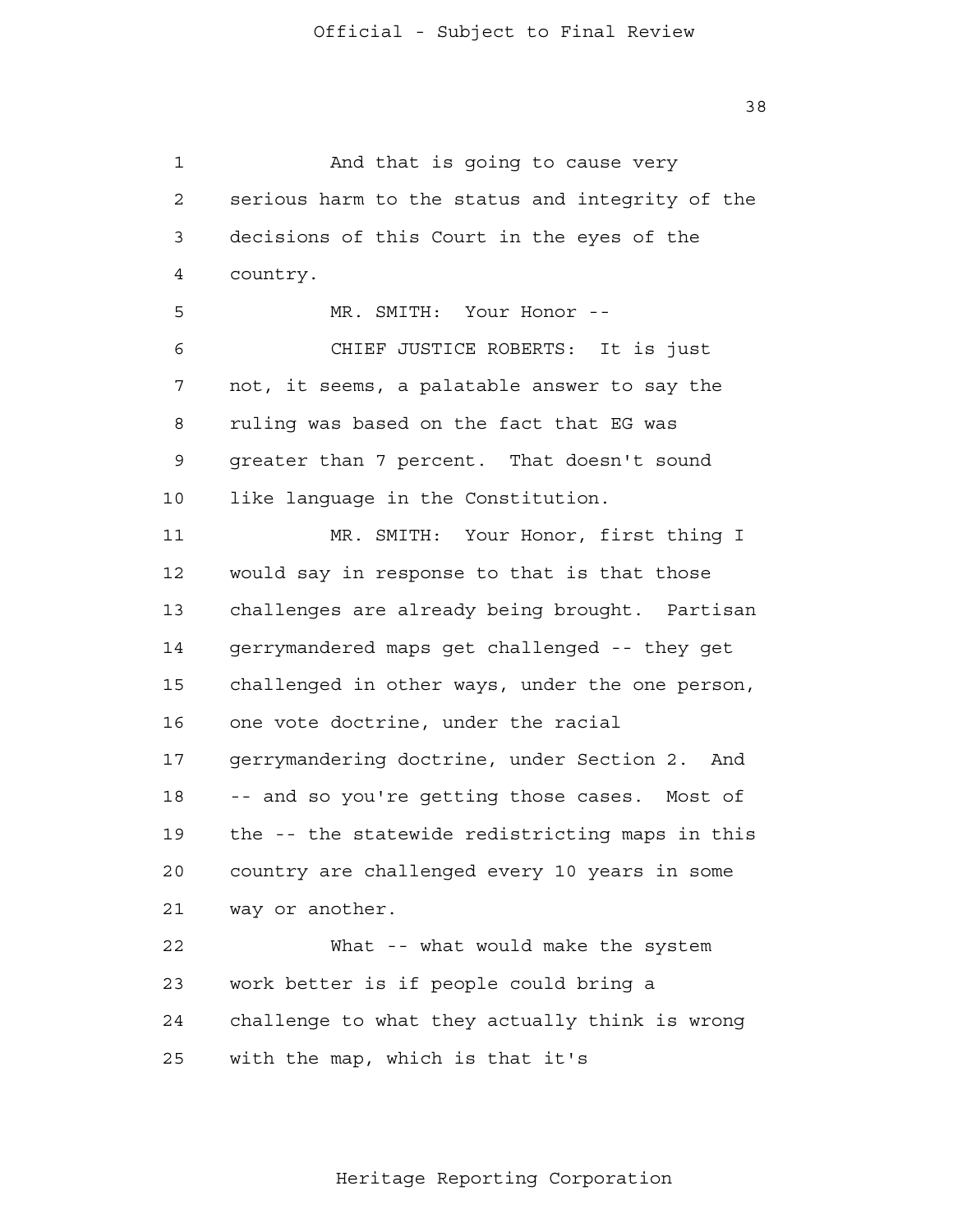1 2 3 4 **5** antidemocratic, it decides in advance that one party is going to control the state government for 10 years and maybe for 20 years because they can replicate it at the end of the 10 years and do it again.

 6 7 8 9 10 11 12 13 14 15 16 17 18 19 20 21 22 23 24 That is the real problem. And I think what -- what the Court needs to know is it's -this is a cusp of a really serious, more serious problem as gerrymandering becomes more sophisticated with computers and data analytics and a -- and an electorate that's very polarized and more predictable than it's ever been before. If you let this go, if you say this is -- we're not going to have a judicial remedy for this problem, in 2020, you're going to have a festival of copycat gerrymandering the likes of which this country has never seen. And it may be that you can protect the Court from seeming political, but the country is going to lose faith in democracy big time because voters are going to be like everywhere are going to be like the voters in Wisconsin and, no, it really doesn't matter whether I vote.

 25 JUSTICE ALITO: Well, Mr. Smith -

Heritage Reporting Corporation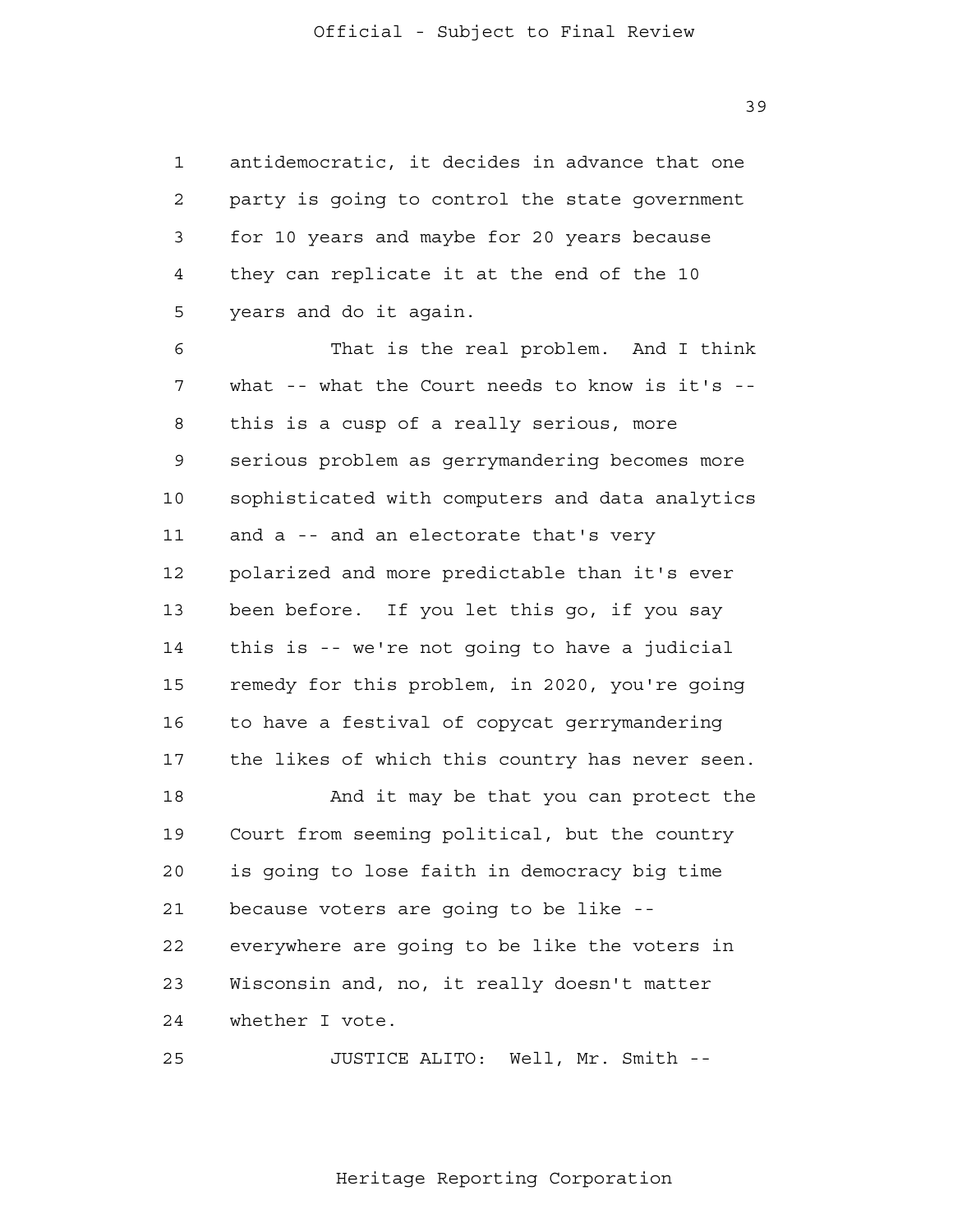1 2 3 4 **5**  6 7 8 9 10 11 12 13 14 15 16 17 18 19 20 21 22 23 24 25 CHIEF JUSTICE ROBERTS: No, but you're going to take this -- the whole point is you're taking these issues away from democracy and you're throwing them into the courts pursuant to, and it may be simply my educational background, but I can only describe as sociological gobbledygook. MR. SMITH: Your Honor, this is -this is not complicated. It is a measure of how unfair the map is. How much burden can the party - JUSTICE BREYER: Can you say this? Look, don't agree with me just because it sounds favorable, because he won't in two minutes. Can you answer the Chief Justice's question and say the reason they lost is because if party A wins a majority of votes, party A controls the legislature. That seems fair. And if party A loses a majority of votes, it still controls the legislature. That doesn't seem fair. And can we say that without going into what I agree is pretty good gobbledygook? (Laughter.)

Heritage Reporting Corporation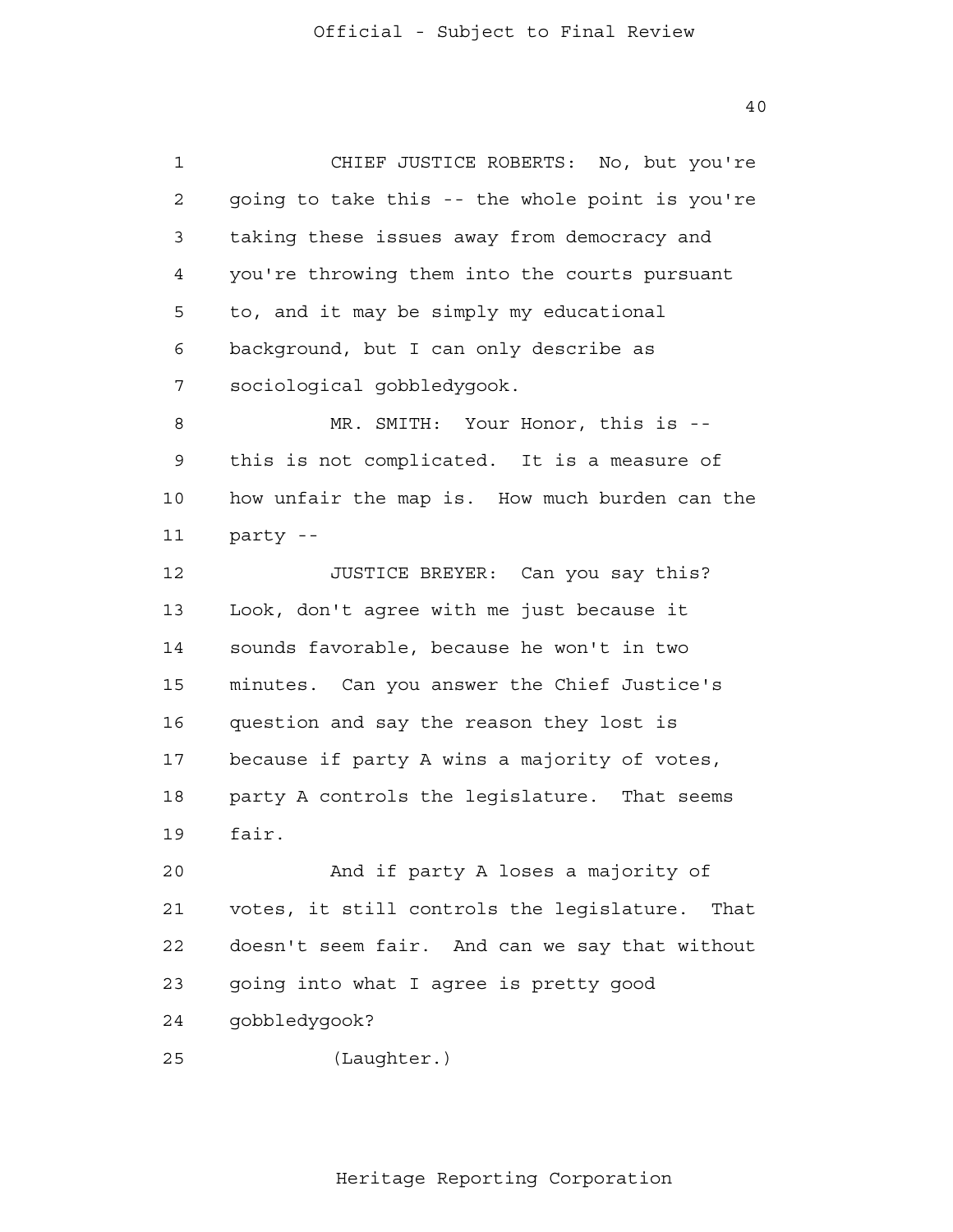41

| 1  | CHIEF JUSTICE ROBERTS: And if you               |
|----|-------------------------------------------------|
| 2  | need a convenient label for that approach, you  |
| 3  | can call it proportional representation, which  |
| 4  | has never been accepted as a political          |
| 5  | principle in the history of this country.       |
| 6  | Your Honor, we are not<br>MR. SMITH:            |
| 7  | arguing for proportional representation.<br>We  |
| 8  | are arguing for partisan symmetry, a map which  |
| 9  | within rough bounds at least treats the two     |
| 10 | parties relatively equal in terms of their      |
| 11 | ability to translate votes into seats.          |
| 12 | That's $-$                                      |
| 13 | CHIEF JUSTICE ROBERTS:<br>That sounds           |
| 14 | exactly like proportional representation to me. |
| 15 | MR. SMITH:<br>Proportional                      |
| 16 | representation is when you give the same        |
| 17 | percentage of seats as they have in percentage  |
| 18 | of votes. That's what proportional              |
| 19 | representation means. And our -- our claim      |
| 20 | simply doesn't remotely do that. It says if     |
| 21 | party A at 54 percent gets 58 percent of the    |
| 22 | seats, party B when it gets 54 percent ought to |
| 23 | get 58 percent of the seats. That's symmetry.   |
| 24 | That's what the political scientists            |
| 25 | say is the right way to think about a map that  |

Heritage Reporting Corporation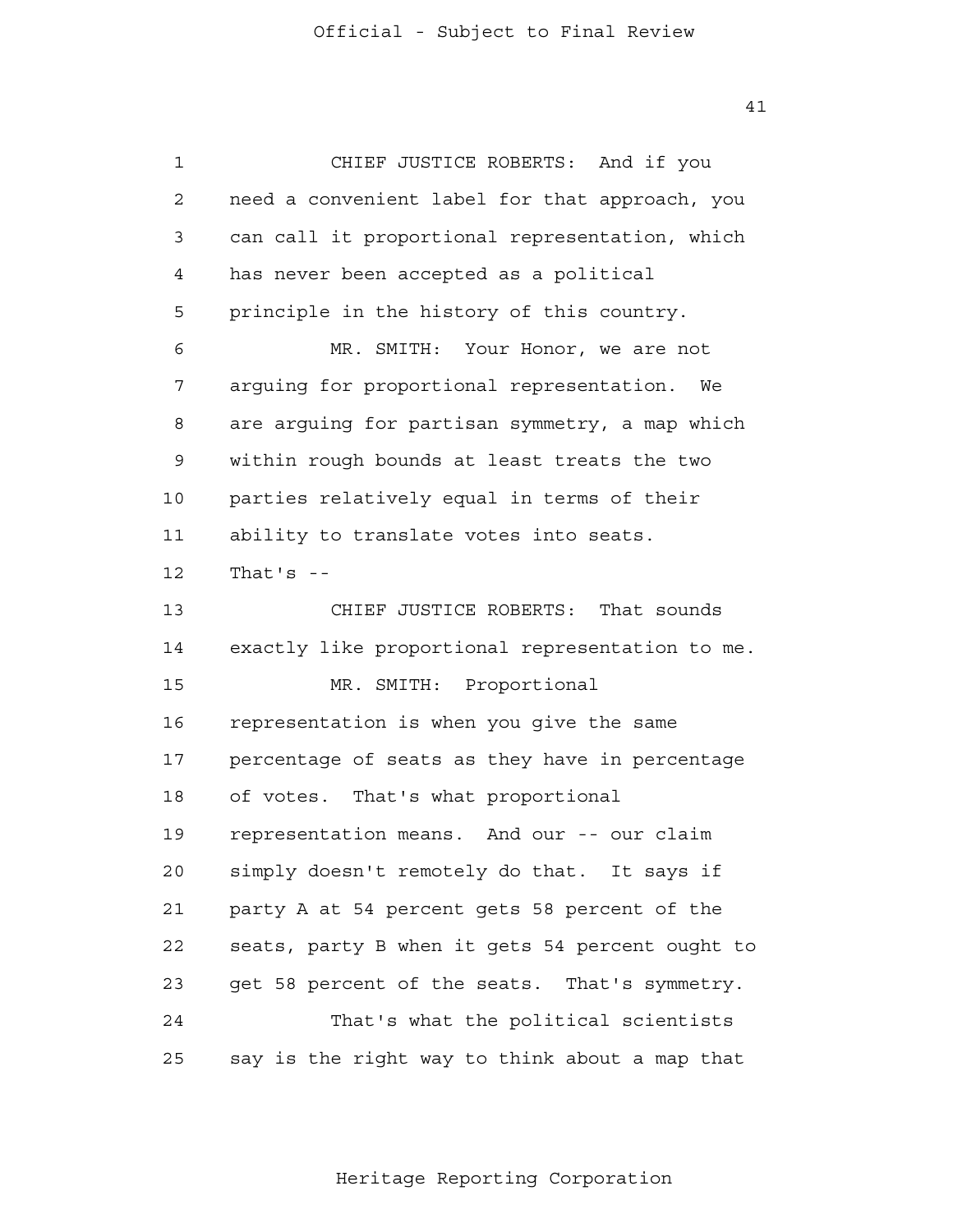1 2 does not distort the outcome and put a thumb on the scale. Now what -

 3 4 **5**  6 7 8 9 10 11 12 13 14 15 16 17 18 19 JUSTICE ALITO: Mr. Smith, can I just say something -- ask you a question about the political science? I mean, I -- gerrymandering is distasteful. But if we are going to impose a standard on the courts, it has to be something that's manageable and it has to be something that's sufficiently concrete so that the public reaction to decisions is not going to be the one that the Chief Justice mentioned, that this three-judge court decided this, that -- this way because two of the three were appointed by a Republican president or two of the three were appointed by a Democratic President. Now, it's been 30 years since Bandemer, and before then and since then, judges, scholars, legal scholars, political

> 20 21 scientists have been looking for a manageable standard. All right.

 22 23 24 25 In 2014, a young researcher publishes a paper, Eric McGhee publishes a paper, in which he says that the measures that were previously -- the leading measures previously,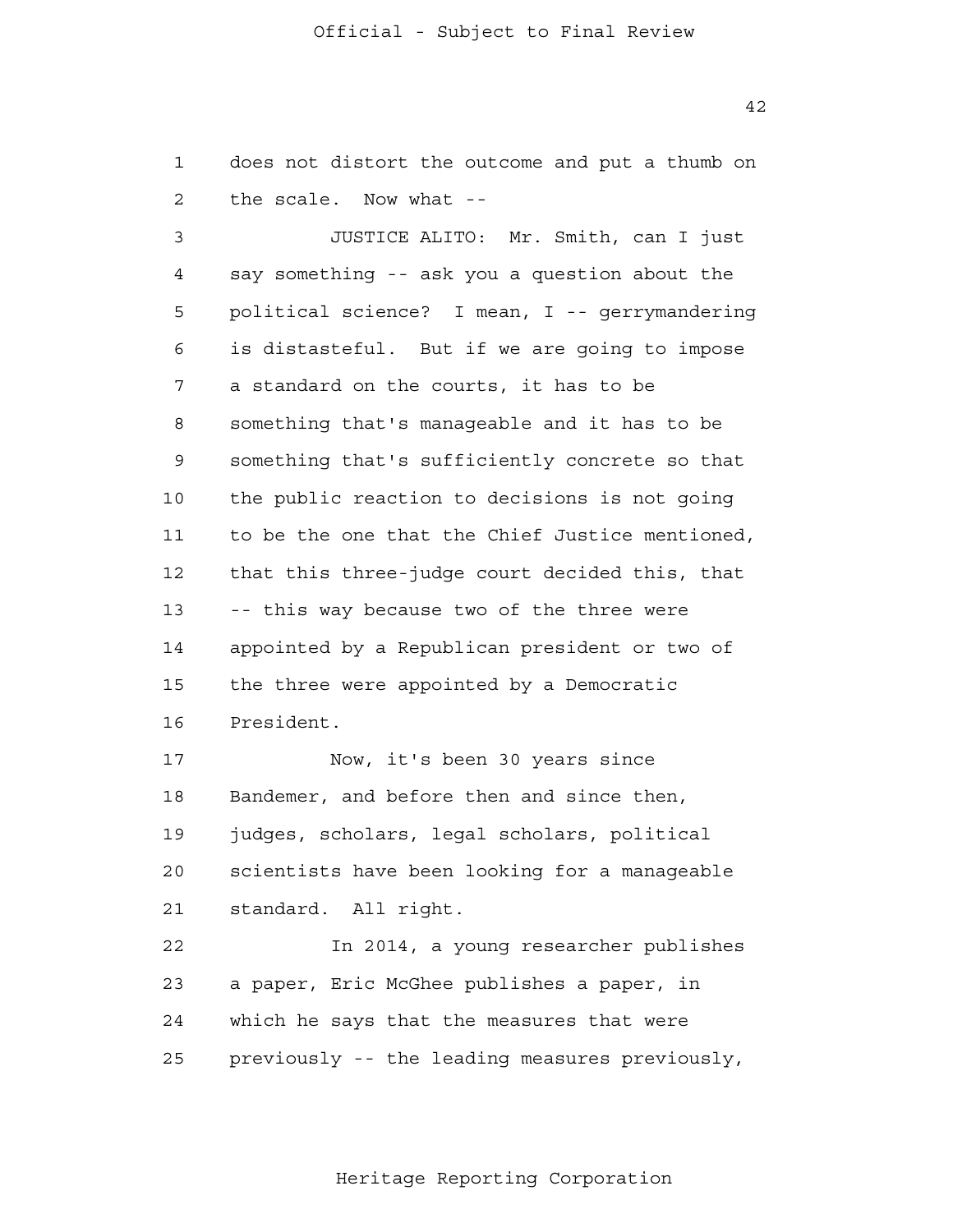1 2 3 4 **5**  6 7 8 9 10 11 12 13 14 15 16 17 18 19 20 21 22 23 24 25 symmetry and responsiveness, are inadequate. But I have discovered the key. I have discovered the Rosetta stone and it's -- it is the efficiency gap. And then a year later you bring this suit and you say: There it is, that is the constitutional standard. It's been finally after 200 years, it's been finally discovered in this paper by a young researcher, who concludes in the end -- this is the end of his paper -- after saying symmetry and responsiveness have shown to be -- looked to be inappropriate, "The measure I have offered here, relative wasted votes, is arguably" arguably -- "a more valid and flexible measure of -- of partisan -- of partisan gerrymandering." Now, is this -- is this the time for us to jump into this? Has there been a great body of scholarship that has tested this efficiency gap? It's full of questions. Mr. McGhee's own amicus brief outlines numerous unanswered questions with -- with this theory. What do you do in -- in elections that are not contested? Well, then you have to -

Heritage Reporting Corporation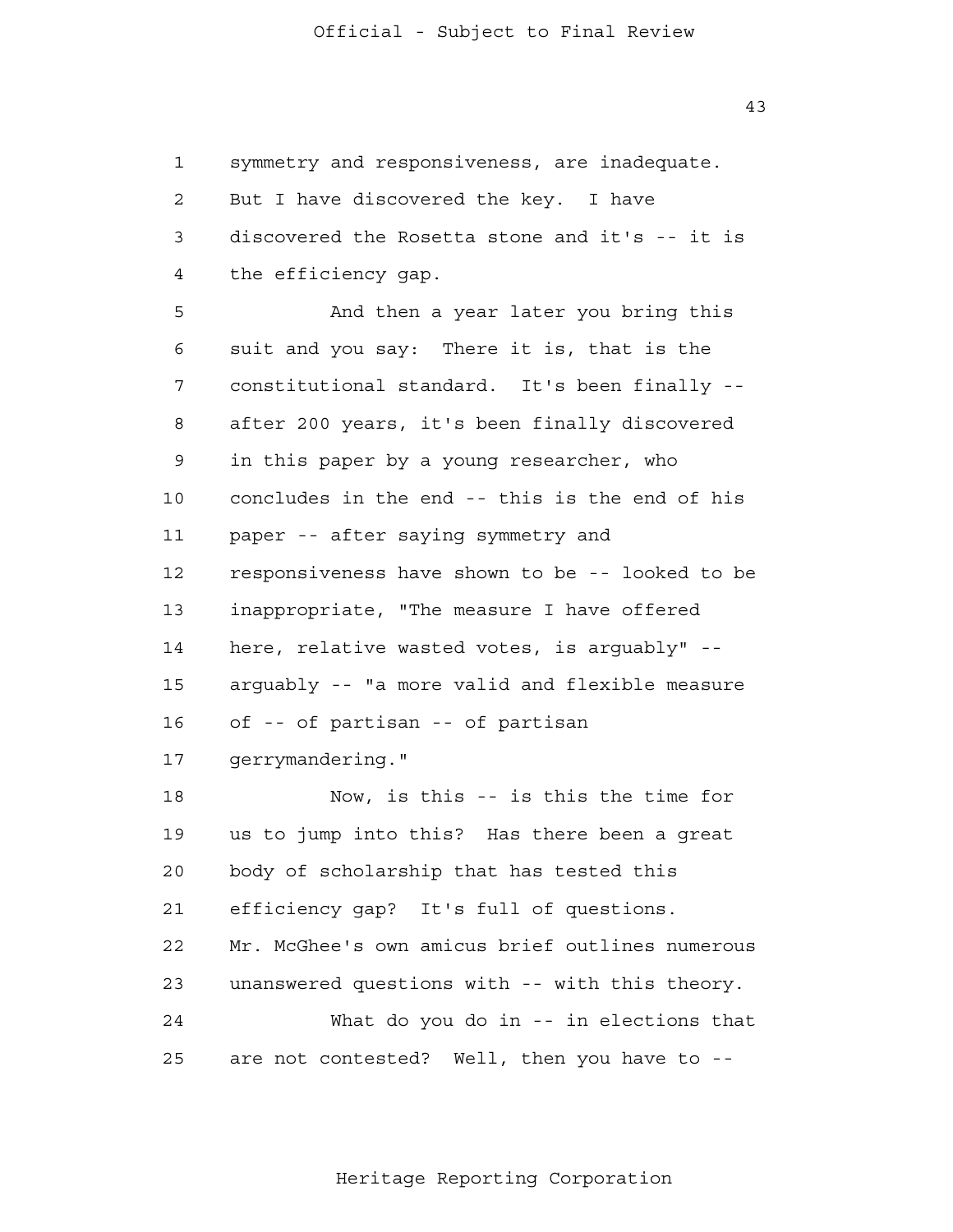1 2 3 4 **5**  6 7 8 9 10 11 12 13 14 15 16 17 18 19  $20$  21 22 23 24 25 you have to make two guesses. How many people would have voted for the winning candidate if it had been a contested election? How many people would have voted for the losing candidate if it had been a contested election? One of the judges in the court below asks: Why do you calculate EG by map, by subtracting from the votes obtained by the winner, 50 percent of the votes, instead of the votes obtained by the runner up? And Mr. McGhee says: Well, I have an answer to this, and I have a forthcoming paper and I'll answer it in the forthcoming paper. (Laughter.) JUSTICE ALITO: And there are all of these questions. This is -- 2017 is the time to jump into this? That's a question. MR. SMITH: Is there a question there, Your Honor? JUSTICE ALITO: Yes, there is a question there. There's about 10 of them. (Laughter.) MR. SMITH: I would say this if I might, Justice Alito. In Vieth, the Court appropriately laid down a challenge and said if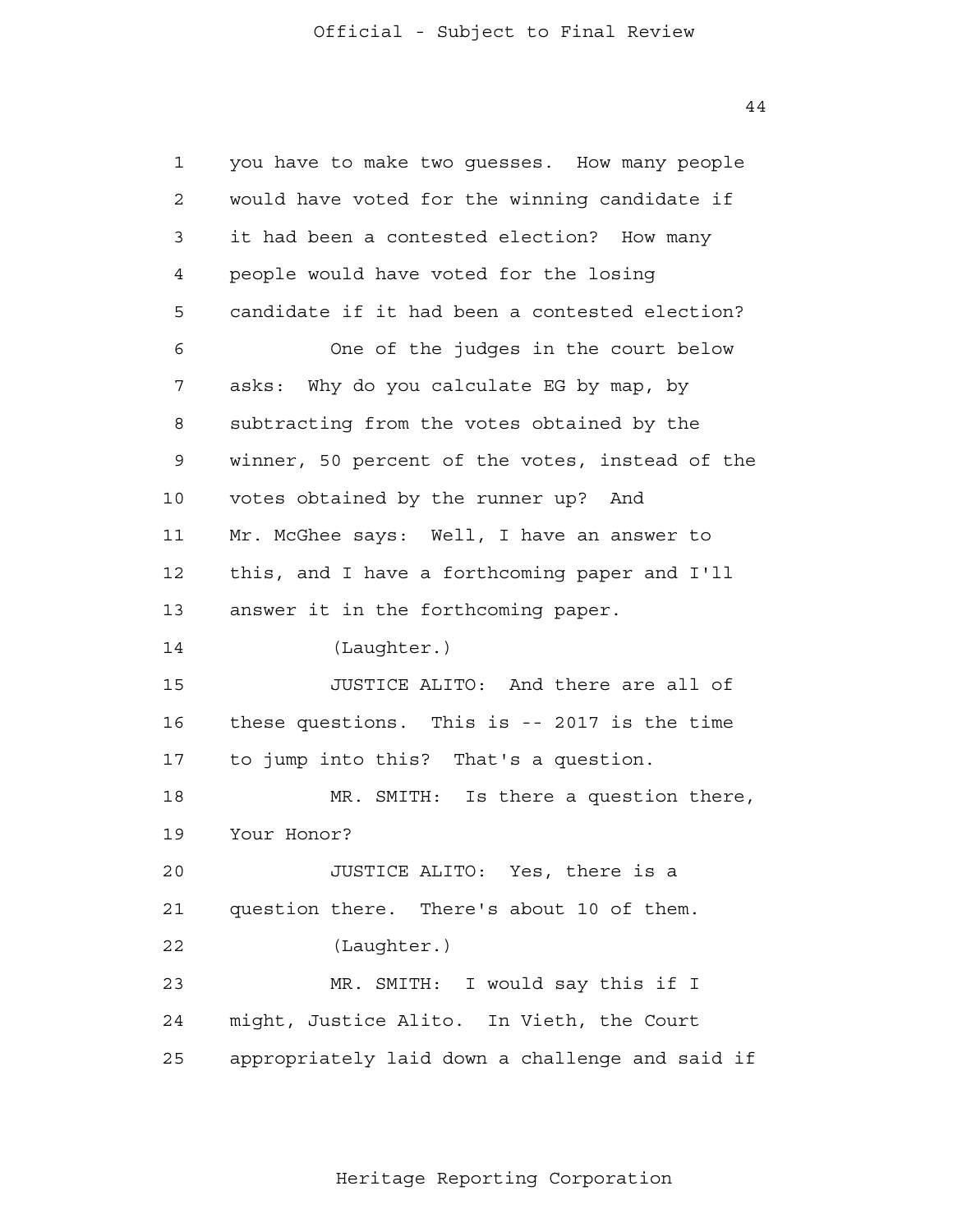1 2 3 4 **5**  6 7 8 9 10 11 12 you want us to do this, you've got to give us a lot more than you've given us. You've got to give us two things, a substantive definition of fairness and a way to measure it so we can limit judicial intervention to the really serious cases, and so we won't have the Court entering into the political fray all the time, but we'll have standards that say you go this far, we're going to go -- we're going to go after you, but in the meantime, anything less serious than that, we're going to leave to the political branches.

> 13 14 15 16 17 18 19 20 21 22 23 And so the social scientists stepped up and said we have three different ways to calculate asymmetry, not just one. The median-mean measure; the partisan bias measure, where you're equalizing to  $50/50$ ; and the  $-$ the efficiency gap. And in this case, they all come to the exact same conclusion that this is one of the most extreme gerrymanders ever drawn in -- in living memory of the United States, one of the five worst out of the 230 maps that Professor Jackman studied.

 24 25 And so there is no -- there's no question here about this being the -

Heritage Reporting Corporation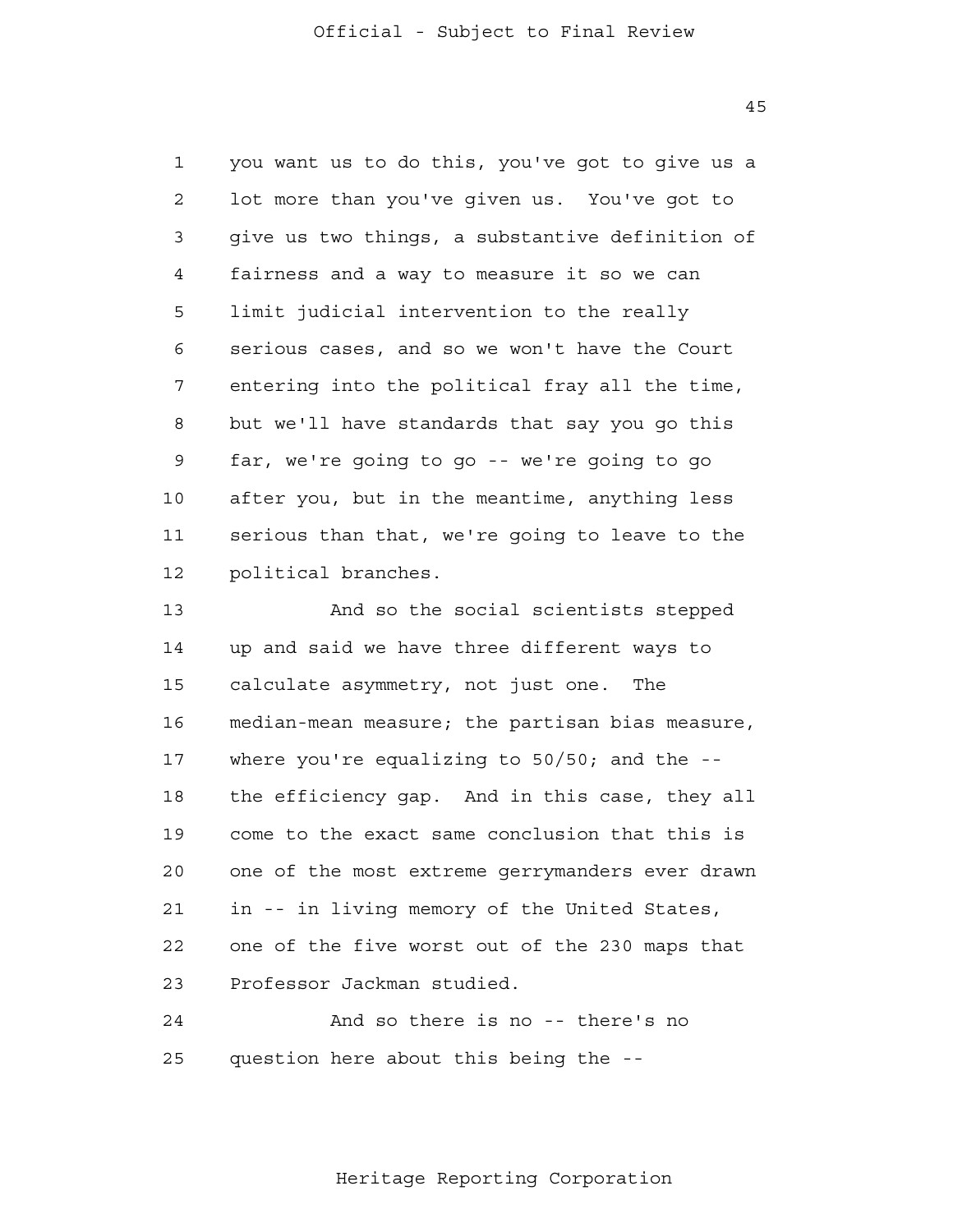1 2 3 4 **5**  6 7 8 9 10 11 12 13 14 15 16 17 18 19 20 21 22 23 24 25 maximizing one party control as far as they could go. As Justice Sotomayor was saying, they pushed the limits and pushed the limits and pushed the limits. And it - JUSTICE KAGAN: Mr. Smith, may I - I'm sorry. Please. MR. SMITH: Please go ahead, Your Honor. JUSTICE KAGAN: I -- I think that this symmetry idea is both an intuitive and an attractive principle. So, if the first question was do you have a substantive principle, I actually think you do. The second question is, is there ways -- are there ways to make sure that not every district is subject to challenge as violating that principle? And so I'd like to hear you talk about that. How is it that we are not going to create a world in which in every district somebody can come in and say: A-ha, there's been a violation of partisan symmetry; we're entitled to a redrawn map? What's the threshold? Where do you draw the line?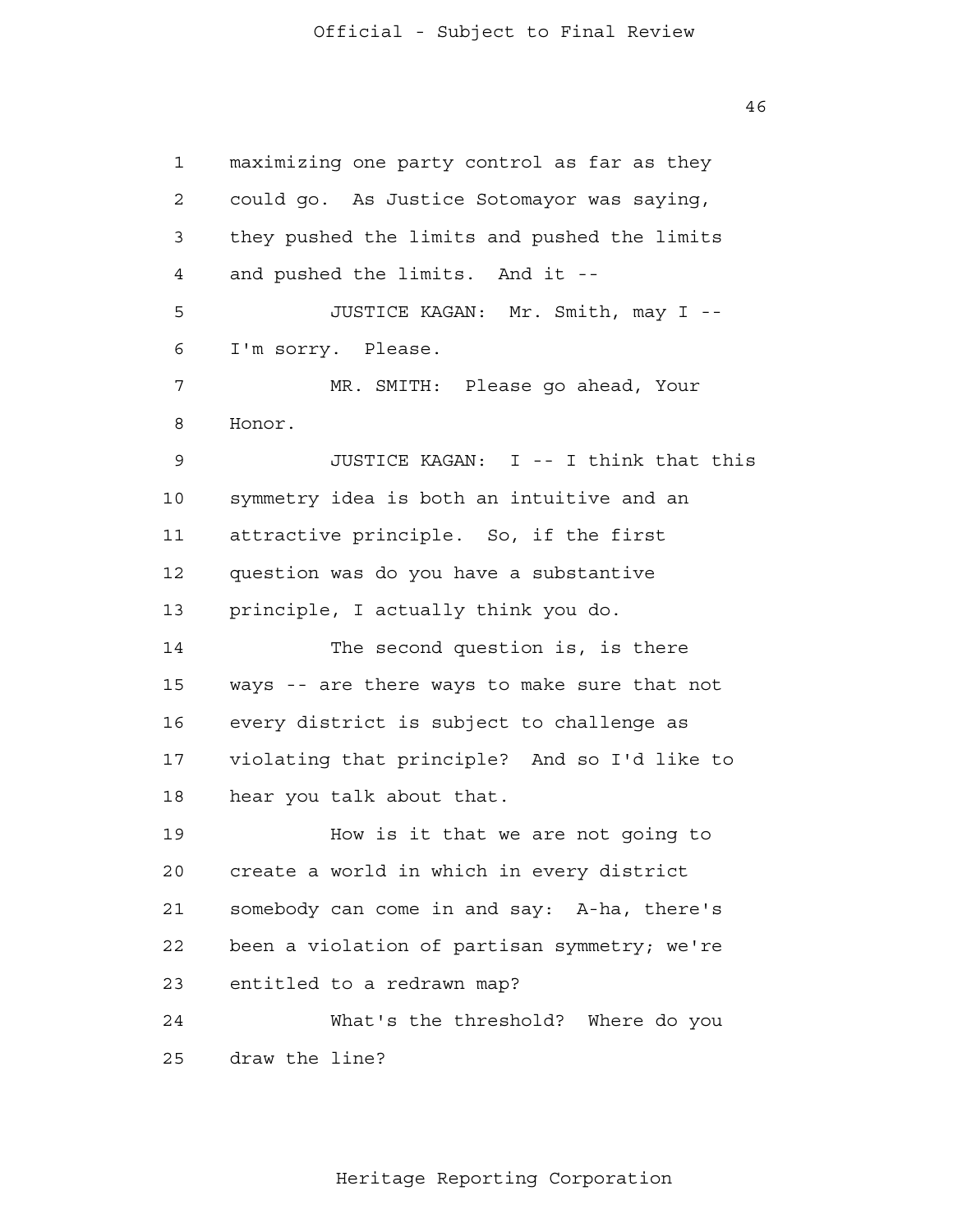47

 1 2 3 4 **5**  6 7 8 9 10 11 12 13 14 15 16 17 18 19 20 21 22 23 24 25 MR. SMITH: Well, the --JUSTICE KAGAN: Because this -- this -- it seems to me that this map goes over pretty much every line you can name. MR. SMITH: That's true. JUSTICE KAGAN: But where do you draw the line in another case and another case? MR. SMITH: Well, Justice Kagan, the great virtue of these three different measures, none of which were presented to the Court in Vieth when I argued the Vieth case -- and I didn't do a very good job -- is that they each allow you to assign a number to each gerrymander and that allows you to compare them across the country and back in history. And, therefore, it is possible to draw a line. Now, in addition to just measuring the degree of asymmetry, the other thing that's important to do is to measure the likelihood of durability of that asymmetry. And you do that with the sensitivity testing so you make sure you don't have the kind of map that, with a small swing of voting over the next decade, it's going to flip over, as the map in Pennsylvania in Vieth actually did. That -- if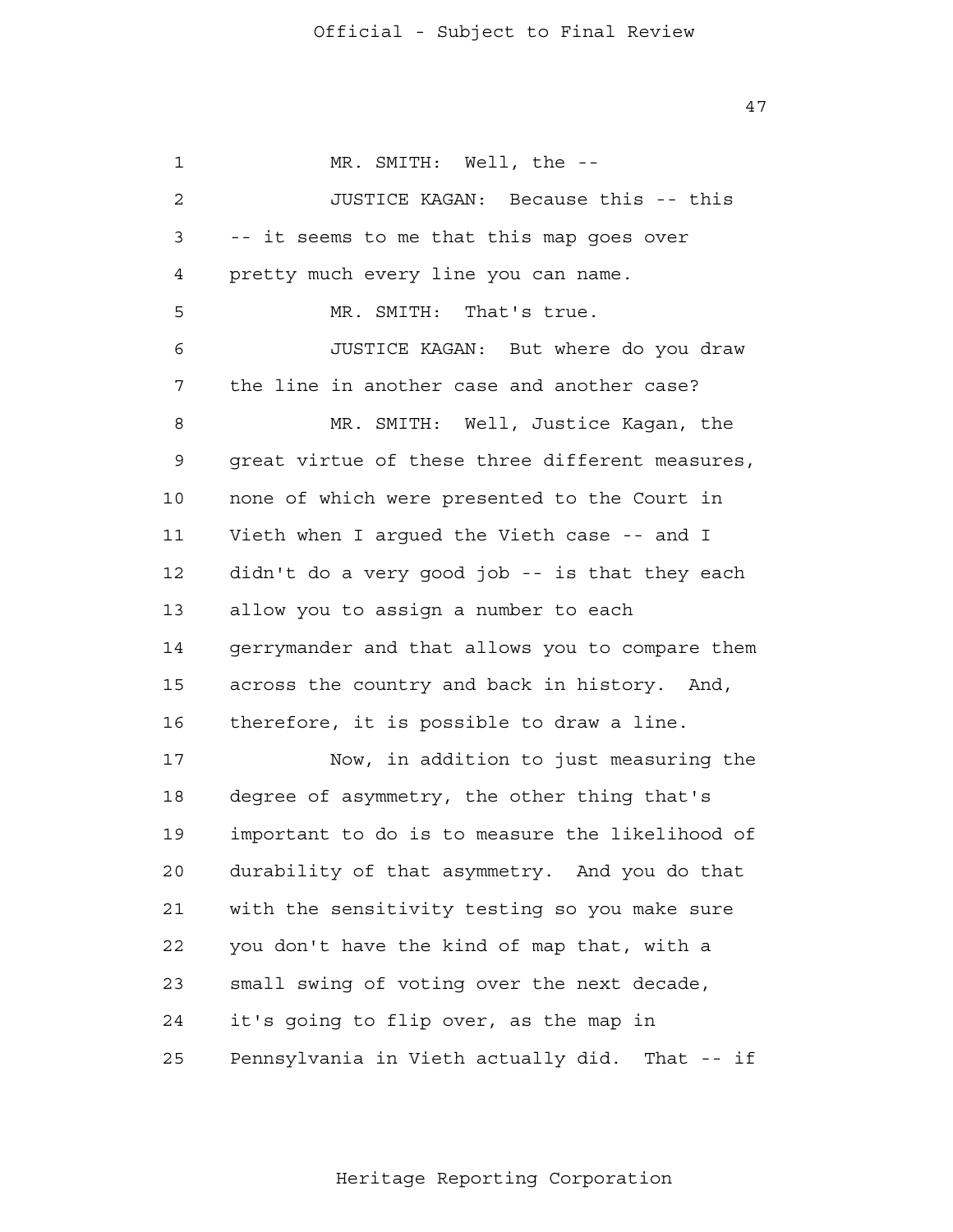1 2 3 we had the right tests, the ones that I'm now presenting to you, we wouldn't have won that case in -- in 2004.

 4 **5**  6 7 8 But this map is never going to flip over. The evidence is unequivocal that the Democrats would have to have an earthquake of unprecedented proportions to even have a chance to get up to 50 votes out of 99.

 9 10 11 12 13 14 15 16 17 18 19 20 CHIEF JUSTICE ROBERTS: All of those predictions -- I mean, Bandemer predicted the Democrats would never be able to attain a majority. It was 50/50 the next election, and they got a majority the one after that. You already mentioned Vieth. It was five days, right, after the District Court said, oh, the -- I forget who it was -- Republicans are never going to get elected. And they won every single race. Predicting on the basis of the statistics that are before us has been a very hazardous enterprise.

> 21 22 23 24 25 MR. SMITH: The technique of sensitivity testing, which was done by the Defendants' expert in the -- in the process of drawing the map to make sure that they were drawing a permanent, non-flippable gerrymander,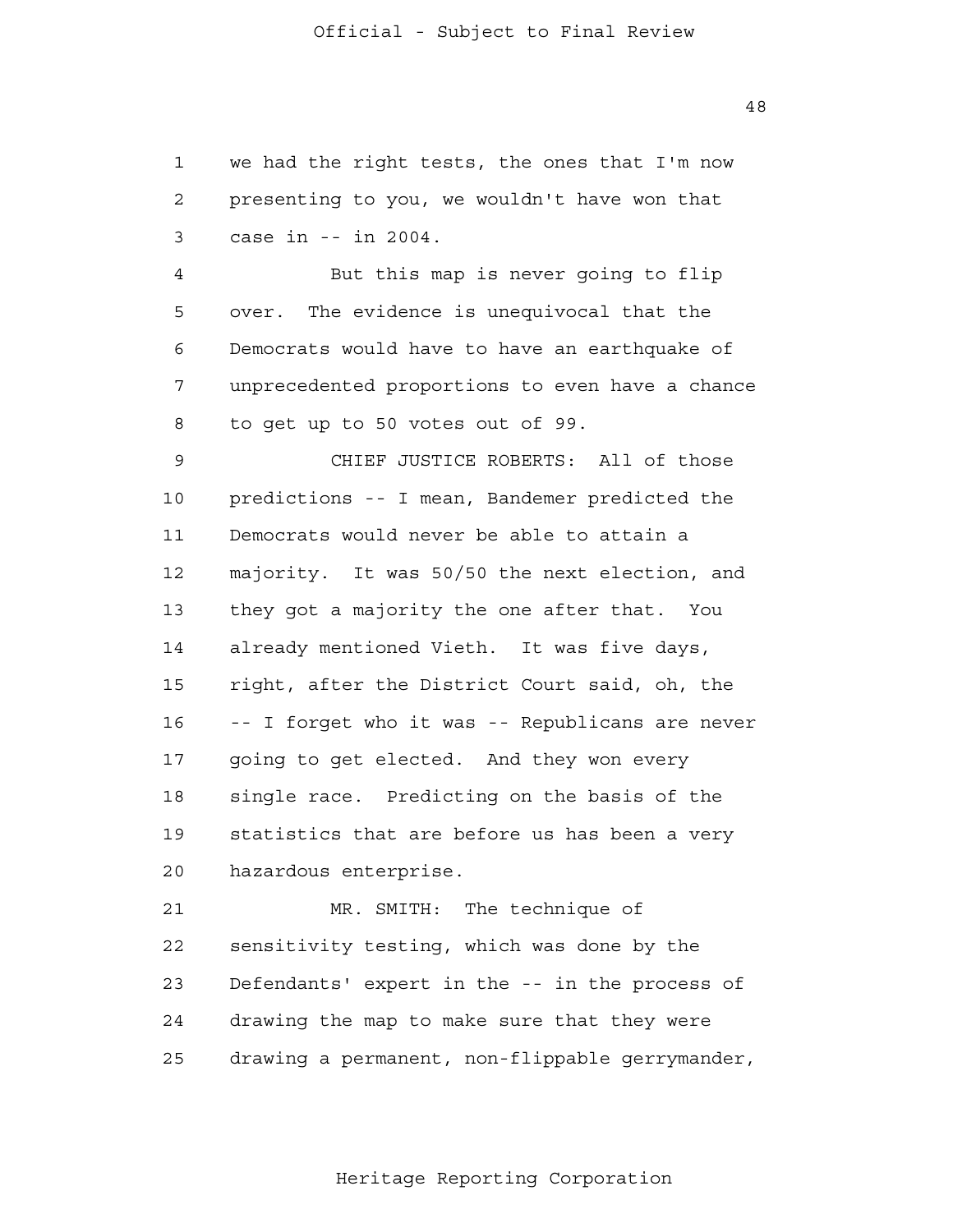1 2 3 4 **5**  6 7 8 9 10 and then done again by the experts for the Plaintiffs in this case in court and tested by the court, is a -- a method by which you identify one thing about the map: Does it have a lot of swing districts in it, a lot of competitive districts in it? Because if it does, you can have a map that looks very biased in one year when all those districts go one way, but it might flip over. That was Bandemer. That was Vieth.

> 11 12 13 14 15 16 17 18 19 20 21 22 That is not this case. They spent their entire time in that -- those four months in that locked room doing two things, trying to maximize the amount of bias and eliminating systematically competitive districts, reducing it down to something less than 10 when it had been up around 20, and then even though those 10, they tinkered with it and tinkered with it to make sure that even of that 10, they thought they could get at least seven. They ended up getting eight and then eventually all 10. JUSTICE KAGAN: Mr. Smith, are you

 23 24 25 suggesting that we should be looking for outliers or are you suggesting that we should be trying to filter out all manner of partisan

Heritage Reporting Corporation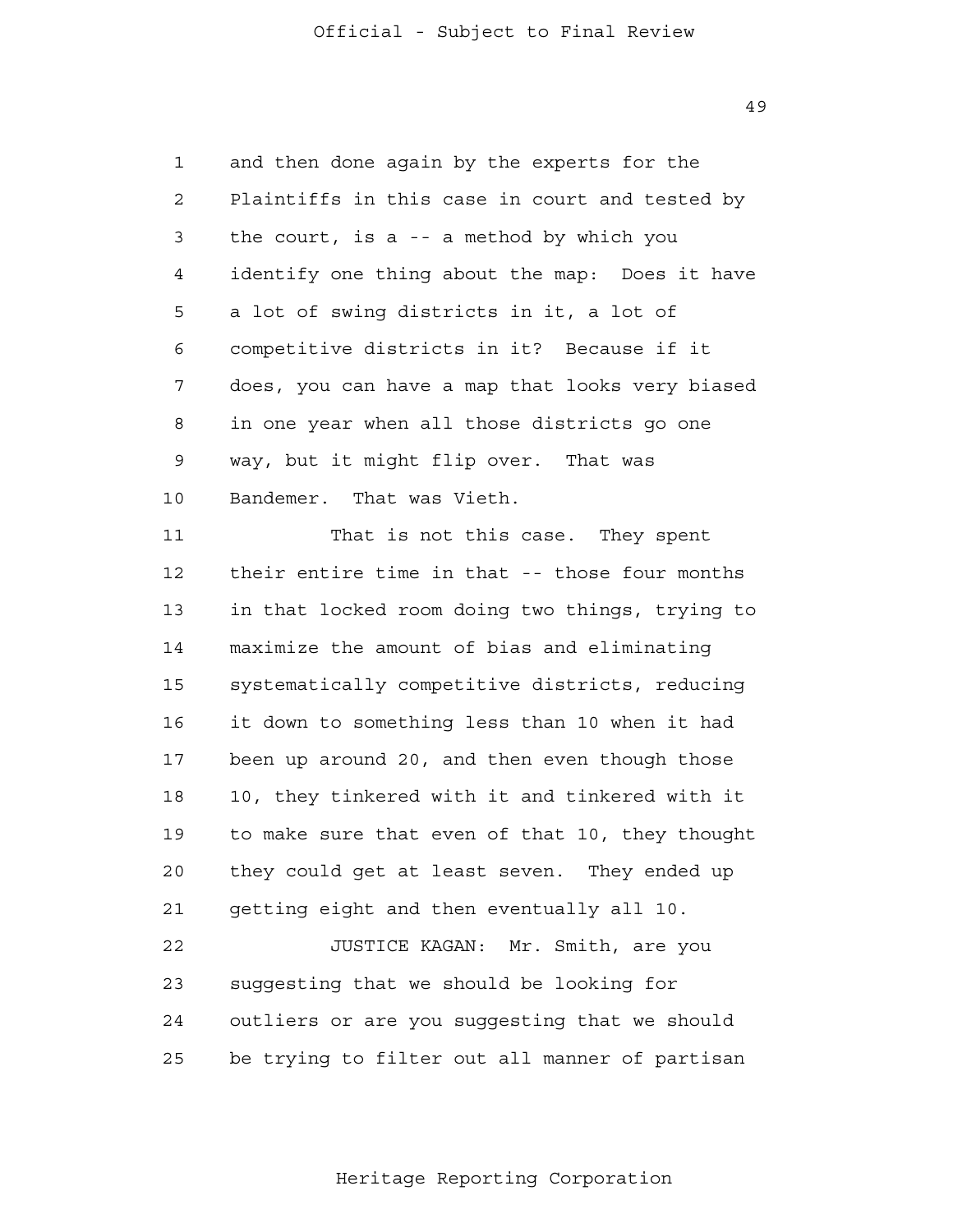1 2 3 4 **5**  6 7 8 9 10 11 12 13 14 15 16 17 18 19 20 21 22 23 24 25 consideration, or is it someplace in between? MR. SMITH: Your Honor, the word "outlier" is probably an appropriate one. Certainly, we don't think -- and we've followed the lead of this Court in Justice Kennedy's concurrence and other decisions of this Court -- that all partisanship is unconstitutional. What you need is a method by which the extreme gerrymander, the one that is fundamentally antidemocratic and is going to last for the full decade, can be identified and held unconstitutional. And that -- that's the only thing we're asking you to do here. JUSTICE GORSUCH: So, Mr. Smith, what is the formula that achieves that? Because the Court below didn't rely on efficiency gap entirely. It looked also at the partisan symmetry test. It reminds me a little bit of my steak rub. I like some turmeric, I like a few other little ingredients, but I'm not going to tell you how much of each. And so what's this Court supposed to do, a pinch of this, a pinch of that? Or are we supposed to actually specify it's going to be the Chief Justice's formula of the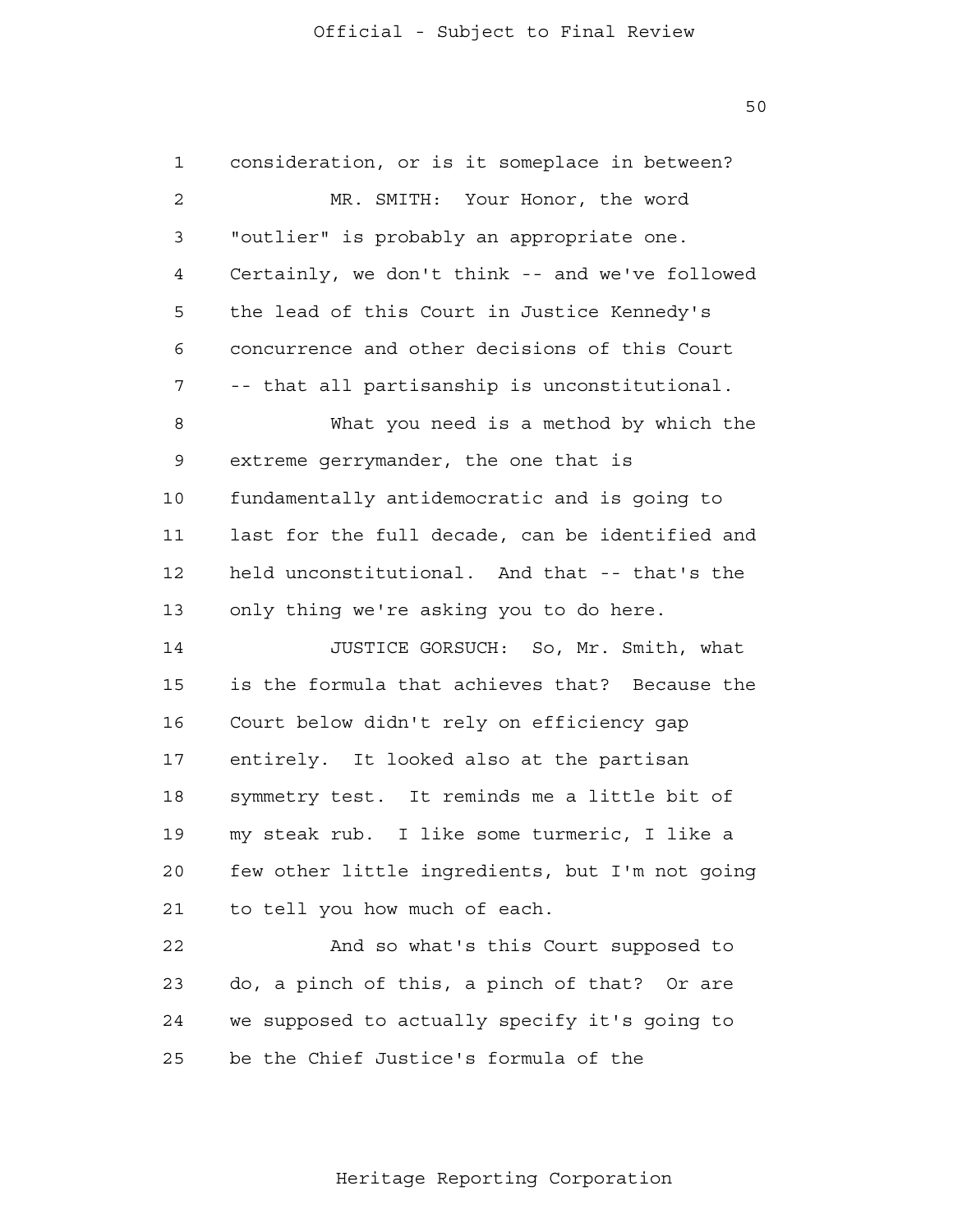1 2 3 4 **5**  6 7 8 9 10 11 12 13 14 15 16 17 18 19 20 21 22 23 24 25 efficiency gap of 7 percent for the country? Is that what you're asking us to do? What is it that you want us to constitutionalize? MR. SMITH: Well, Your Honor, the first thing I want to make clear is -- is that symmetry is what's being measured by the efficiency gap, by the other two tests that I mentioned. Symmetry is the underlying substantive - JUSTICE GORSUCH: Well, but there are different tests for measuring symmetry - MR. SMITH: Right. JUSTICE GORSUCH: -- right? MR. SMITH: Right. There are. JUSTICE GORSUCH: There is the test you previously proposed. Now there is the efficiency gap test. And the Court relied on both and said a little bit -- a pinch this and a pinch of that - MR. SMITH: Right. JUSTICE GORSUCH: -- and we're not telling you how much of each. So - MR. SMITH: Well, I think it's fair - JUSTICE GORSUCH: -- so that doesn't seem very fair to the states to me, to -- to

Heritage Reporting Corporation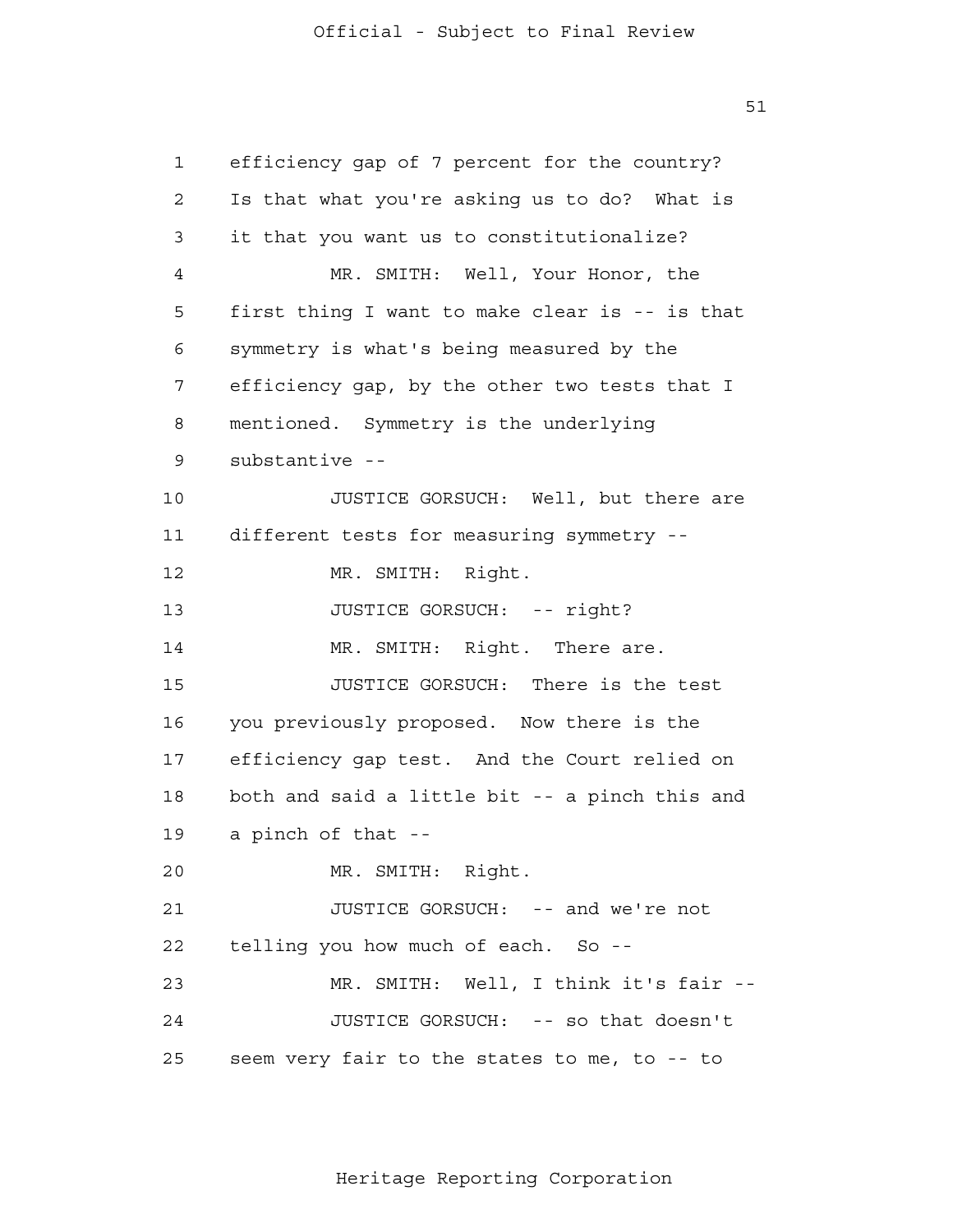1 2 3 4 **5**  6 7 8 9 10 11 12 13 14 15 16 17 18 19 20 21 22 23 24 25 know how to -- what they're supposed to do to avoid the kind of litigation we're talking about. As I understand the efficiency gap test itself, and tell me if I'm wrong, that it would yield about a third of all the districts in the country winding up in court. MR. SMITH: Not true. Not true. JUSTICE GORSUCH: Now, that's what the other side says. So tell me where that's wrong and tell me what test you'd have this Court adopt. MR. SMITH: Well, first of all, I -- I would go with the -- the screens that Justice Breyer mentioned, the first one being it has to be a one-party state. That one-third figure they keep throwing around ignores the fact that a number of those maps were drawn either by commissions or by courts or by divided legislatures. And so they get -- those all get taken off the table from the very beginning. If you have a one-party state, you then have to measure whether it's unusually asymmetrical, pretty extreme, and we - JUSTICE GORSUCH: How? I am still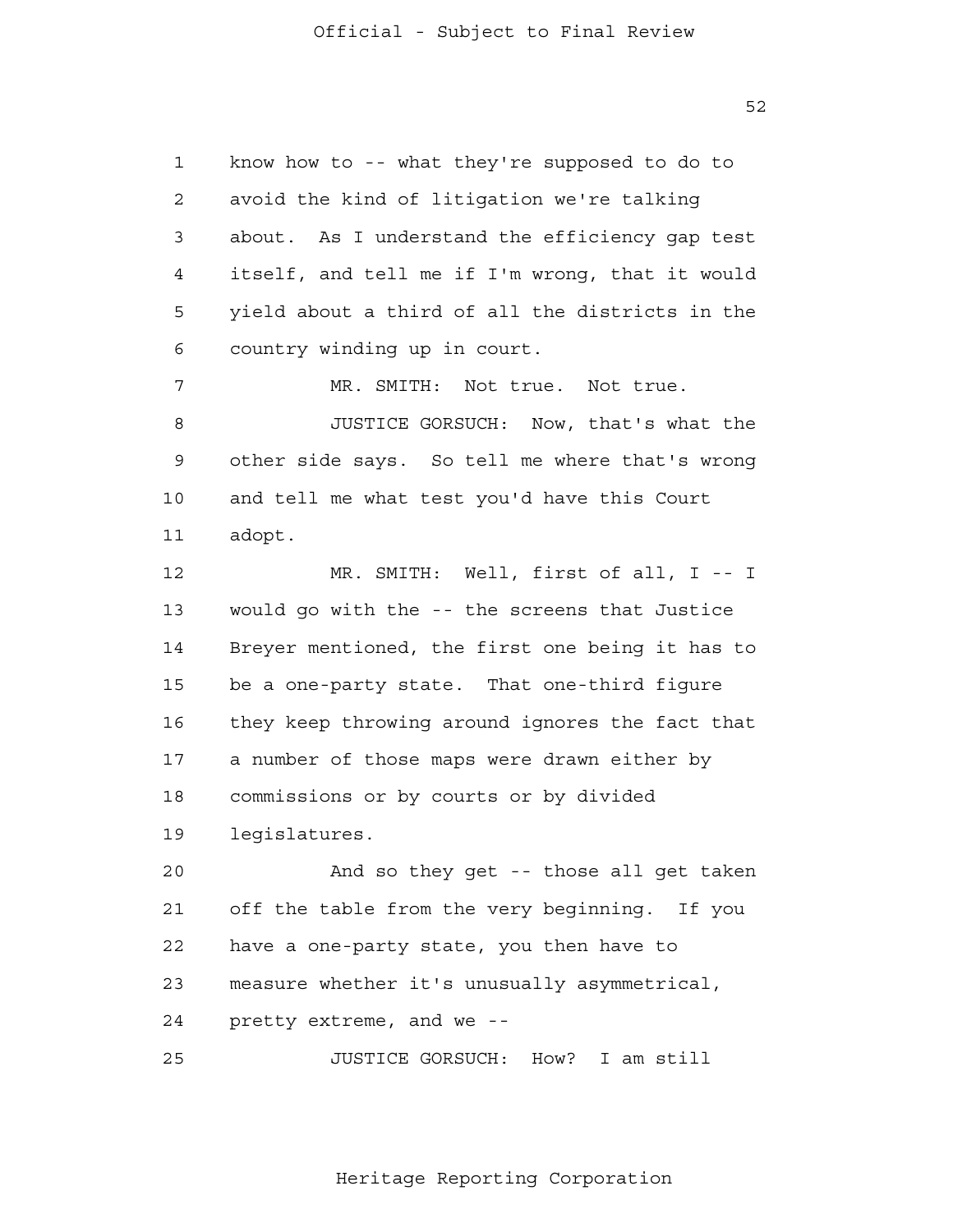1 2 3 4 **5**  6 7 8 9 10 11 12 13 14 15 16 17 -- 18 19 20 21 22 23 24 25 stuck on Justice Breyer's question. MR. SMITH: You can use the -- you can use any of those three tests that were all applied here. JUSTICE GORSUCH: Any of them? MR. SMITH: Yes. JUSTICE GORSUCH: Any -- any of the three? MR. SMITH: And if they don't -- I --I would suggest you apply all of them, and - JUSTICE GORSUCH: All of them? MR. SMITH: -- if they disagree, that would -- that would tell you maybe this isn't the right case to be holding something unconstitutional. That might be a fly in the ointment. But the Court below did not set the JUSTICE ALITO: Excuse me. Isn't it true that - MR. SMITH: -- the line -- I'm sorry. JUSTICE ALITO: Just on that, isn't it true that you could -- you can get very high levels of -- very high EG based on factors that have nothing to do with gerrymandering? The political geography can lead to it; protection

Heritage Reporting Corporation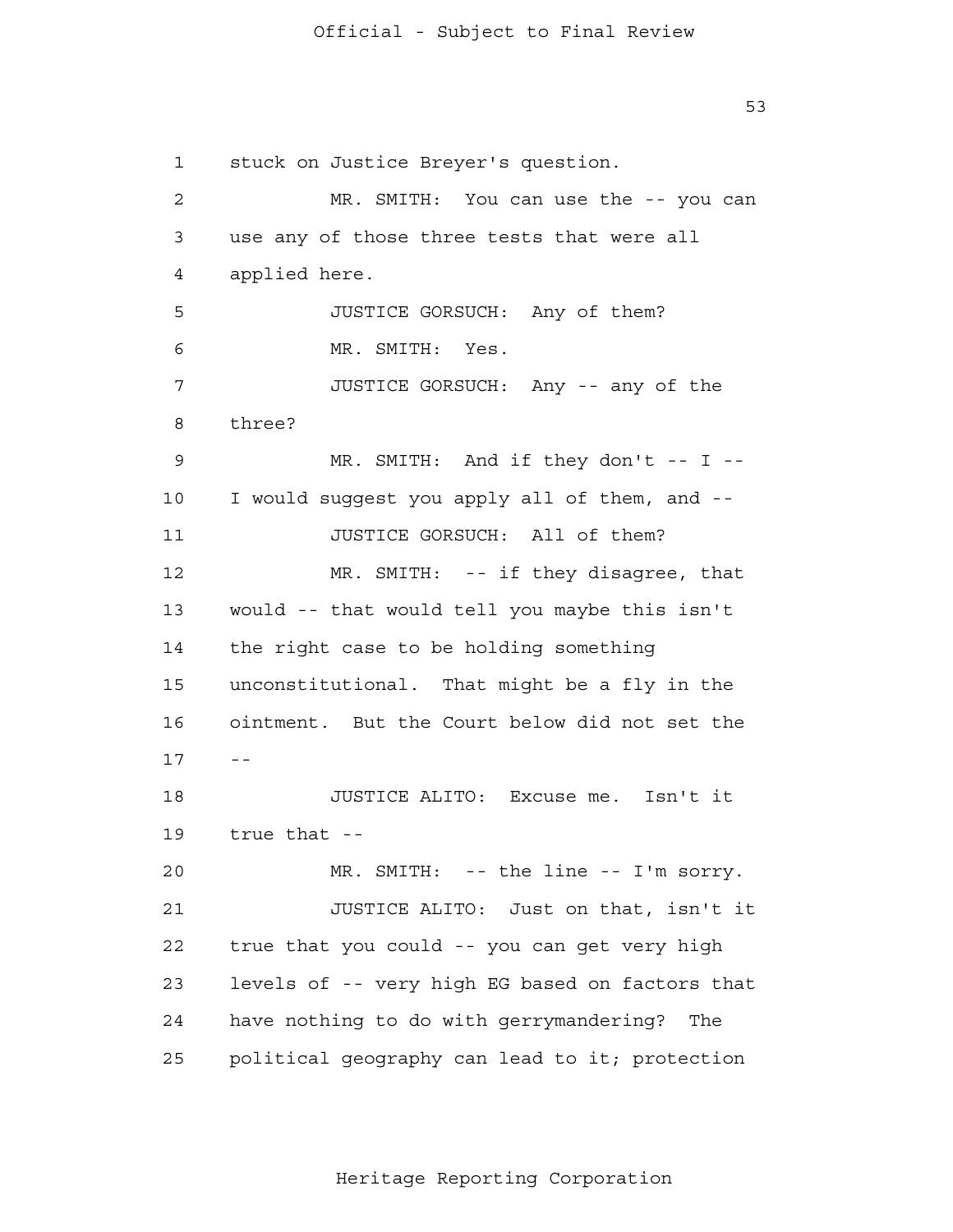1 2 3 4 **5**  6 7 8 9 10 11 12 13 14 15 16 17 18 19 20 21 22 23 24 25 of incumbents, which has been said to be a legitimate factor, can lead to a high EG; compliance with the Voting Rights Act can affect that? MR. SMITH: Certainly, there are various factors that -- that -- other than partisan bias that can lead you to draw a map that does not have a zero EG. In our test, with the intents requirement, the effects requirement, and the justification requirement, all of those problems are taken care of either at the intent stage or at the justification stage. JUSTICE ALITO: How are they taken care of at the justification stage? The proposal is to run many -- you know, millions of -- of alternative maps to see whether using some traditional districting requirements, you can produce a map that has a lower -- a lower EG. But my understanding is that when that's done, those maps do not take into account either incumbent protection or compliance with the Voting Rights Act, both of which can have a very big effect. It's just one of the dozens of uncertainties about this whole process.

Heritage Reporting Corporation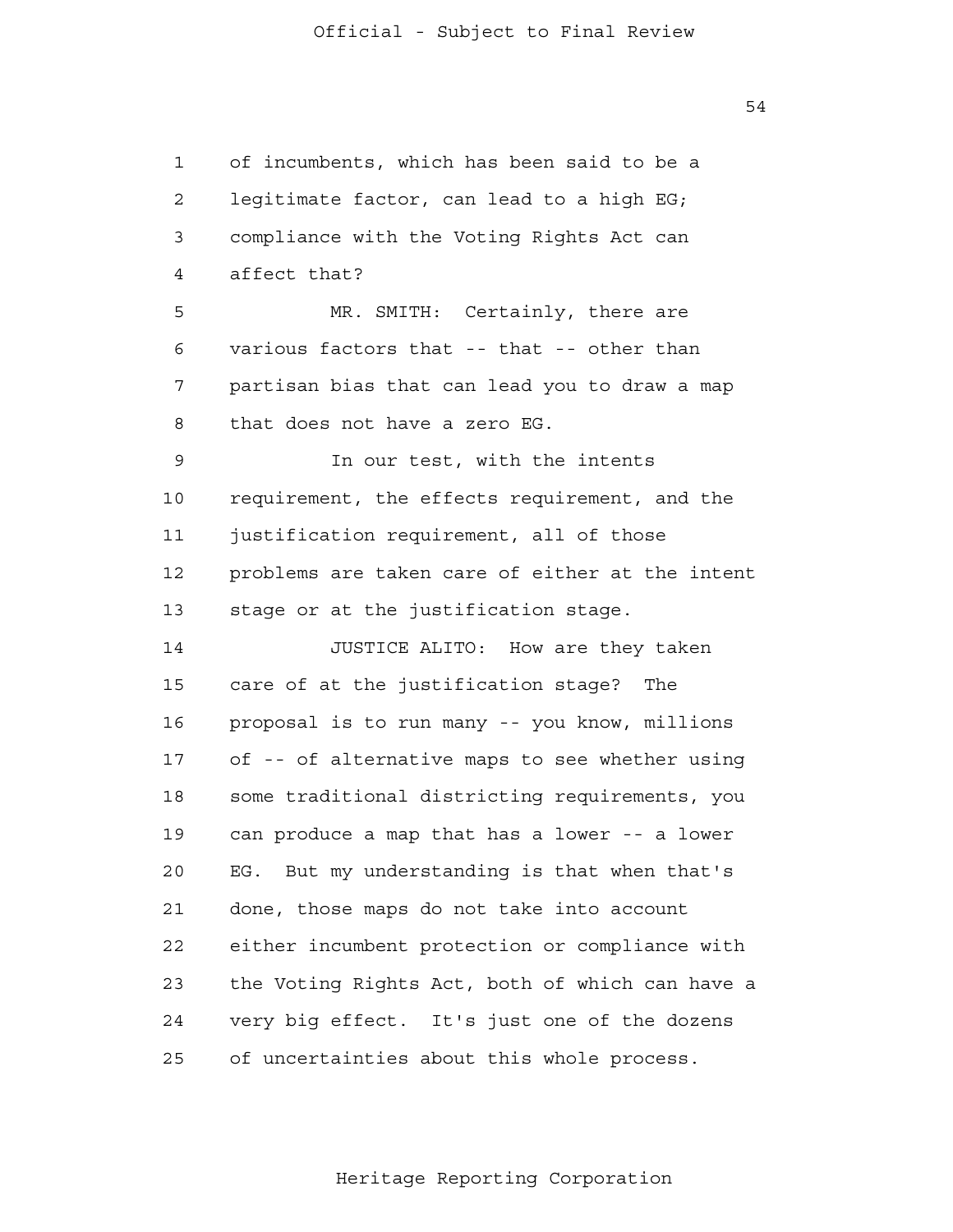1 2 3 4 **5**  6 7 8 9 10 11 12 13 14 15 16 17 18 19 20 21 22 23 24 MR. SMITH: Actually, they do -- they do take into account the Voting Rights Act. The Chen study that was discussed in one of the amicus briefs and is discussed somewhat in the merits briefs here, where they -- he produced 200 randomly generated maps of Wisconsin using all the state's traditional criteria, he started with the minority districts that were already drawn by the state in Act 43 and kept those in place. And so then he generated -- randomly generated maps, and he found that the degree of bias created by the political geography in Wisconsin is minute, modest, a little bit, something -- just like what the District Court found, maybe 1 or 2 percent, not even remotely like what they have in the map. And so --JUSTICE KAGAN: Would it be fair to require plaintiffs to provide those maps, many, many of them, so that one can tell whether the actual map is an outlier? MR. SMITH: Well, I think in the cases going forward after this -- these technologies are there, they will be in the record in almost

> 25 every case. It has become the state of the

> > Heritage Reporting Corporation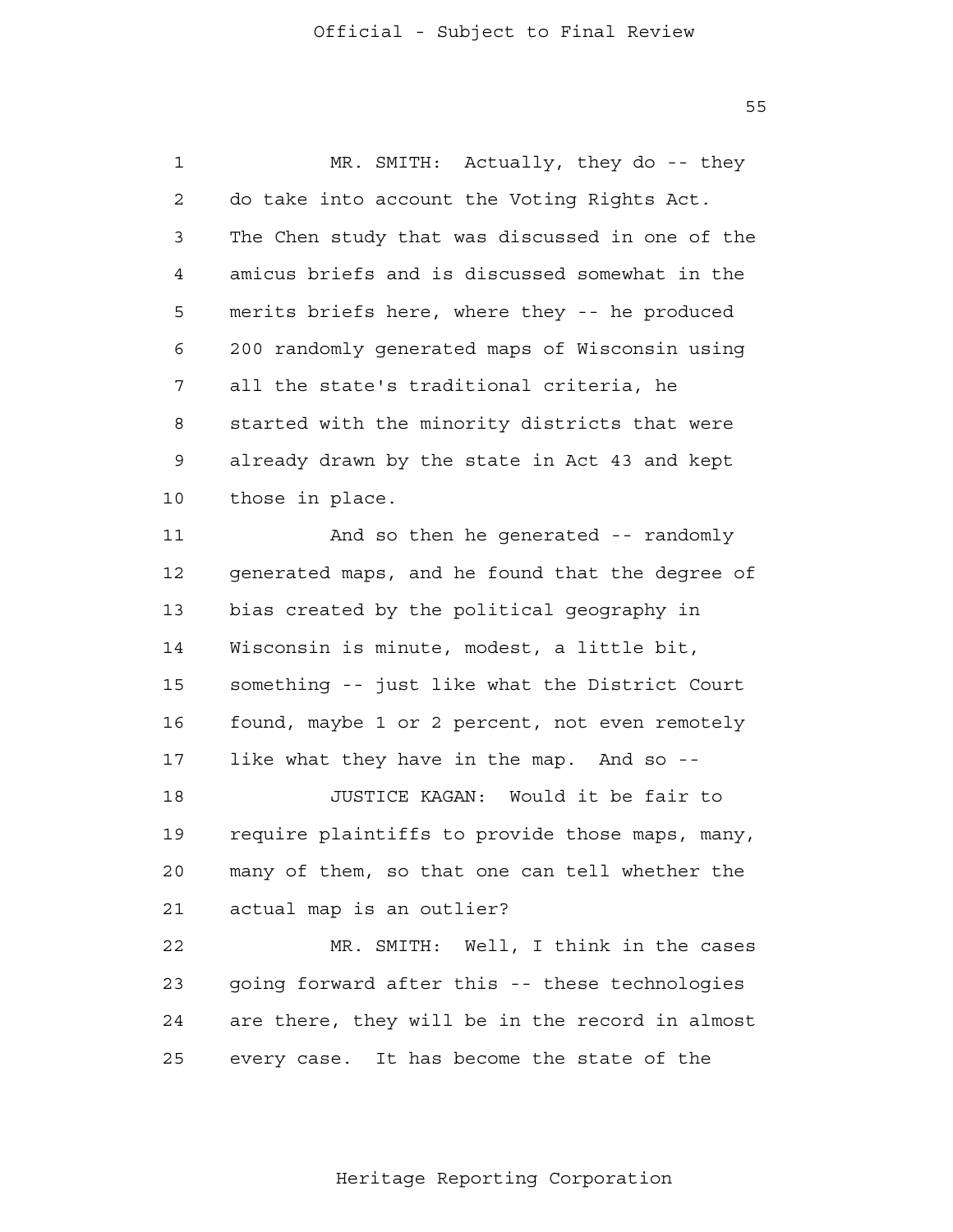1 2 3 4 **5**  6 7 8 9 10 11 12 13 14 15 16 17 18 19 20 21 22 23 art. Whether it ought to be something that the plaintiffs have to produce as part of their initial case, I'd have to think about it. It certainly could be done that way. There are -- as the Lander brief and the -- and a couple of other briefs and -- and the -- the political geographers' brief all show, people who have developed a capacity for generating random maps that teach you a lot of lessons about the effects of neutral criteria -- of where people live and allow you to say that has nothing to do with the degree of bias that we have here. And I think it will become a part of how these cases are decided at the justification stage. It may also become evidence of intent or of -- of how severe the effects are. It can be useful in a whole variety of ways. Now that, again, social science has stepped up to the challenge. JUSTICE KAGAN: So, for an example, that becomes a way to filter out the effects of

> 24 geography from the effects of partisan

 25 advantage?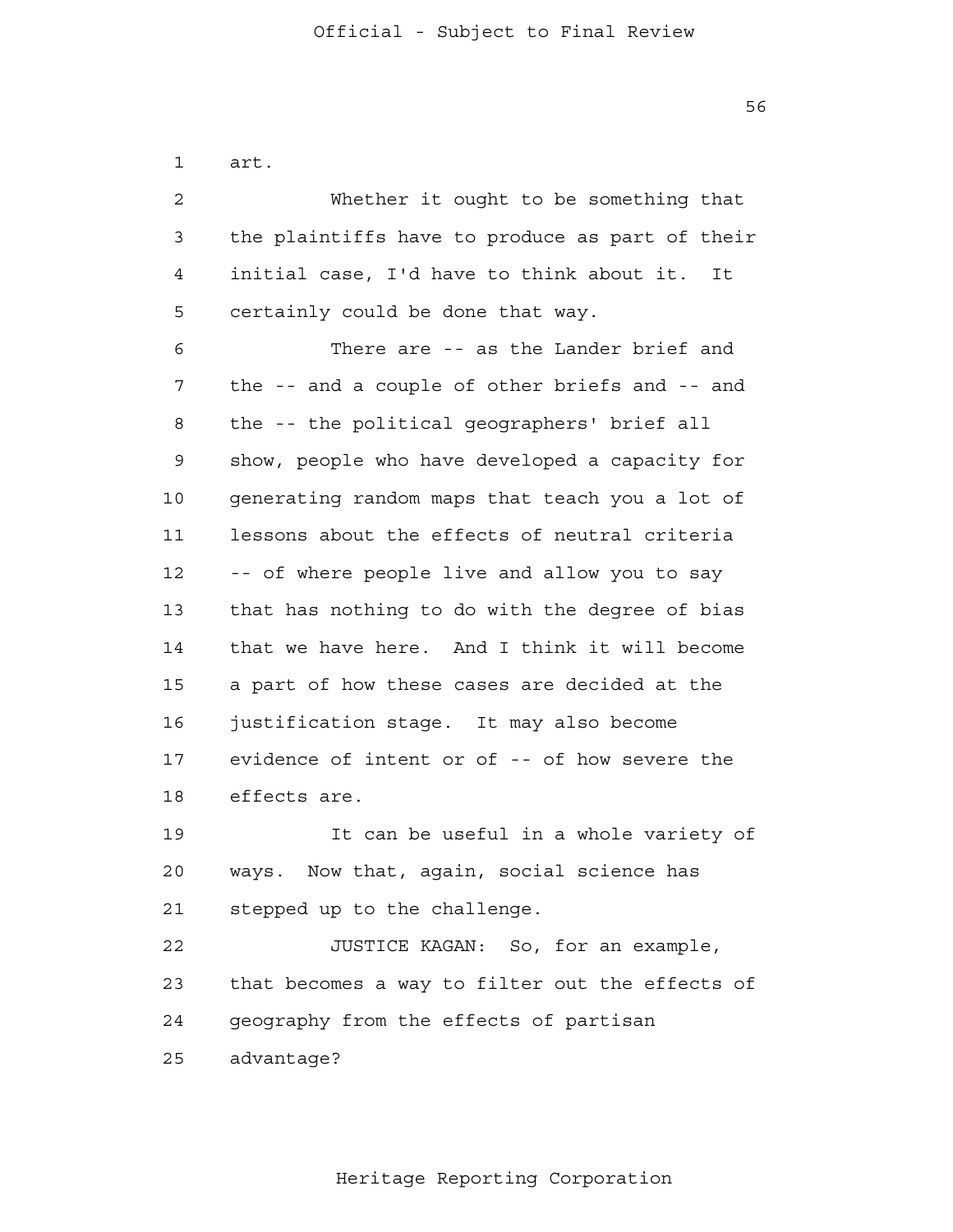57

 1 2 3 4 **5**  6 7 8 9 10 11 12 13 14 15 16 17 18 19 MR. SMITH: Yes, Your Honor. I would say that at the remedy stage, if they -- if they come back with a remedy map that matches the sort of neutral geography, even if it's somewhat favorable to the -- the party that's in charge, that should be okay. They don't have to go to zero just to -- at the remedy stage, but they have to come up with something much less extreme than their intentional gerrymandering, one that basically makes democracy no longer function because, basically, gerrymanders now are not your father's gerrymander. These are going to be really serious incursions on democracy if this Court doesn't do something. And this is really the last opportunity before we see this huge festival of new extreme gerrymanders all done along the model of Wisconsin but probably even more serious.

> 20 21 22 23 24 25 I -- I would commend the political scientists' brief, which talk about the revolution in data analytics that has happened since this map was drawn. You're going to see people coming in and -- and slicing and dicing a very polarized electorate to the point where

> > Heritage Reporting Corporation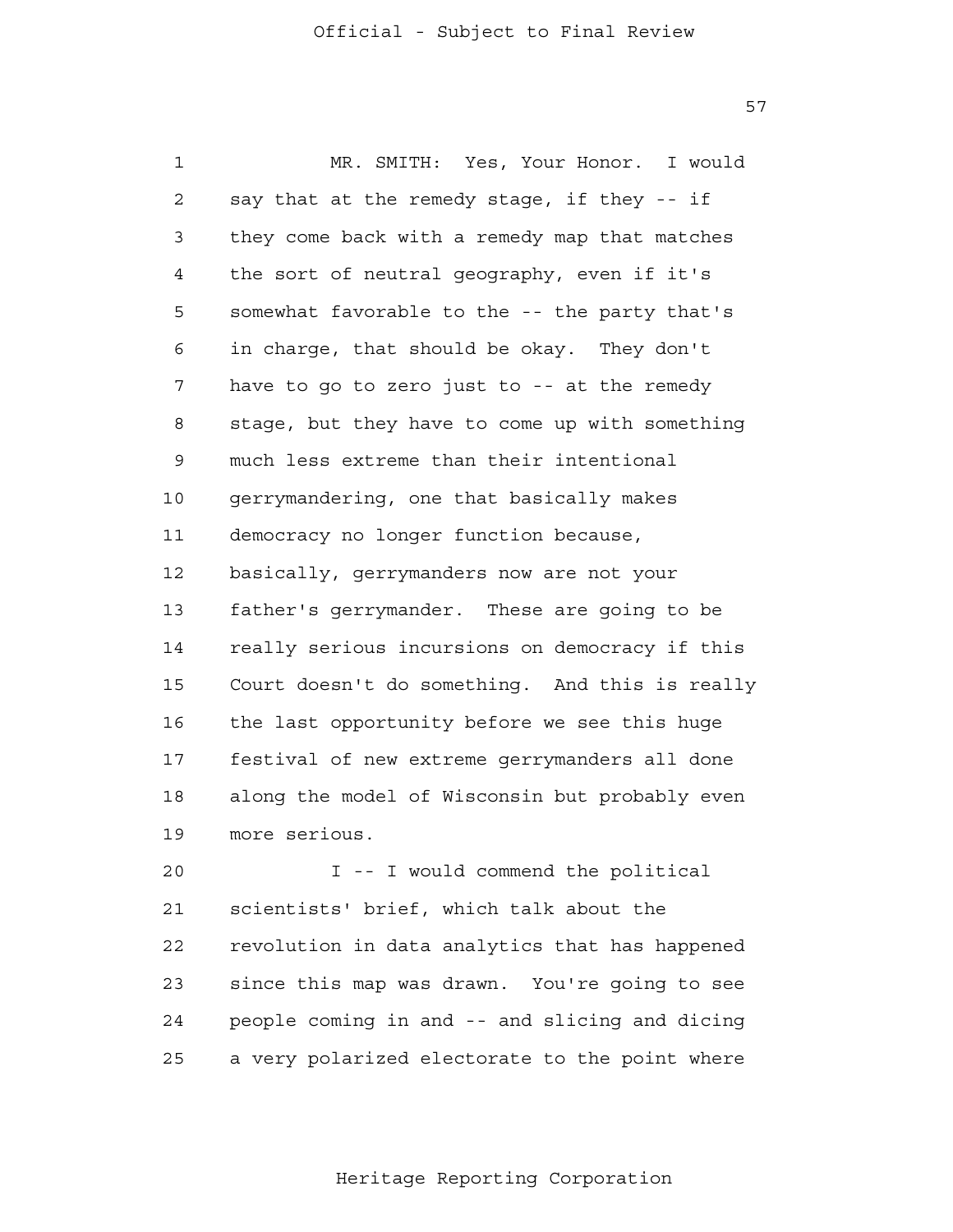1 2 3 4 **5**  6 7 8 9 10 11 12 13 14 15 16 17 18 19 20 21 22 23 24 25 one -- one-party control will be guaranteed. That's going to become the norm. Indeed, in any one-party state, if you don't do it that way, they're going to say, you know, that's malpractice. Why aren't you doing what Wisconsin did? JUSTICE GINSBURG: Mr. Smith, will you clarify what you mean by one-party state? Here, we know that the maps were drawn by the Republicans and every -- everybody else was excluded, even some Republicans were excluded. But suppose the legislature has a Republican majority, but there are Democrats, say it's 60/40, 40 percent Democrat, and the redistricting is done by the legislature. Does -- does that count? Would you count that as one party? MR. SMITH: I do, Your Honor. I think if there's a majority, one party has a majority in both houses of the legislature and the governorship, the fact that there -- there are some representatives of the other party in a minority status would not negate the possibility that the thing was - JUSTICE GORSUCH: Mr. Smith, is that a

58

#### Heritage Reporting Corporation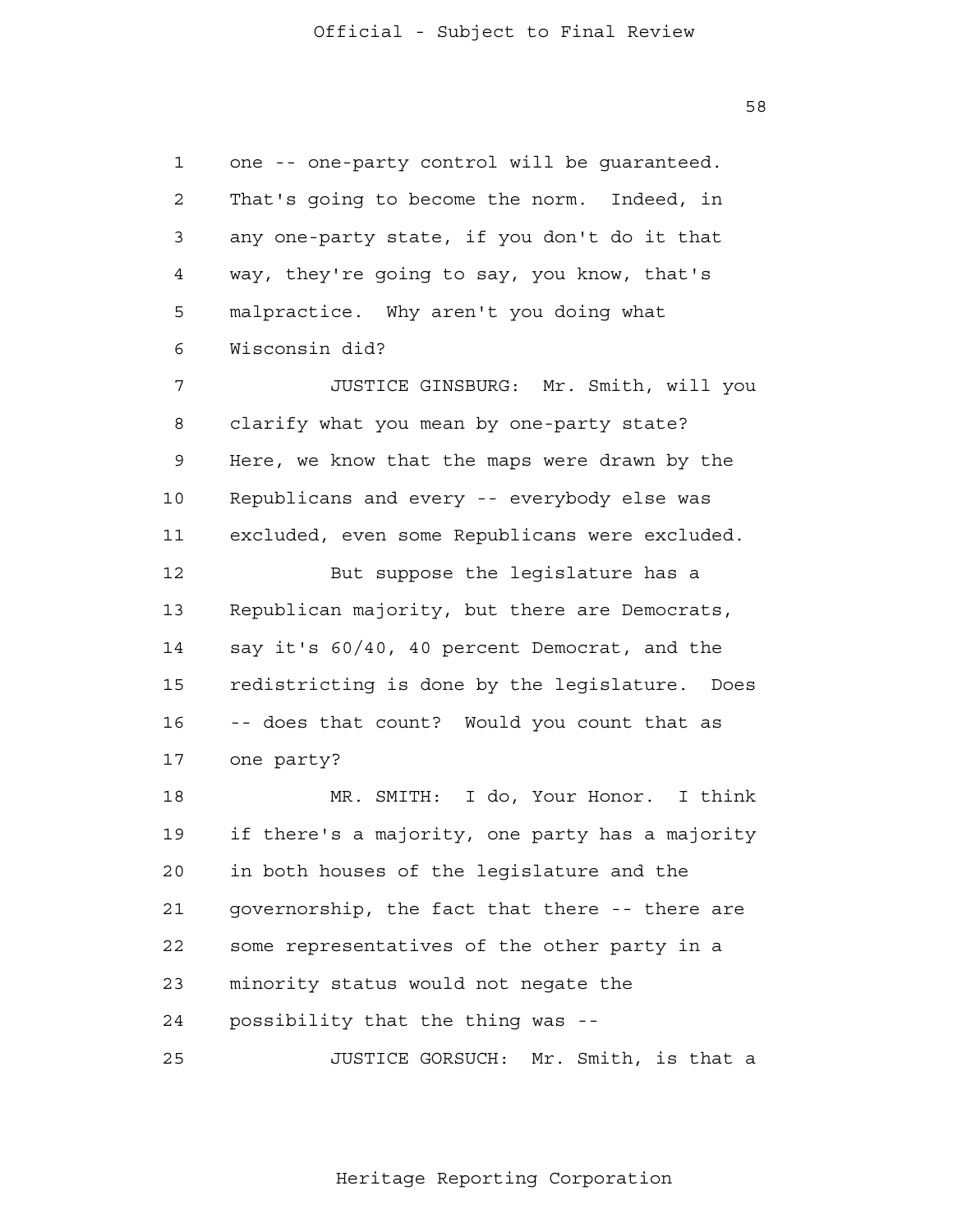1 2 3 4 **5**  6 7 8 9 10 11 12 13 14 15 16 17 18 19 20 21 22 23 24 25 -- is that a republican form of government claim? MR. SMITH: I think it's a First Amendment claim and equal protection claim. I -- I'm not going to try to revive the republican form of government clause at this late stage. JUSTICE GORSUCH: Isn't that -- isn't that exactly what you're trying to do, though? MR. SMITH: No. JUSTICE GORSUCH: You're saying it's a one-party rule and that would violate a republican form of government guarantee. Wouldn't that be the more specific constitutional provision to look to, rather than the generic equal protection clause? MR. SMITH: Well, I --JUSTICE GORSUCH: For that matter, maybe we can just for a second talk about the arcane matter, the Constitution. And where exactly do we get authority to revise state legislative lines? When when the Constitution authorizes the federal government to step in on state -- state legislative matters, it's pretty clear. If you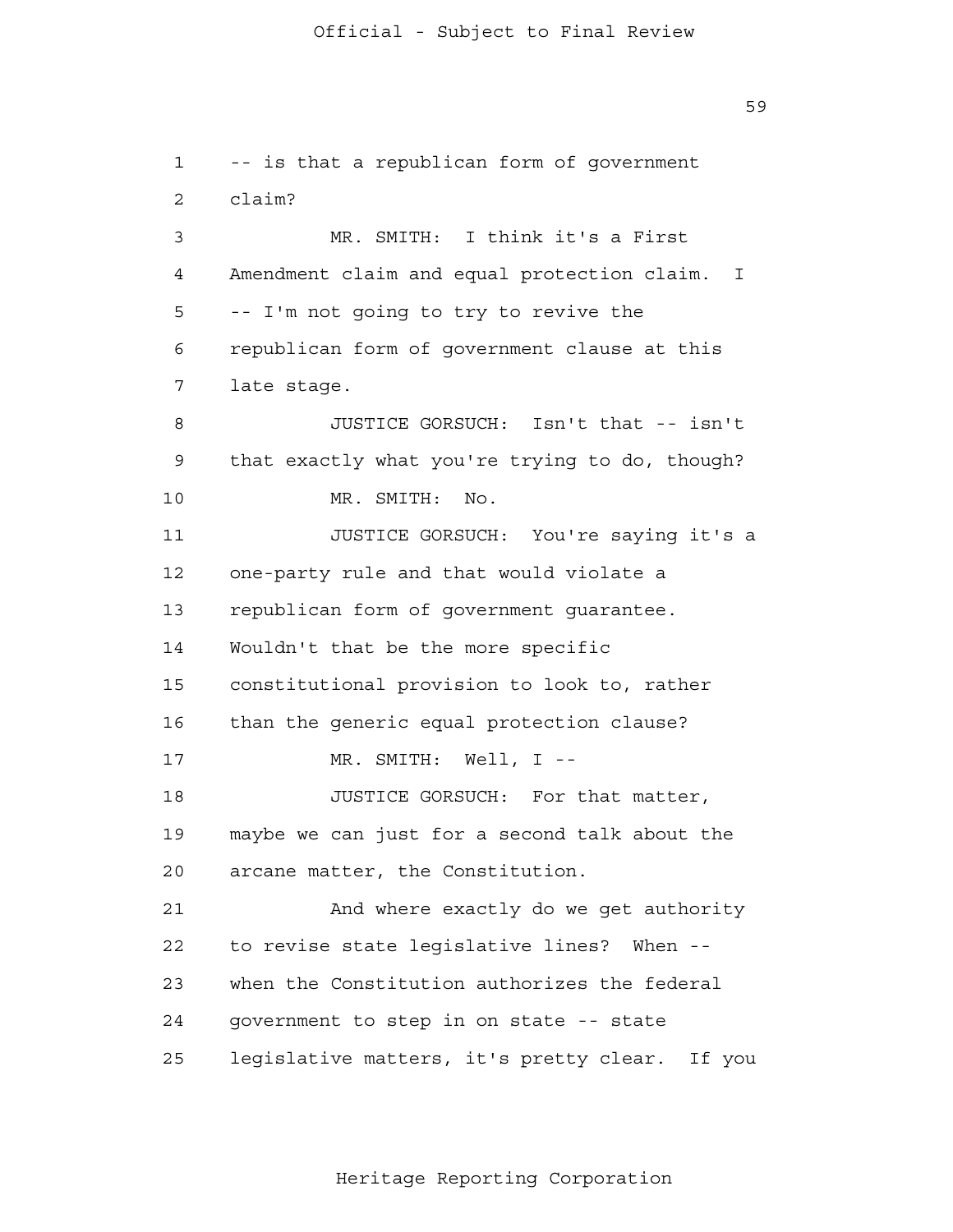1 2 3 4 **5**  6 7 8 9 10 11 12 13 14 15 16 17 18 19  $20$  21 22 23 24 25 look at the Fifteenth Amendment, you look at the Nineteenth Amendment, the Twenty-Sixth Amendment, and even the Fourteenth Amendment, Section 2, says Congress has the power, when state legislators don't provide the right to vote equally, to dilute congressional representation. Aren't those all textual indications in the Constitution itself that maybe we ought to be cautious about stepping in here? MR. SMITH: Well, I don't think there's anything unusual about using the First Amendment and the Fourteenth Amendment to regulate the abusive management of state elections by state government. That's what the Court has been doing. JUSTICE GINSBURG: Where did one-person/one-vote come from? MR. SMITH: That's what Reynolds vs. Sims, and Baker vs. Carr, did and a number of other cases that have followed along since. And the fact that Congress could conceivably regulate this problem under the Fourteenth Amendment does not mean that the Court should not.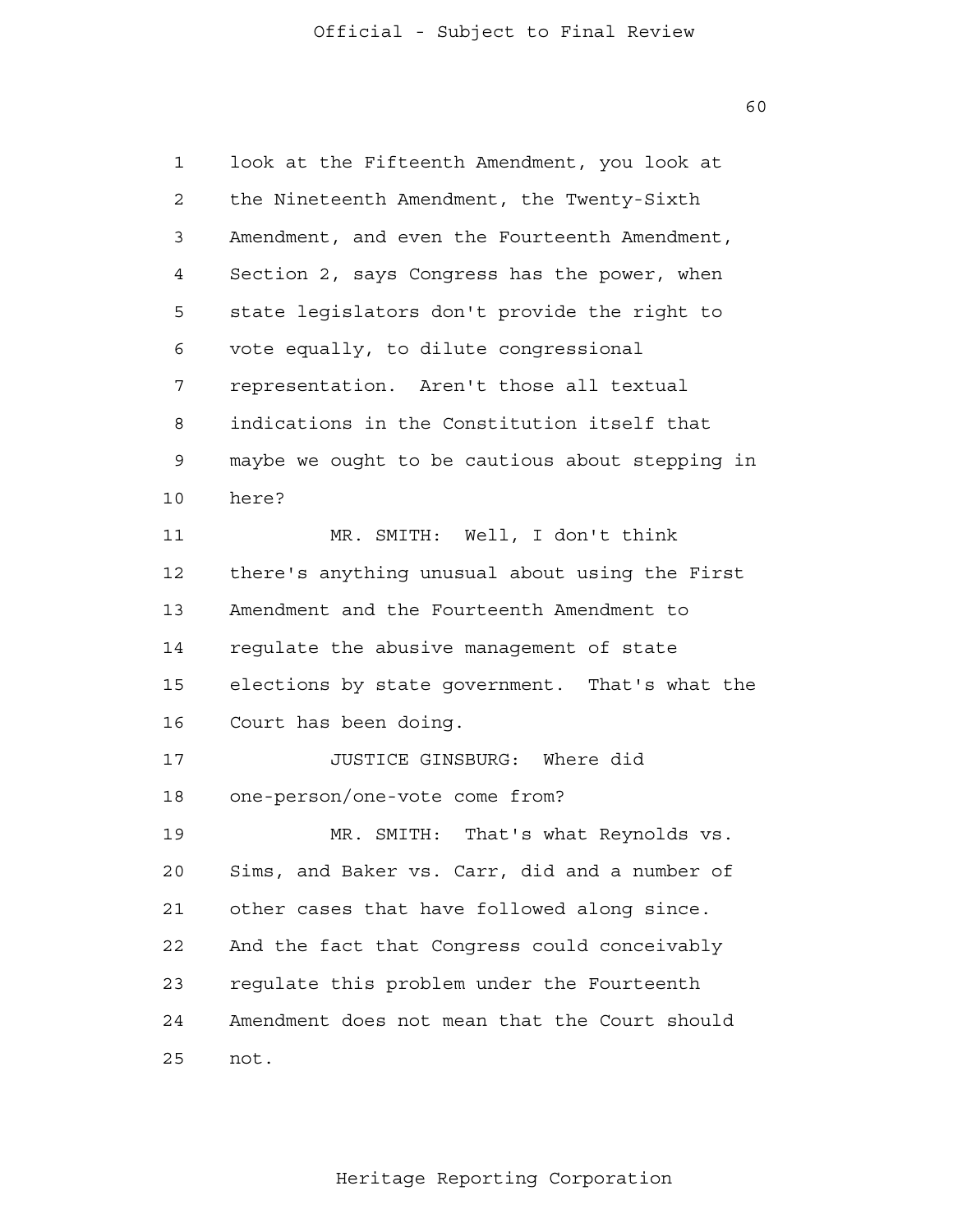1 2 3 4 **5**  6 7 8 9 10 11 12 13 14 15 16 17 18 19 20 21 22 23 24 25 There is a number of cases, the term limits case, Cook vs. Gralike, where Congress could have used the elections clause to fix a problem, but the Court said, well, in the absence of Congressional action we're going to regulate an abusive, a misuse of the power to run federal elections, and in this case it is state elections, you would have to rely, Congress would have to rely on Section 5 of the Fourteenth Amendment, and maybe they could in theory, but this is a problem which - JUSTICE GORSUCH: Do you see any impediment to Congress acting in this this area? MR. SMITH: Other than the facts that politicians are never going to fix gerrymandering. They like gerrymandering. (Laughter.) MR. SMITH: This is -- the problem in this area is if you don't do it, it is locked up. The voters of Wisconsin can't get it on the ballot without the legislature's consent. And that is true in both of the states that don't have commissions now. And so you have -- we're here telling

Heritage Reporting Corporation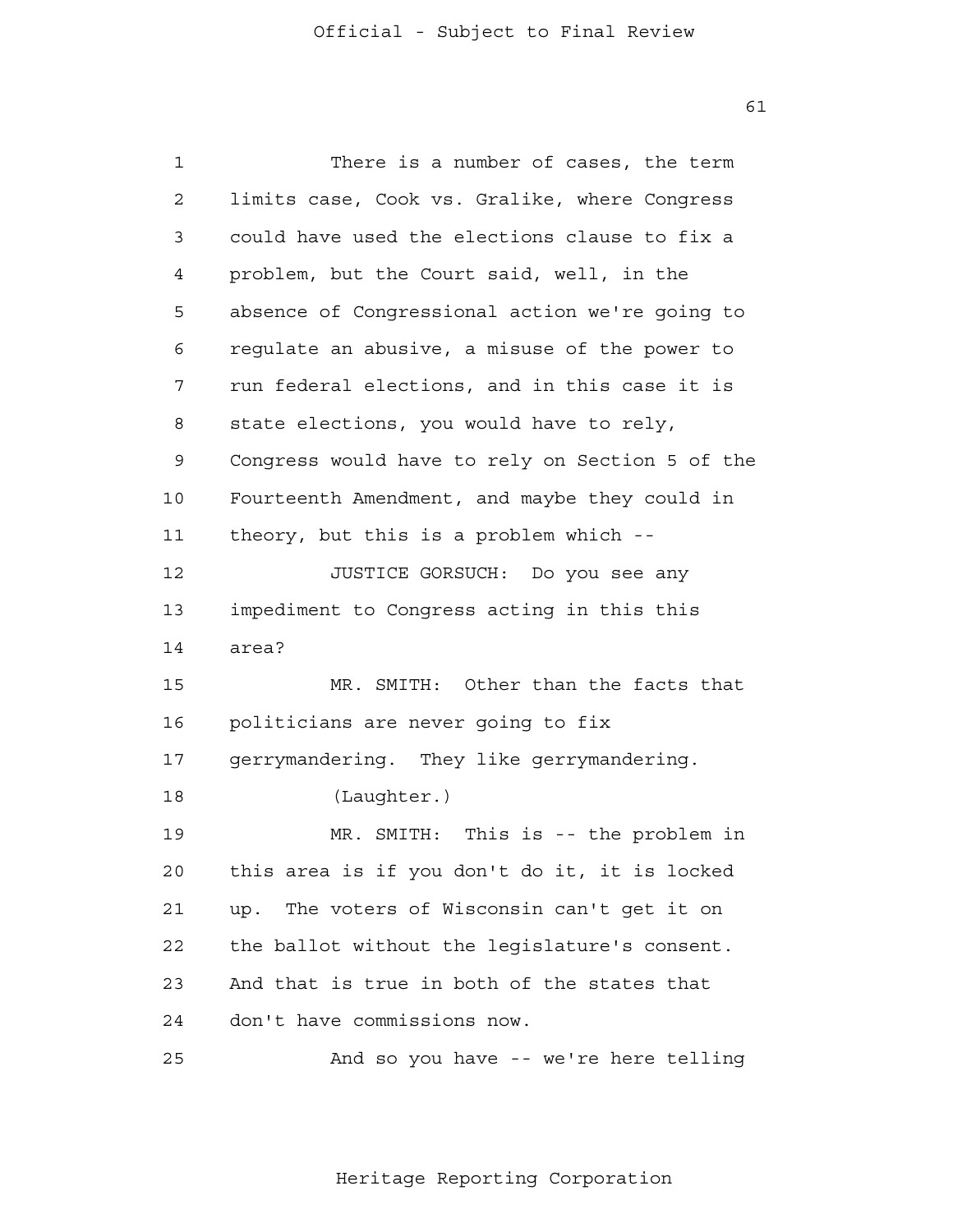1 2 3 4 **5** you you are the only institution in the United States that can do -- that can solve this problem just as democracy is about to get worse because of the way gerrymandering is getting so much worse.

 6 7 8 9 10 11 12 13 14 15 16 17 18 19 20 21 22 23 24 25 JUSTICE ALITO: You paint a very dire picture about gerrymandering and its effects, but I was struck by something in the seminal article by your expert, Mr. McGhee, and he says there, "I show that the effects of party control on bias are small and decay rapidly, suggesting that redistricting is at best a blunt tool for promoting partisan interests." So he was wrong in that. He's right with the EG. That's the Rosetta Stone, but he is wrong in that. MR. SMITH: Your Honor, I would have to see what that sentence is saying in context. I'm quite confident Mr. McGhee does not think that redistricting is not -- is a non-problem or that - JUSTICE ALITO: Well, that's what he said. MR. SMITH: -- or that gerrymandering is a non-problem. Thank you, Your Honor.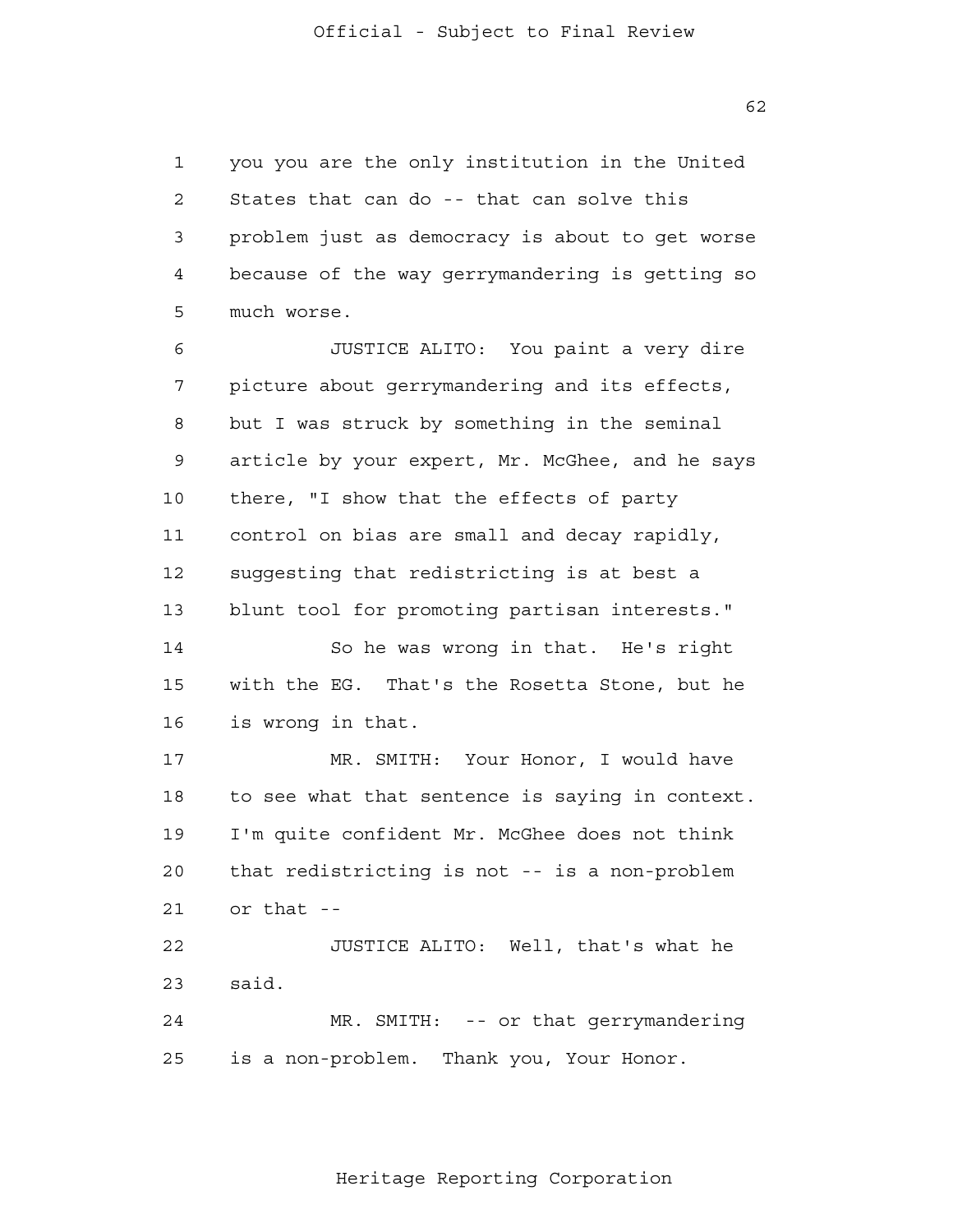1 2 3 4 **5**  6 7 8 9 10 11 12 13 14 15 16 17 18 19  $20$  21 22 23 24 25 CHIEF JUSTICE ROBERTS: Thank you, Mr. Smith. Mr. Tseytlin, you have five minutes remaining. REBUTTAL ARGUMENT BY MISHA TSEYTLIN ON BEHALF OF APPELLANTS MR. TSEYTLIN: I would like to begin by answering Justice Kennedy's question. A facially discriminatory law in a state would violate the First Amendment because it would stigmatize that party. This case this Court's cases could not be clearer that when you have neutral lines -- neutrally, facially neutrally lines, the question is not of partisan intent, because there will always be partisan intent. The question is have the plaintiffs presented a burden on representational rights based upon a limited, precise, judicially-amenable standard. There has been nothing new presented to this Court. Basically what the plaintiffs have done here is they have taken Professor King's amicus brief from LULAC, they have taken the exact same central concept, partisan asymmetry, and they've recycled it here. There is nothing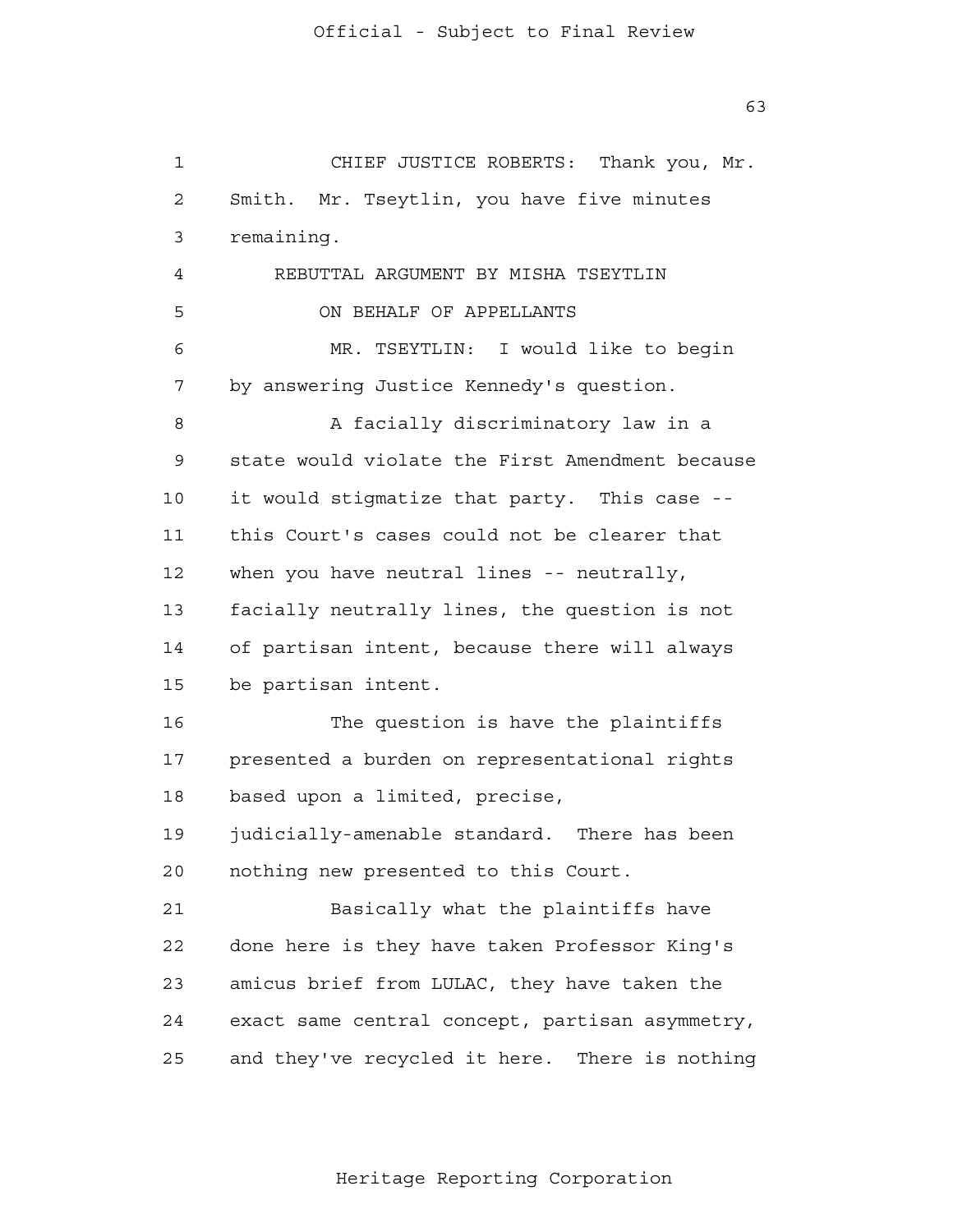1 new before this Court.

| $\overline{a}$ | Second, we have heard something about          |
|----------------|------------------------------------------------|
| 3              | the various tests that they are now proposing. |
| 4              | There was only one test that was subjected to  |
| 5              | adversarial scrutiny in this case, in a        |
| 6              | four-day trial. That efficiency gap test       |
| 7              | proved so fatally flawed that the District     |
| 8              | Court rejected it as the test and plaintiffs   |
| 9              | abandoned it as the primary test on appeal.    |
| 10             | And then my final point about the              |
| 11             | scare tactics, about what will happen next.    |
| 12             | Plaintiff's expert did a comprehensive study   |
| 13             | from 1972 at the -- when the Baker             |
| 14             | redistricting had happened, to 2014. And he -- |
| 15             | and you can look at that study. The chart on   |
| 16             | that study is on Supplemental Appendix 227.    |
| 17             | It shows that the asymmetry was worse,         |
| 18             | was worse in 1972 than in 2014. You are always |
| 19             | going to have scare tactics. You are always    |
| 20             | going to have partisan intent.                 |
| 21             | We have not had any advancement in             |
| 22             | terms of what has been presented to this Court |
| 23             | since LULAC where this Court properly          |
| 24             | criticized partisan asymmetry as not a neutral |
| 25             | standard that has uniform acceptance.          |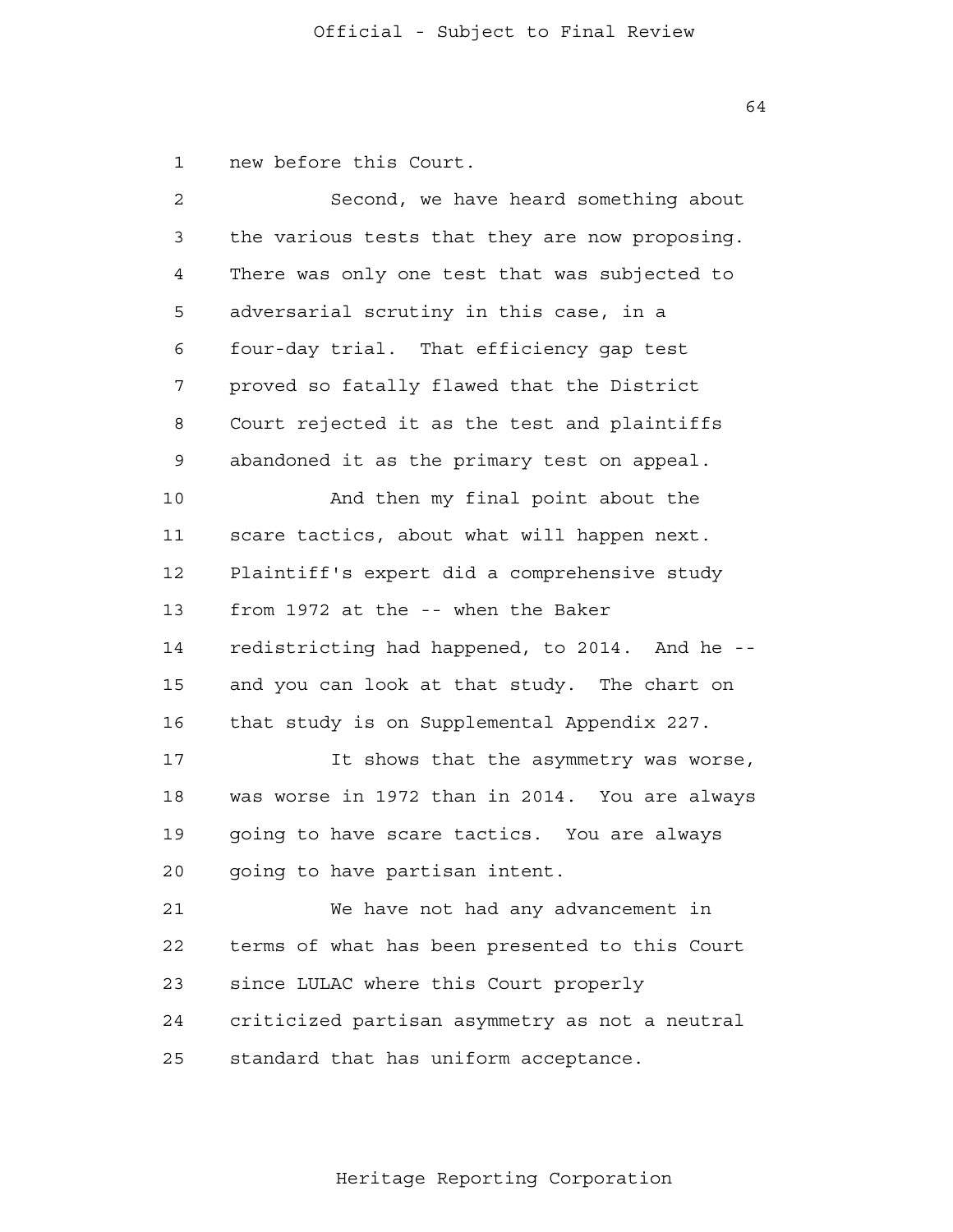8 and 3 and 3 and 3 and 3 and 3 and 3 and 3 and 3 and 3 and 3 and 3 and 3 and 3 and 3 and 3 and 3 and 3 and 3 And we have asked for those reasons for this Court to reverse the District Court. Thank you, Your Honors. CHIEF JUSTICE ROBERTS: Thank you, counsel. The case is submitted. (Whereupon, at 11:03 a.m., the hearing was concluded.)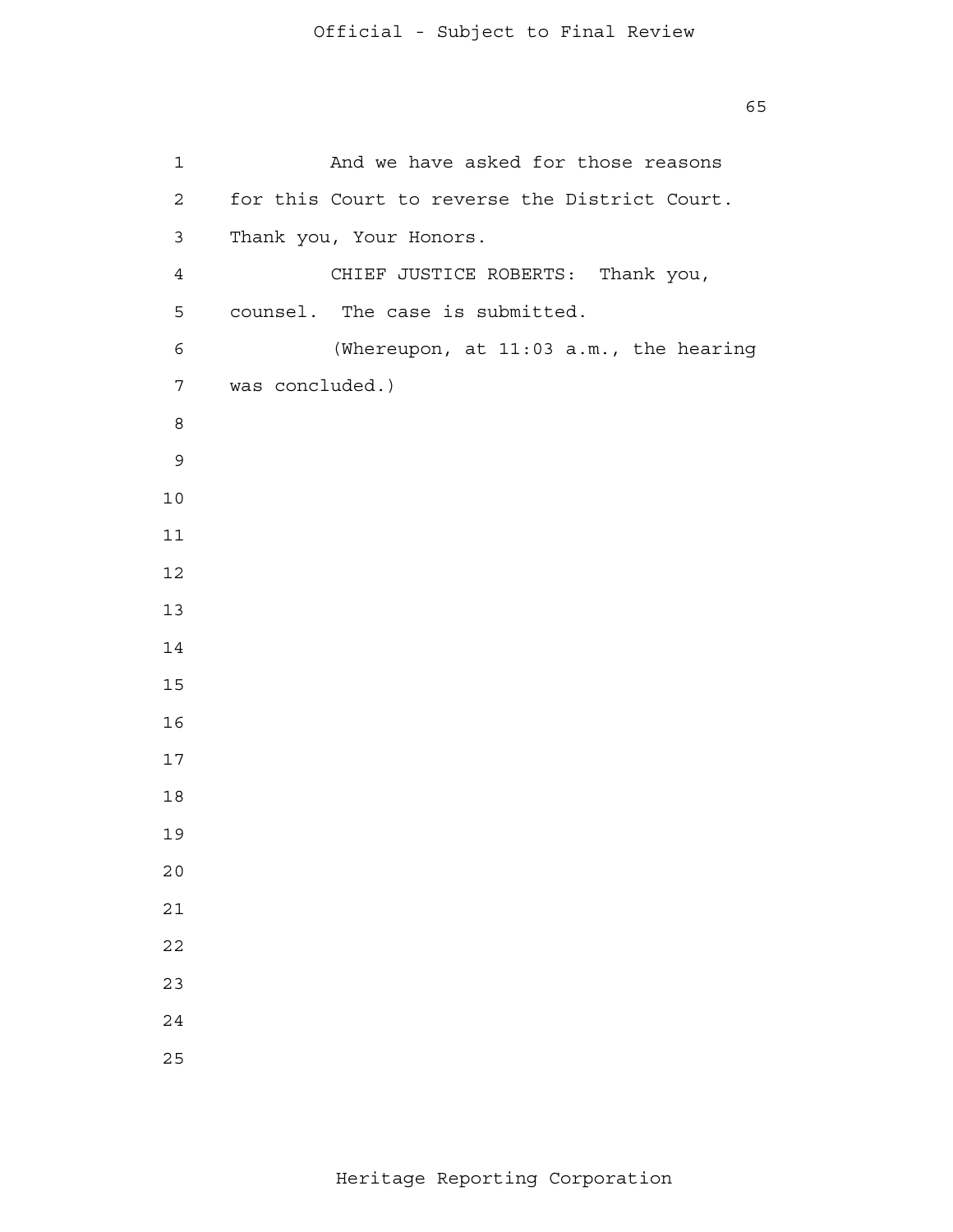| Official - Subject to Final Review |                                             |                                        |                                                                |
|------------------------------------|---------------------------------------------|----------------------------------------|----------------------------------------------------------------|
| 1                                  | absolutely [1] 21:14                        | analogy [2] 36:5,7                     | available [1] 7:18                                             |
|                                    | abusive [2] 60:14 61:6                      | analysis [1] 24:5                      | avoid [2] 22:10 52:2                                           |
| 1 [1] 55:16                        | acceptance [1] 64:25                        | analytically [1] 31:13                 | away [1] 40:3                                                  |
| 10 [12] 7:22 8:2 16:14 29:5 38:20  | accepted [1] 41:4                           | analytics [2] 39:10 57:22              | B                                                              |
| 39:3,4 44:21 49:16,18,19,21        | access [1] 6:22                             | another [9] 3:25 20:24 25:16 26:       |                                                                |
| 10:04 [2] 1:14 3:2                 | account [4] 20:6 28:22 54:21 55:2           | 11 33:2 37:24 38:21 47:7,7             | back [7] 17:10,14 18:2 22:6 27:8                               |
| 11:03 [1] 65:6                     | accountability [1] 28:24                    | answer [10] 12:2 21:10 22:8 24:1       | 47:15 57:3                                                     |
| 16-1161 [1] 3:4                    | achieve [1] 33:23                           | 27:15 37:15 38:7 40:15 44:11,13        | background [1] 40:6                                            |
| 17 [3] 7:20,22 8:2                 | achieved [1] 16:15                          | answered [1] 26:13                     | <b>bad</b> [1] <b>13:1</b>                                     |
| 18 [1] 2:8                         | achieves [1] 50:15                          | answering [1] 63:7                     | baker [2] 60:20 64:13                                          |
| 1972 [2] 64:13,18                  | across [2] 37:10 47:15                      | answers [1] 22:21                      | balance [2] 18:13 34:6                                         |
| $\overline{2}$                     | act [5] 10:7 54:3,23 55:2,9                 | antidemocratic [2] 39:1 50:10          | <b>ballot</b> [1] <b>61:22</b>                                 |
| 2 [4] 33:12 38:17 55:16 60:4       | acted [1] 3:13                              | anxious [1] 10:20                      | <b>baloney</b> [1] 37:21                                       |
| 20 [2] 39:3 49:17                  | acting [1] 61:13                            | anybody [2] 32:20 35:15                | bandemer [4] 17:7 42:18 48:10                                  |
| 200 [2] 43:8 55:6                  | action [1] 61:5                             | appeal [1] 64:9                        | 49:10                                                          |
| 2004 [1] 48:3                      | actual [1] 55:21                            | appearances [1] 1:16                   | bandermer [1] 17:4                                             |
| 2014 [3] 42:22 64:14,18            | actually [10] 14:14 16:8 26:22 28:          | appellants [6] 1:4,18 2:4,14 3:8       | based [5] 3:21 8:13 38:8 53:23 63:                             |
| 2017 [2] 1:10 44:16                | 19 29:16 38:24 46:13 47:25 50:24            | 63:5                                   | 18                                                             |
| 2020 [1] 39:15                     | 55:1                                        | appellees [4] 1:7,22 2:11 29:22        | <b>basic</b> [1] 23:8                                          |
| 227 [1] 64:16                      | added [1] 19:2                              | appendix [3] 7:18 35:1 64:16           | basically [3] 57:10,12 63:21                                   |
| 230 [1] 45:22                      | addition [1] 47:17                          | applied [1] 53:4                       | <b>basis</b> [1] <b>48:18</b>                                  |
| 235 [1] 7:18                       | additional [1] 33:16                        | apply [1] 53:10                        | <b>battles</b> [2] 3:21 14:5                                   |
| 29 [1] 2:11                        | address [1] 36:23                           | appointed [2] 42:14,15                 | <b>bears</b> [1] <b>7:5</b>                                    |
| 3                                  | administer [1] 23:18                        | apportionment [1] 35:9                 | become [5] 15:8 55:25 56:14,16<br>58:2                         |
|                                    | adopt [1] 52:11                             | approach [1] 41:2                      | becomes [4] 18:24 24:22 39:9 56:                               |
| 3 [3] 1:10 2:4 12:14               | advance [2] 30:8 39:1                       | appropriate [2] 23:10 50:3             | 23                                                             |
| 30 [3] 7:20 11:14 42:17            | advancement [1] 64:21                       | appropriately [2] 33:13 44:25          | begin [1] 63:6                                                 |
| 4                                  | advantage [6] 19:17 20:6 23:6 26:           | arcane [1] 59:20                       | beginning [1] 52:21                                            |
| 40 [1] 58:14                       | 5 28:16 56:25                               | area [3] 32:4 61:14,20                 | behalf [8] 1:18,22 2:4,11,14 3:8 29:                           |
| 43 [2] 10:7 55:9                   | adversarial [1] 64:5                        | areas [1] 21:1                         | 22 63:5                                                        |
| 48 [2] 12:8,16                     | affairs [1] 13:22                           | aren't [2] 58:5 60:7                   | behind [1] 24:14                                               |
| 49 [2] 12:17 25:19                 | affect [1] 54:4                             | arg [1] 14:10                          | below [3] 44:6 50:16 53:16                                     |
|                                    | affected [2] 11:3 32:4<br>affects [1] 31:19 | arguably [2] 43:14,15                  | <b>best</b> [1] 62:12                                          |
| 5                                  | african [3] 32:25 33:4,18                   | argue [1] 5:5                          | better [3] 16:17 27:18 38:23                                   |
| 5 [1] 61:9                         | african-american [1] 7:4                    | argued [1] 47:11<br>arguing [2] 41:7,8 | between [3] 23:5 33:10 50:1                                    |
| 50 [4] 12:17 23:2 44:9 48:8        | agenda [1] 32:2                             | argument [15] 1:13 2:2,5,9,12 3:4,     | beverly $[1]$ 1:3                                              |
| 50/50 [3] 30:5 45:17 48:12         | ago [1] 6:25                                | 7 4:6 5:9 9:12 18:17 29:21 30:20       | beyond [1] 21:2                                                |
| 51 [1] 12:17                       | agree [2] 40:13,23                          | 35:17 63:4                             | bias [6] 45:16 49:14 54:7 55:13 56:                            |
| 54 [2] 41:21,22                    | ahead [1] 46:7                              | <b>arise</b> [2] <b>35:</b> 3.9        | 13 62:11                                                       |
| 58 [2] 41:21,23                    | airy-fairy [1] 15:18                        | around [3] 37:1 49:17 52:16            | <b>biased</b> [2] 30:7 49:7                                    |
| 6                                  | <b>al</b> [3] <b>1:</b> 3,6,20              | arresting $[1]$ 30:12                  | big [2] 39:20 54:24                                            |
| 60/40 [1] 58:14                    | alito [18] 8:15 18:2 20:8,14,17 21:         | art [1] 56:1                           | bipartisan [2] 7:24 12:3                                       |
| 60s [1] 36:18                      | 10 32:5,22 39:25 42:3 44:15,20,             | article [1] 62:9                       | bit [6] 13:19 22:13,14 50:18 51:18                             |
| 63 [1] 2:14                        | 24 53:18,21 54:14 62:6,22                   | <b>asks</b> [1] <b>44:7</b>            | 55:14                                                          |
|                                    | alleged [1] 8:20                            | aspects [1] 13:17                      | <b>blunt</b> [1] <b>62:</b> 13                                 |
| $\overline{7}$                     | allow [2] 47:13 56:12                       | assembly [2] 10:11 30:2                | <b>board</b> [1] <b>37:10</b>                                  |
| 7 [4] 22:17 37:16 38:9 51:1        | allowed [1] 36:25                           | assign [1] 47:13                       | <b>body</b> [2] 30:9 43:20                                     |
| 8                                  | <b>allowing</b> [2] 8:25 9:1                | associated [1] 4:23                    | both [5] 46:10 51:18 54:23 58:20                               |
|                                    | allows [1] 47:14                            | association [3] 5:11,12 33:9           | 61:23                                                          |
| 86-a [1] 34:25                     | almost [2] 28:7 55:24                       | assume [5] 4:8 6:3 8:16 27:14 33:      | <b>bounds</b> [1] 41:9                                         |
| 9                                  | already [4] 13:18 38:13 48:14 55:9          | 17                                     | <b>branches</b> [1] 45:12                                      |
| 99 [2] 25:19 48:8                  | alternative [1] 54:17                       | asymmetrical [1] 52:23                 | brever [3] 11:7 40:12 52:14<br>breyer's [4] 22:7,20 28:18 53:1 |
| A                                  | although [1] 34:3                           | asymmetry [12] 8:9 12:5,15,21 16:      | brief [7] 12:22 13:24 43:22 56:6,8                             |
|                                    | amendment [27] 4:10,14,18 5:3,3             | 22 23:10 45:15 47:18,20 63:24 64:      | 57:21 63:23                                                    |
| a-ha [1] 46:21                     | 6:14 9:7,11 26:14 27:1,7,21 28:9            | 17,24                                  | <b>briefly</b> [1] 30:11                                       |
| a.m [3] 1:14 3:2 65:6              | 35:3,8,14,17 59:4 60:1,2,3,3,13,13,         | attack [1] 31:4                        | briefs [4] 11:16 55:4,5 56:7                                   |
| abandon [1] 19:16                  | 24 61:10 63:9                               | attain [1] 48:11                       | <b>bring</b> [4] 27:13 35:16 38:23 43:5                        |
| abandoned [1] 64:9                 | american [2] 32:25 33:18                    | attempt [2] 7:3 19:22                  | brought [2] 37:25 38:13                                        |
| ability [1] 41:11                  | americans [1] 33:5                          | attempting [1] 32:1                    | buildings [1] 11:3                                             |
| able [5] 10:10 23:18 30:22 35:16   | amici [1] 1:20                              | attractive [1] 46:11                   | bunch [1] 37:21                                                |
| 48:11<br>above-entitled [1] 1:12   | amicus [6] 2:8 13:24 18:18 43:22            | authority [1] 59:21                    | burden [2] 40:10 63:17                                         |
|                                    | 55:4 63:23                                  | authorizes [1] 59:23                   | burdening [1] 35:10                                            |
| absence [2] 33:15 61:5             | <b>amount</b> [1] 49:14                     | automatically [1] 23:8                 |                                                                |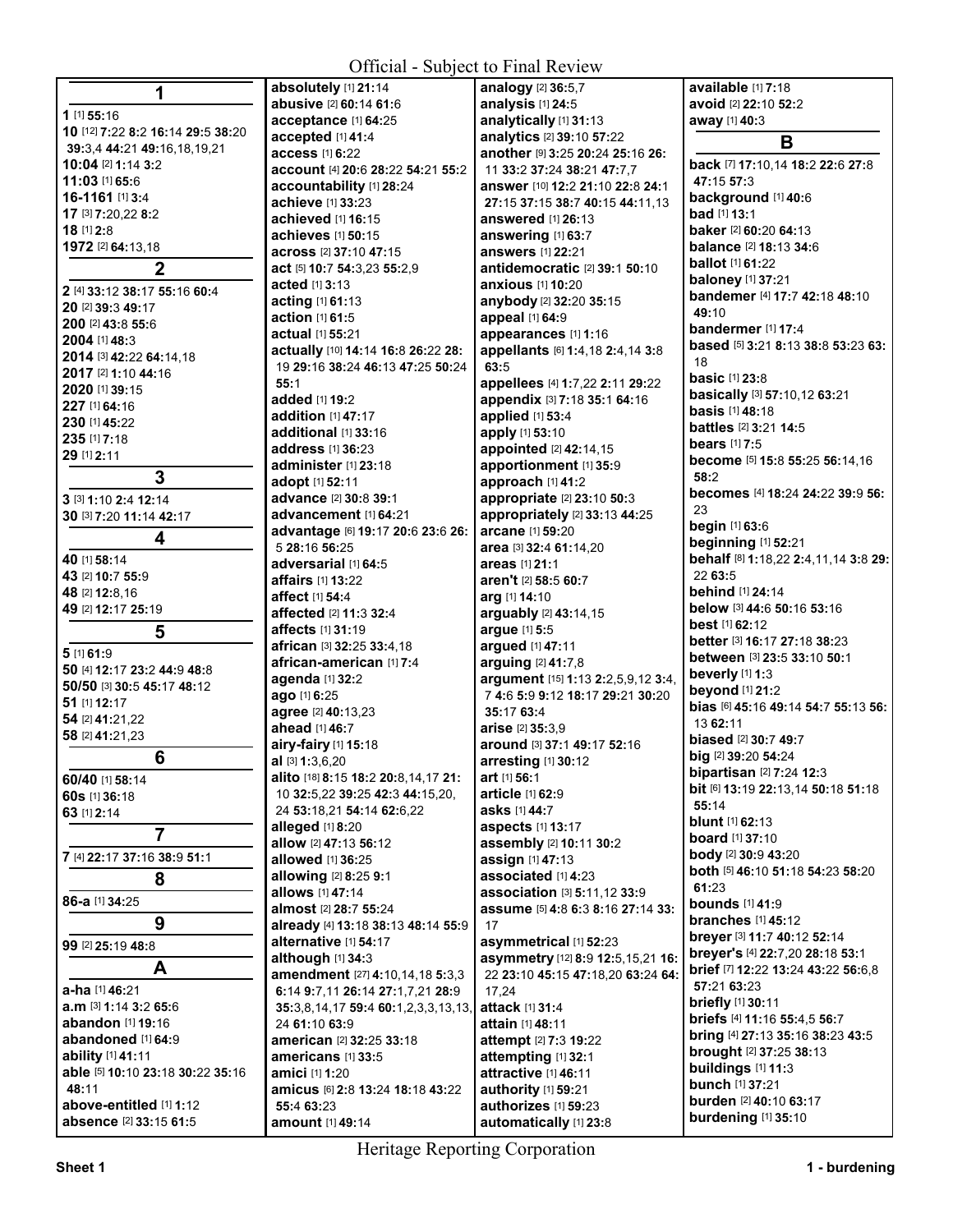**All Contracts** 

| C                                                                      | clear [2] 51:5 59:25                                | contexts [1] 21:21                                                  | 6                                                                          |
|------------------------------------------------------------------------|-----------------------------------------------------|---------------------------------------------------------------------|----------------------------------------------------------------------------|
|                                                                        | clearer [1] 63:11                                   | contiguous [1] 19:22                                                | decks [2] 29:4,11                                                          |
| calculate [2] 44:7 45:15<br>calculations [1] 26:7                      | closely [1] 19:9                                    | continue [1] 30:1                                                   | deeply [1] 8:16                                                            |
| calculus [1] 4:12                                                      | closer [2] 19:18 36:17                              | control [6] 12:1 30:8 39:2 46:1 58:                                 | defendants' [1] 48:23                                                      |
| california [1] 9:20                                                    | colleagues [2] 8:19 36:21                           | 1 62:11                                                             | definition [1] 45:3                                                        |
| call [2] 12:11 41:3                                                    | collective [2] 33:19,23                             | controlled [1] 32:8                                                 | degree [3] 47:18 55:12 56:13                                               |
| came [1] 1:12                                                          | come [10] 25:1,16 27:6 37:4,24 45:                  | <b>controls</b> [2] 40:18.21                                        | deliberate [2] 7:2 19:22                                                   |
| campaign [1] 10:11                                                     | 19 46:21 57:3,8 60:18                               | convenient [1] 41:2                                                 | democracy [7] 28:2 30:3 39:20 40:                                          |
| campaigning [1] 32:19                                                  | comes [2] 27:8 34:23                                | conveniently [1] 19:4<br>convinced [1] 23:20                        | 3 57:11,14 62:3<br>democrat <sup>[2]</sup> 32:1 58:14                      |
| candidate [10] 8:23 9:8,14,18,19,                                      | <b>coming [2] 5:6 57:24</b><br>commend [1] 57:20    | <b>cook</b> [1] 61:2                                                | democratic [7] 8:23 9:10 24:18                                             |
| 21 31:18 34:3 44:2,5                                                   | commission [1] 12:3                                 | copycat [1] 39:16                                                   | 32:10,13,20 42:15                                                          |
| candidate's [1] 8:25                                                   | commission-drawn [1] 7:24                           | correct [1] 17:16                                                   | democratic-dominated [1] 10:8                                              |
| candidates [1] 34:7                                                    | <b>commissions</b> [3] 8:8 52:18 61:24              | correlated [1] 6:10                                                 | democrats [9] 10:15 32:12 37:9.                                            |
| cannot [4] 6:16 18:12 20:10,17                                         | communities [2] 26:9,9                              | counsel [3] 18:15 29:20 65:5                                        | 13, 14, 23 48: 6, 11 58: 13                                                |
| capable [1] 14:14                                                      | compare [1] 47:14                                   | count [2] 58:16.16                                                  | describe [1] 40:6                                                          |
| capacity [1] 56:9                                                      | compared [1] 13:1                                   | country [11] 6:10 13:2 37:2 38:4,                                   | description [2] 34:23 35:2                                                 |
| care [2] 54:12,15                                                      | competitive [2] 49:6,15                             | 20 39:17,19 41:5 47:15 51:1 52:6                                    | designed [1] 19:9                                                          |
| careful [1] 6:7                                                        | complain [4] 30:15,23 31:22 33:1                    | <b>country's [1] 4:20</b>                                           | determine [1] 29:13                                                        |
| carr [1] 60:20                                                         | compliance [2] 54:3,22                              | couple [2] 25:4 56:7                                                | determining [2] 3:13 18:22                                                 |
| carry [1] 32:1                                                         | complicated [3] 11:20 12:11 40:9                    | course [7] 5:18,19,25 7:13 13:25                                    | developed [1] 56:9                                                         |
| case [33] 3:4 4:4 6:17 10:5 11:9 12:<br>4 15:5 16:25 22:10 23:24 25:18 | complied [4] 17:5,13,23,25                          | 17:17 18:10                                                         | dicing [1] 57:24                                                           |
| 30:4 31:13 35:22 36:3,5 37:8,24                                        | comply [5] 23:4 24:7,11 26:20 28:                   | court [53] 1:1,13 3:10,11,22 4:7 6:                                 | difference [1] 33:10                                                       |
| 45:18 47:7,7,11 48:3 49:2,11 53:                                       | 10                                                  | 6,25 8:1,10,12 11:10 13:23 16:9                                     | different [11] 6:13 16:10,14 20:19                                         |
| 14 55:25 56:4 61:2.7 63:10 64:5                                        | complying [1] 20:4                                  | 17:3 18:20 21:22 22:13 29:25 36:                                    | 26:23 31:11 33:18 34:3 45:14 47:                                           |
| 65:5                                                                   | composed [1] 3:15<br>comprehensive [1] 64:12        | 13 37:12,22 38:3 39:7,19 42:12                                      | 9.51:11<br>differentiate [1] 23:5                                          |
| cases [11] 17:2 21:5 37:5,25 38:18                                     | computer [2] 11:11,22                               | 44:6,24 45:6 47:10 48:15 49:2,3<br>50:5.6.16.22 51:17 52:6.10 53:16 | differentiates [1] 21:20                                                   |
| 45:6 55:22 56:15 60:21 61:1 63:                                        | computers [2] 17:17 39:10                           | 55:15 57:15 60:16,24 61:4 63:20                                     | differently [1] 12:7                                                       |
| 11                                                                     | concede [1] 28:8                                    | 64:1,8,22,23 65:2,2                                                 | difficult [1] 21:4                                                         |
| cause [1] 38:1                                                         | conceivably [1] 60:22                               | <b>court's [1] 63:11</b>                                            | dilute [1] 60:6                                                            |
| cautious [1] 60:9                                                      | concept [3] 23:7 27:6 63:24                         | Court-drawn [3] 7:23 19:3 23:5                                      | <b>diluted</b> [1] <b>30:22</b>                                            |
| <b>central</b> [1] <b>63:24</b>                                        | concern [1] 19:11                                   | courts [8] 3:20,23 14:4 18:12 23:                                   | dilution [4] 31:12,13 33:12 36:12                                          |
| certain [5] 7:5 11:3 14:25 21:17                                       | concerned [1] 25:3                                  | 21 40:4 42:7 52:18                                                  | dire [1] 62:6                                                              |
| 23:14<br>certainly [11] 9:13,17,24 21:12 23:                           | concerns [2] 35:3,9                                 | <b>cracked</b> [1] 33:3                                             | direction [1] 16:5                                                         |
| 23 29:10 34:17 36:6 50:4 54:5 56:                                      | concisely [1] 36:21                                 | <b>create</b> [2] 7:7 46:20                                         | directly $[2]$ 4:4 32:4                                                    |
| 5                                                                      | concluded [1] 65:7<br><b>concludes</b> [1] 43:10    | created [5] 7:17 16:10,11 17:15<br>55:13                            | disagree [1] 53:12                                                         |
| challenge [10] 5:4,14 9:7 35:24 36:                                    | conclusion [2] 25:24 45:19                          | criteria [14] 8:6 17:13 19:17,21 22:                                | discovered [3] 43:2,3,8<br>discretionary [1] 37:6                          |
| 15,16 38:24 44:25 46:16 56:21                                          | concrete [1] 42:9                                   | 9, 16, 23 23: 4, 16, 21 24: 5 28: 11 55:                            | discriminating [2] 8:23 9:5                                                |
| challenged [3] 38:14,15,20                                             | <b>concurrence</b> [2] 34:24 50:6                   | 7 56:11                                                             | discrimination [1] 27:22                                                   |
| challenges [2] 3:25 38:13                                              | concurring [1] 21:23                                | criticized [1] 64:24                                                | discriminatory [1] 63:8                                                    |
| chance [1] 48:7                                                        | confident [1] 62:19                                 | curiae [3] 1:20 2:8 18:18                                           | discussed [2] 55:3,4                                                       |
| chances [1] 18:6                                                       | <b>confines</b> [1] 5:19                            | curve [1] 23:13                                                     | discussing [1] 17:1                                                        |
| change [1] 4:12                                                        | conform [1] 19:10                                   | <b>cusp</b> [1] 39:8                                                | discussion [1] 28:19                                                       |
| changed [1] 14:17<br>charge [1] 57:6                                   | congress [8] 4:24 5:1,7 60:4,22                     | cycles [1] 23:13                                                    | disfavored [2] 34:19 35:6                                                  |
| chart [2] 7:16 64:15                                                   | 61:2.9.13                                           | D                                                                   | dispute [1] 29:10                                                          |
| chen [1] 55:3                                                          | congressional [2] 60:6 61:5                         | $d.c$ [3] 1:9,19,21                                                 | dissenting [2] 21:22 28:18<br>distasteful [1] 42:6                         |
| chief [27] 3:3,9 5:8,21 9:23 18:14,                                    | conjectural [1] 13:22<br>conjecture [2] 15:15 18:11 | data [4] 22:19 23:13 39:10 57:22                                    | distinct [1] 31:13                                                         |
| 19 29:19,23,24 30:10,24 31:14 33:                                      | <b>consent</b> [1] 61:22                            | day [2] 4:1 29:12                                                   | distort [1] 42:1                                                           |
| 25 34:10 35:19 36:19 38:6 40:1.                                        | consideration [1] 50:1                              | days [1] 48:14                                                      | district [34] 3:14 4:20,22 5:10 6:19                                       |
| 15 41:1,13 42:11 48:9 50:25 63:1                                       | considered [1] 19:7                                 | de [3] 31:25 32:2,5                                                 | 8:24 9:8.9.16 10:8 22:10 24:18.19.                                         |
| 65:4                                                                   | considering [1] 21:24                               | deal [1] 14:17                                                      | 25 25:1 26:20 30:6,15 31:5,7 33:                                           |
| choice [1] 24:25                                                       | constitution [10] 18:24 19:8 20:1                   | dealt [1] 7:1                                                       | 16 34:6 35:23,24,25 36:9,10,15                                             |
| circumstance [1] 5:4                                                   | 26:19,23 27:10 38:10 59:20,23 60:                   | debate [1] 20:21                                                    | 46:16,20 48:15 55:15 64:7 65:2                                             |
| <b>citizen</b> [1] 24:24<br>claim [16] 5:16,17 6:19,23 30:13,          | 8                                                   | decade [3] 30:9 47:23 50:11<br>decay [1] 62:11                      | district-specific [1] 4:1                                                  |
| 17 31:3,4 33:12 34:23 35:3 36:24                                       | constitutional [9] 6:14 17:22 20:                   | decide [4] 3:20 23:9 31:24 37:8                                     | districting [13] 3:19 5:15 8:5 17:6                                        |
| 41:19 59:2,4,4                                                         | 7 23:17 26:14 28:9 31:2 43:7 59:                    | decided [3] 4:9 42:12 56:15                                         | 18:1,23 21:25 24:4 25:6 26:5,24                                            |
| claims [5] 6:11,12 30:18 37:1,3                                        | 15<br>constitutionalize [1] 51:3                    | decides [2] 30:7 39:1                                               | 28:15 54:18<br><b>districts</b> [21] <b>7:</b> 4,7 <b>8:7 19:9 24:</b> 11, |
| clarify [1] 58:8                                                       | constraints [1] 24:10                               | deciding [1] 14:6                                                   | 21 25:8,12,19 26:6 28:20 33:2 34:                                          |
| classification [1] 7:14                                                | contested [4] 25:21 43:25 44:3,5                    | decision [2] 37:5,12                                                | 8 36:13,17 49:5,6,8,15 52:5 55:8                                           |
| clause [3] 59:6,16 61:3                                                | context [2] 35:7 62:18                              | decisions [4] 26:2 38:3 42:10 50:                                   | divided [1] 52:18                                                          |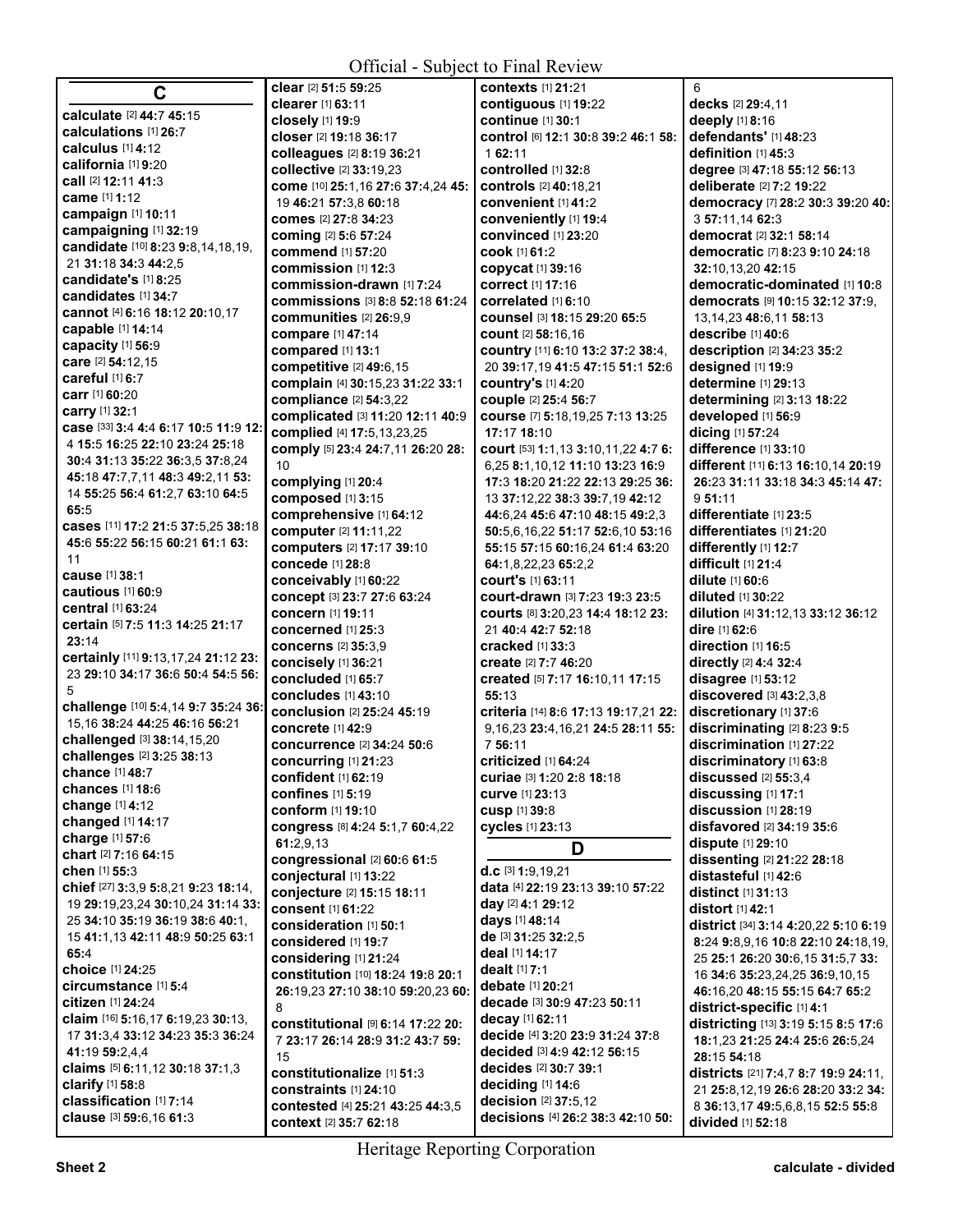**All Contracts** 

**doctrine** [3] **6:**8 **38:**16,17 **doing** [6] **14:**14 **15:**9 **20:**23 **49:**13 **58:**5 **60:**16 **done** [7] **48:**22 **49:**1 **54:**21 **56:**5 **57:**  17 **58:**15 **63:**22 **down** [5] **15:**1 **31:**17 **32:**9 **44:**25 **49:**  16 **dozens** [1] **54:**24 **draw** [9] **20:**11 **24:**10 **25:**24 **27:**24 **30:**6 **46:**25 **47:**6,16 **54:**7 **drawer** [3] **6:**18,20 **16:**7 **drawers** [1] **17:**5 **drawing** [8] **3:**14 **8:**7,8 **14:**18 **20:**  23 **26:**6 **48:**24,25 **drawn** [10] **7:**24,25 **23:**6 **28:**21 **31:**  5 **45:**20 **52:**17 **55:**9 **57:**23 **58:**9 **draws** [1] **7:**22 **drew** [1] **16:**8 **driven** [1] **26:**8 **driving** [1] **37:**2 **due** [2] **23:**19 **29:**9 **durability** [1] **47:**20 **durable** [1] **22:**18 **during** [1] **10:**6 **E each** [4] **47:**12,13 **50:**21 **51:**22 **earlier** [1] **17:**20 **earthquake** [1] **48:**6 **easier** [1] **28:**21 **easiest** [1] **7:**15 **easily** [1] **14:**14 **easy** [1] **21:**5 **educational** [1] **40:**5 **effect** [5] **21:**17 **31:**25 **35:**5,10 **54:**  24 **effective** [1] **32:**10 **effectively** [3] **30:**3,7 **32:**19 **effects** [7] **54:**10 **56:**11,18,23,24 **62:**7,10 **efficiency** [11] **22:**15 **23:**14 **43:**4, 21 **45:**18 **50:**16 **51:**1,7,17 **52:**3 **64:**  6 **effort** [3] **7:**6 **13:**9 **32:**17 **eg** [11] **12:**11 **14:**2 **37:**15,16 **38:**8 **44:**7 **53:**23 **54:**2,8,20 **62:**15 **eight** [2] **15:**1 **49:**21 **either** [3] **52:**17 **54:**12,22 **elected** [3] **3:**19 **10:**15 **48:**17 **election** [12] **4:**21 **14:**1,2,20,21,22, 23 **22:**11 **25:**20 **44:**3,5 **48:**12 **elections** [8] **22:**18 **29:**13,17 **43:**  24 **60:**15 **61:**3,7,8 **electoral** [1] **18:**7 **electorate** [2] **39:**11 **57:**25 **eligible** [2] **9:**19,20 **eliminates** [1] **5:**20 **eliminating** [1] **49:**14 **elsewhere** [2] **5:**12 **30:**16 **enacting** [1] **6:**7 **enacts** [1] **35:**4 **end** [6] **12:**3 **29:**11 **33:**23 **39:**4 **43:**  10,10 **ended** [1] **49:**20 10 **59:**4,16 **et** [3] **1:**3,6,20 **58:**11 **60:**3 5 **56:**17 **ex** [1] **11:**11 12 **eyes** [1] **38:**3 **27:**17 **facts** [3] **16:**25 **17:**2 **61:**15

**enduring** [1] **19:**4 **engaging** [1] **14:**5 **enough** [3] **16:**11,12,21 **ensure** [1] **14:**25 **entering** [1] **45:**7 **enterprise** [1] **48:**20 **entertain** [1] **3:**24 **entire** [4] **30:**9 **35:**25 **36:**16 **49:**12 **entirely** [2] **31:**10 **50:**17 **entitled** [1] **46:**23 **entrench** [3] **15:**4,6 **21:**18 **equal** [7] **4:**10 **26:**25 **27:**10,19 **41: equalizing** [1] **45:**17 **equally** [2] **34:**1 **60:**6 **eric** [2] **12:**22 **42:**23 **erin** [3] **1:**19 **2:**6 **18:**17 **establish** [1] **30:**13 **estimate** [2] **16:**18,19 **estimates** [3] **15:**22 **16:**1,2 **evaluate** [1] **15:**9 **even** [14] **4:**17 **6:**12 **16:**18 **29:**6 **30:**  5,19 **48:**7 **49:**17,19 **55:**16 **57:**4,18 **eventually** [1] **49:**21 **everybody** [2] **11:**20 **58:**10 **everything** [2] **24:**8 **34:**13 **everywhere** [1] **39:**22 **evidence** [6] **12:**8,10 **21:**15,16 **48: exact** [2] **45:**19 **63:**24 **exactly** [9] **4:**8 **11:**14 **13:**21 **32:**6, 15 **36:**7 **41:**14 **59:**9,21 **example** [8] **4:**22,24 **5:**5 **6:**1 **15:**23 **17:**3 **36:**20 **56:**22 **excessive** [1] **31:**5 **excluded** [2] **58:**11,11 **excuse** [1] **53:**18 **exercise** [2] **5:**11 **24:**17 **expected** [1] **16:**18 **expert** [5] **7:**17,19 **48:**23 **62:**9 **64: experts** [4] **3:**21 **11:**11 **14:**5 **49:**1 **explored** [1] **27:**5 **extend** [1] **32:**7 **extensive** [1] **28:**19 **extreme** [8] **12:**21 **16:**20 **30:**2 **45:**  20 **50:**9 **52:**24 **57:**9,17 **extremely** [2] **15:**8 **30:**7 **extremity** [1] **14:**9 **F face** [7] **20:**18 **21:**2,8,11,13 **26:**19 **faced** [1] **17:**3 **facially** [3] **26:**24 **63:**8,13 **fact** [8] **20:**4 **25:**12,24 **26:**6 **38:**8 **52:**  16 **58:**21 **60:**22 **factor** [1] **54:**2 **factors** [3] **26:**15 **53:**23 **54:**6

**fair** [5] **40:**19,22 **51:**23,25 **55:**18 **fairness** [1] **45:**4 **faith** [1] **39:**20 **false** [3] **15:**13,13 **23:**2 **far** [5] **22:**25 **31:**16,18 **45:**9 **46:**1 **fastidiously** [1] **17:**6 **fatally** [1] **64:**7 **fate** [1] **3:**20 **father's** [1] **57:**13 **favor** [3] **19:**17 **20:**11 **26:**16 **favorable** [2] **40:**14 **57:**5 **favors** [1] **19:**5 **federal** [5] **3:**20,23 **14:**4 **59:**23 **61:**  7 **feel** [1] **26:**10 **festival** [2] **39:**16 **57:**17 **few** [1] **50:**20 **fewer** [2] **32:**11 **33:**4 **fifteenth** [1] **60:**1 **figure** [1] **52:**15 **filed** [1] **28:**9 **fill** [1] **23:**16 **filter** [2] **49:**25 **56:**23 **final** [2] **16:**13 **64:**10 **finally** [3] **16:**13 **43:**7,8 **find** [1] **34:**16 **finding** [1] **22:**3 **first** [26] **3:**4 **4:**10,14,18 **5:**3,3 **8:**4 **9:**  7,11 **25:**5 **27:**1,7,21 **30:**21 **35:**3,8, 14,16 **38:**11 **46:**11 **51:**5 **52:**12,14 **59:**3 **60:**12 **63:**9 **five** [4] **16:**6 **45:**22 **48:**14 **63:**2 **fix** [3] **17:**10 **61:**3,16 **flawed** [1] **64:**7 **flexible** [1] **43:**15 **flip** [3] **47:**24 **48:**4 **49:**9 **flunks** [1] **13:**4 **fly** [1] **53:**15 **focus** [2] **22:**25 **31:**5 **folks** [1] **4:**21 **follow** [3] **19:**16 **30:**25 **36:**20 **followed** [2] **50:**4 **60:**21 **follows** [1] **31:**1 **force** [1] **37:**3 **forget** [1] **48:**16 **form** [3] **59:**1,6,13 **formula** [2] **50:**15,25 **forthcoming** [2] **44:**12,13 **forward** [1] **55:**23 **found** [2] **55:**12,16 **four** [4] **16:**10,12 **29:**17 **49:**12 **four-day** [1] **64:**6 **fourteenth** [5] **5:**3 **60:**3,13,23 **61:**  10 **fourth** [1] **13:**16 **frame** [1] **11:**1 **fray** [1] **45:**7 **free** [1] **30:**1 **friend** [1] **34:**4 **full** [2] **43:**21 **50:**11 **fully** [1] **27:**5 **function** [1] **57:**11 **fundamentally** [1] **50:**10

**G gap** [11] **22:**15 **23:**15 **43:**4,21 **45:**18 **50:**16 **51:**1,7,17 **52:**3 **64:**6 **gather** [1] **22:**19 **general** [1] **1:**17 **generalized** [2] **10:**13 **11:**4 **generated** [3] **55:**6,11,12 **generating** [1] **56:**10 **generic** [1] **59:**16 **geographers'** [1] **56:**8 **geography** [5] **25:**11 **53:**25 **55:**13 **56:**24 **57:**4 **gerrymander** [5] **28:**12 **47:**14 **48:**  25 **50:**9 **57:**13 **gerrymandered** [3] **17:**11 **30:**20 **38:**14 **gerrymandering** [26] **3:**25 **4:**2 **6:**  11,12 **16:**23 **25:**10 **28:**3 **30:**14,16, 18 **31:**3,9,12 **35:**8 **38:**17 **39:**9,16 **42:**5 **43:**17 **53:**24 **57:**10 **61:**17,17 **62:**4,7,24 **gerrymanders** [4] **19:**4 **45:**20 **57:**  12,17 **gets** [5] **12:**16 **29:**6,7 **41:**21,22 **getting** [3] **38:**18 **49:**21 **62:**4 **gill** [2] **1:**3 **3:**5 **ginsburg** [8] **6:**24 **10:**18 **19:**19 **24:**  12 **25:**14,17 **58:**7 **60:**17 **give** [6] **15:**23 **32:**3 **36:**23 **41:**16 **45:**  1,3 **given** [3] **10:**7 **22:**12 **45:**2 **giving** [1] **11:**15 **gobbledygook** [2] **40:**7,24 **gorsuch** [20] **22:**2,6 **23:**11,25 **50:**  14 **51:**10,13,15,21,24 **52:**8,25 **53:**5, 7,11 **58:**25 **59:**8,11,18 **61:**12 **got** [6] **12:**8,9 **16:**13 **45:**1,2 **48:**13 **government** [7] **28:**4 **39:**2 **59:**1,6, 13,24 **60:**15 **governorship** [1] **58:**21 **grail** [1] **6:**22 **gralike** [1] **61:**2 **great** [3] **14:**17 **43:**19 **47:**9 **greater** [2] **37:**16 **38:**9 **grounded** [2] **4:**19 **6:**13 **group** [5] **11:**10 **35:**5,10,12,15 **group's** [1] **32:**1 **guarantee** [1] **59:**13 **guaranteed** [1] **58:**1 **guess** [3] **15:**18,19 **21:**12 **guesses** [1] **44:**1 **H handled** [2] **36:**2,18 **happen** [1] **64:**11 **happened** [2] **57:**22 **64:**14 **hard** [2] **11:**8 **27:**3 **harder** [1] **21:**3 **harm** [2] **10:**7 **38:**2 **hazardous** [1] **48:**20 **hear** [2] **3:**3 **46:**18 **heard** [1] **64:**2

**hearing** [1] **65:**6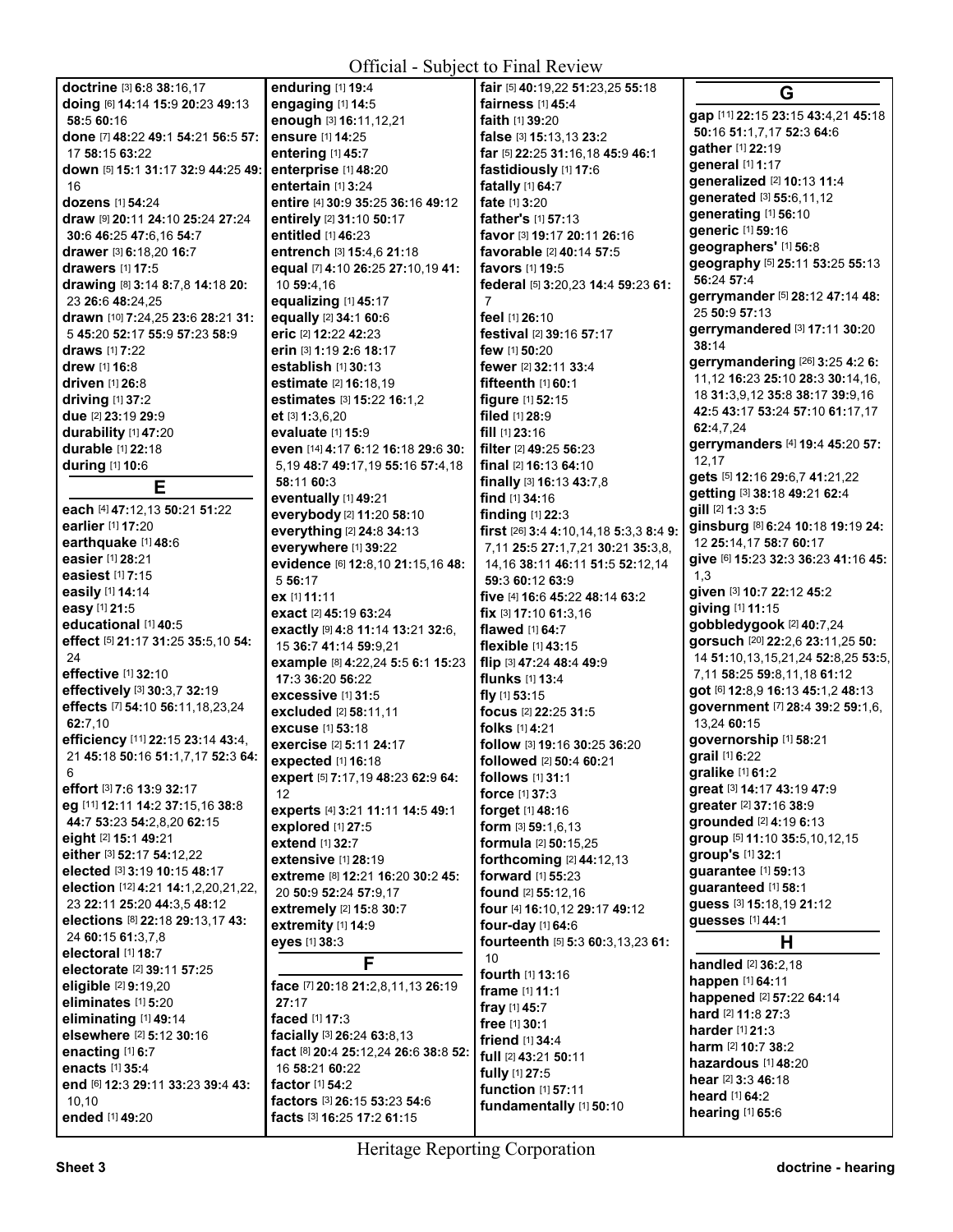| height [1] 11:3                               | <b>OTHURE</b>                |
|-----------------------------------------------|------------------------------|
|                                               | integrity [1] 38:2           |
| held [1] 50:12                                |                              |
|                                               | intelligent [2] 37:11,20     |
| help [1] 28:3                                 | intent [11] 20:21.22 21:2    |
| helpful [2] 22:8 36:7                         | 4 54:12 56:17 63:14,15       |
| helps [1] 4:4                                 | intentional [1] 57:9         |
|                                               |                              |
| high [3] 53:22,23 54:2                        | intentionally [2] 7:6 20:    |
| history [2] 41:5 47:15                        | intents [1] 54:9             |
| hold [2] 3:23 19:24                           | interest [8] 4:14,23 10:1    |
| holding [1] 53:14                             | 9,10 31:25 33:19             |
|                                               |                              |
| holes [1] 16:3                                | interests [4] 32:13 33:8     |
| holy [1] 6:22                                 | 13                           |
| <b>home</b> [1] 11:2                          | interstate [1] 5:24          |
| honor [28] 4:17 5:23 6:6 7:10 9:14            | intervention [1] 45:5        |
|                                               | intuitive [1] 46:10          |
| 13:15 15:10,21 16:25 17:17 18:10              |                              |
| 25:5 31:23 32:16 33:11 34:17 38:              | involved [1] 17:12           |
| 5.11 40:8 41:6 44:19 46:8 50:2 51:            | <b>involves</b> [1] 31:11    |
| 4 57:1 58:18 62:17,25                         | isn't [10] 16:21 22:4 24:2   |
|                                               |                              |
| honors [1] 65:3                               | 30:22 53:13,18,21 59:8,      |
| <b>houses</b> [1] <b>58:</b> 20               | issue [10] 4:6,10,11,187     |
| huge [1] 57:16                                | 11:8 30:11 32:23 34:22       |
| hypo [1] 19:7                                 | issues [3] 30:19 37:12 4     |
|                                               | itself [3] 21:25 52:4 60:8   |
| hypothetical [7] 3:16 5:22 11:1               |                              |
| 13:22 14:5 15:18 31:15                        | J                            |
| ı                                             |                              |
|                                               | jackman [1] 45:23            |
| <b>idea</b> [2] <b>34:5 46:</b> 10            | job [1] 47:12                |
| identified [4] 7:20 18:21 23:24 50:           | ioin [1] 33:22               |
| 11                                            | judge [1] 11:25              |
|                                               |                              |
| identifies [1] 19:3                           | judges [2] 42:19 44:6        |
| identify [2] 23:1 49:4                        | judicial [4] 3:12 15:11 3    |
| ignores [1] 52:16                             | judicially-amenable li       |
| illustrates [1] 30:4                          | jump [2] 43:19 44:17         |
|                                               |                              |
| immediately [1] 7:25                          | jurisdiction [3] 3:24 37:    |
| impair [1] 33:7                               | jurisdictional [1] 35:1      |
| impaired [1] 32:14                            | justice [116] 3:3,9 4:3 5:   |
| impediment [1] 61:13                          | 2,24 8:15 9:23 10:18,19      |
|                                               | 11 15:16,25 17:9,19,24       |
|                                               |                              |
| important [3] 10:23 37:2 47:19                |                              |
| impose [1] 42:6                               | 19 19:6, 19, 25 20:8, 14, 1  |
| impression [1] 14:13                          | 22:2,5,6,7,20 23:11,25 2     |
|                                               |                              |
| inadequate [1] 43:1                           | 14, 17 26: 12, 25 27: 9, 14  |
| inappropriate [1] 43:13                       | 29:2, 19, 23, 24 30: 10, 24  |
| incentive [1] 24:16                           | 5,22 33:25 34:10,24 35:      |
| including [2] 7:25 33:8                       | 21 36:4,19 38:6 39:25 4      |
| increase [1] 19:12                            | 1,13 42:3,11 44:15,20,2      |
|                                               |                              |
| <b>incumbent</b> [1] 54:22                    | 47:2,6,8 48:9 49:22 50:      |
| incumbents [1] 54:1                           | 13, 15, 21, 24 52: 8, 13, 25 |
| incursions $[1]$ 57:14                        | 11, 18, 21 54: 14 55: 18 56  |
| indeed [2] 19:1 58:2                          | 25 59:8,11,18 60:17 61:      |
| indefinite [1] 29:5                           |                              |
|                                               | 22 63:1,7 65:4               |
| indications [1] 60:8                          | justice's [2] 40:15 50:25    |
| individual [1] 24:24                          | justiciability [1] 7:11      |
| <b>individual's</b> [1] <b>31:19</b>          | justification [6] 13:5,6 5   |
| individuals [1] 27:23                         | 15 56:16                     |
| ingredients [1] 50:20                         |                              |
| inherent [1] 25:6                             | Κ                            |
|                                               | kagan [16] 14:11 15:16 2     |
| inherently [2] 18:23 21:25                    | 35:18,20,21 36:4 46:5,9      |
| <b>initial</b> [1] <b>56:</b> 4               | 49:22 55:18 56:22            |
| injure [1] 27:25                              |                              |
| injury [6] 10:12 31:1,6,11 35:14,14           | kagan's [1] 18:3             |
| inquiry [1] 13:23                             | keep [1] 52:16               |
| insofar [1] 13:11                             | kennedy [10] 4:3 5:18 6:     |
|                                               | 19:6,25 26:12,25 27:9,1      |
| instance [2] 26:21 28:17                      | kennedy's [3] 34:24 50:      |
| instead [2] 3:18 44:9<br>institution [1] 62:1 | kept [2] 17:9 55:9           |

|                                              | Official - Subject to Final Review                      |                                           |
|----------------------------------------------|---------------------------------------------------------|-------------------------------------------|
| rity [1] 38:2                                | key [1] 43:2                                            | locked [2] 49:13 61:20                    |
| ligent [2] 37:11,20                          | kind [7] 6:7 13:21 15:17 21:17 31:                      | longer [2] 11:4 57:11                     |
| it [11] 20:21,22 21:2,16,17 22:              | 11 47:22 52:2                                           | look [11] 7:16 12:13,24                   |
| 12 56:17 63:14,15 64:20                      | king's [2] 13:24 63:22                                  | 23 40:13 59:15 60:1,1                     |
| i <b>tional</b> [1] 57:9                     | L                                                       | looked [2] 43:12 50:17                    |
| <b>tionally</b> [2] 7:6 20:23                |                                                         | looking [2] 42:20 49:23                   |
| <b>its</b> [1] <b>54:</b> 9                  | label [1] 41:2                                          | looks [1] 49:7                            |
| est [8] 4:14,23 10:14 11:5 26:               | <b>lack</b> [1] <b>3:23</b>                             | lose [1] 39:20                            |
| 31:25 33:19                                  | laid [1] 44:25                                          | loses [1] 40:20                           |
| ests [4] 32:13 33:8 35:15 62:                | lander [1] 56:6                                         | losing [1] 44:4                           |
|                                              | lander's [1] 12:22                                      | lost [1] 40:16                            |
| <b>state</b> [1] <b>5</b> :24                | language [1] 38:10                                      | lot [8] 18:8 21:20 32:17                  |
| vention [1] 45:5                             | last [2] 50:11 57:16                                    | 49:5,5 56:10                              |
| tive [1] 46:10                               | late [1] 59:7                                           | lower [3] 22:13 54:19,1                   |
| ved [1] 17:12                                | later [1] 43:5                                          | lulac [4] 13:24 19:2 63:                  |
| <b>ves</b> [1] 31:11                         | laughter [6] 6:4 13:14 40:25 44:14,                     | Μ                                         |
| [10] 16:21 22:4 24:22 28:25                  | 22 61:18                                                |                                           |
| 2 53:13,18,21 59:8,8                         | launch [1] 8:12                                         | madison [4] 1:17 10:9                     |
| 9 [10] 4:6, 10, 11, 18 7: 11 10: 23          | law [11] 5:5 17:23 20:10 21:1,6 26:                     | 14                                        |
| 30:11 32:23 34:22                            | 14 28:10 33:13 34:20 35:4 63:8                          | main [1] 36:22                            |
| <b>es</b> [3] 30:19 37:12 40:3               | <b>lawful</b> [1] 26:17                                 | majorities [2] 15:5 29:                   |
| [3] 21:25 52:4 60:8                          | $lay$ [1] 36:21                                         | majority [11] 10:11 12:                   |
| J                                            | lead [5] 10:4 50:5 53:25 54:2,7                         | 40:17,20 48:12,13 58:                     |
|                                              | leading [1] 42:25                                       | malpractice [1] 58:5                      |
| <b>nan</b> [1] <b>45:</b> 23<br>147:12       | learn [2] 8:1,11                                        | man [2] 37:11,20<br>manageability [1] 15: |
| $11$ 33:22                                   | least [4] 19:18 20:20 41:9 49:20<br>leave [2] 9:4 45:11 | manageable [12] 3:12                      |
| e [1] <b>11:</b> 25                          | leaving [1] 3:25                                        | 7,10 20:9,10,15 21:12                     |
| es [2] 42:19 44:6                            | led [2] 5:6 21:17                                       | 20                                        |
| ial [4] 3:12 15:11 39:14 45:5                | left [1] 9:24                                           | management [1] 60:1                       |
| ially-amenable [1] 63:19                     | legal [2] 24:9 42:19                                    | mandated [1] 19:25                        |
| (2) 43:19 44:17                              | legislation [1] 27:23                                   | mandatory [1] 37:7                        |
| diction [3] 3:24 37:6.7                      | legislative [4] 8:24 30:8 59:22,25                      | manner [1] 49:25                          |
| dictional [1] 35:1                           | legislators [2] 14:13 60:5                              | many [10] 7:3,7 19:7 22                   |
| Ce [116] 3:3,9 4:3 5:8,18,21 6:              | legislators' [1] 18:4                                   | 1,3 54:16 55:19,20                        |
| 8:15 9:23 10:18,19 11:7 14:                  | legislature [16] 7:3 12:9 20:3,22                       | map [39] 6:17,20 8:1 10                   |
| 5:16,25 17:9,19,24 18:2,3,14,                | 23:3 24:6,16 26:20 28:23 32:12                          | 6,7 16:6,13,15,20 17:5                    |
| 9:6,19,25 20:8,14,17,25 21:10                | 33:5 40:18,21 58:12,15,20                               | 24:20 30:2,6 35:25 36                     |
| ,5,6,7,20 23:11,25 24:12 25:                 | legislature's [1] 61:22                                 | 40:10 41:8,25 44:7 46                     |
| 7 26:12,25 27:9,14 28:1,7,17                 | legislatures [8] 14:18 15:4,11,12,                      | 24 48:4,24 49:4,7 54:7                    |
| 19,23,24 30:10,24 31:14 32:                  | 14 18:11 23:22 52:19                                    | 21 57:3,23                                |
| 33:25 34:10,24 35:18,19,20,                  | legitimate [2] 26:15 54:2                               | maps [30] 3:21 7:19,21                    |
|                                              | less [6] 5:6 17:2 34:11 45:10 49:16                     | 9 12:25 13:1 14:18 16                     |
| 42:3,11 44:15,20,24 46:2,5,9                 | 57:9                                                    | 12,14,20 19:3 20:11 2                     |
| ,6,8 48:9 49:22 50:5,14 51:10,               | <b>lesson</b> [2] 8:4,10                                | 19 45:22 52:17 54:17,                     |
| 5,21,24 52:8,13,25 53:1,5,7,                 | lessons [2] 8:2 56:11                                   | 19 56:10 58:9                             |
| 8,21 54:14 55:18 56:22 58:7,                 | <b>levels</b> [1] <b>53:</b> 23                         | <b>matches</b> [1] <b>57:3</b>            |
| 9:8,11,18 60:17 61:12 62:6,                  | likelihood [1] 47:19                                    | matter [8] 1:12 3:22 23                   |
| 3:1,7 65:4                                   | <b>likely</b> [1] 34:7                                  | 39:23 59:18,20                            |
| ce's [2] 40:15 50:25                         | likes [1] 39:17                                         | matters [2] 29:12 59:2                    |
| ciability [1] 7:11                           | limit [1] 45:5                                          | max-black [2] 7:2,9                       |
| fication [6] 13:5,6 54:11,13,                | limited [3] 6:19 30:14 63:18                            | max-republican [1] 7:                     |
| 6:16                                         | limits [5] 33:13 46:3,3,4 61:2                          | maximize [3] 18:6 19:2                    |
| Κ                                            | line [5] 46:25 47:4,7,16 53:20                          | maximizing [1] 46:1                       |
|                                              | lines [6] 3:14 8:18 35:25 59:22 63:                     | <b>maximum</b> [1] <b>19:12</b>           |
| n [16] 14:11 15:16 20:25 22:5                | 12,13                                                   | mcghee [4] 42:23 44:1                     |
| 8,20,21 <b>36:4 46:</b> 5,9 <b>47:</b> 2,6,8 | list [3] 7:22 8:2,11                                    | mcghee's [1] 43:22                        |
| 2 55:18 56:22<br>n's [1] 18:3                | litigation [2] 22:11 52:2                               | mean [12] 14:1 15:19 2                    |
| $[1]$ 52:16                                  | little [10] 11:20 13:18 22:13,14 27:                    | 25 27:13 29:4 32:11 4                     |
| edy [10] 4:3 5:18 6:2 10:19                  | 3 30:12 50:18,20 51:18 55:14                            | 58:8 60:24                                |
| 25 26:12,25 27:9,14                          | live [5] 10:8 25:12 33:14 36:8 56:                      | means [4] 28:15 29:3 3                    |
| edy's [3] 34:24 50:5 63:7                    | 12 <sup>2</sup>                                         | meantime [1] 45:10                        |
| [2] 17:9 55:9                                | living [2] 36:12 45:21                                  | measure [8] 40:9 43:1                     |
|                                              | localized [1] 31:7                                      | 16,16 47:19 52:23                         |

**look** [11] **7:**16 **12:**13,24 **21:**1,8 **32:**  23 **40:**13 **59:**15 **60:**1,1 **64:**15 **looked** [2] **43:**12 **50:**17 **looking** [2] **42:**20 **49:**23 **looks** [1] **49:**7 **lose** [1] **39:**20 **loses** [1] **40:**20 **losing** [1] **44:**4 **lost** [1] **40:**16 **lot** [8] **18:**8 **21:**20 **32:**17 **37:**1 **45:**2 **49:**5,5 **56:**10 **lower** [3] **22:**13 **54:**19,19 **lulac** [4] **13:**24 **19:**2 **63:**23 **64:**23 **M madison** [4] **1:**17 **10:**9 **30:**21 **32: main** [1] **36:**22 **majorities** [2] **15:**5 **29:**15 **majority** [11] **10:**11 **12:**9 **29:**8,16 **40:**17,20 **48:**12,13 **58:**13,19,19 **malpractice** [1] **58:**5 **man** [2] **37:**11,20 **manageability** [1] **15:**12 **manageable** [12] **3:**12 **11:**9,24 **13:**  7,10 **20:**9,10,15 **21:**12 **23:**21 **42:**8, **management** [1] **60:**14 **mandated** [1] **19:**25 **mandatory** [1] **37:**7 **manner** [1] **49:**25 **many** [10] **7:**3,7 **19:**7 **22:**18 **32:**8 **44:**  1,3 **54:**16 **55:**19,20 **map** [39] **6:**17,20 **8:**1 **10:**9 **12:**6 **14:**  6,7 **16:**6,13,15,20 **17:**5,10 **23:**5,6 **24:**20 **30:**2,6 **35:**25 **36:**16 **38:**25 **40:**10 **41:**8,25 **44:**7 **46:**23 **47:**3,22, 24 **48:**4,24 **49:**4,7 **54:**7,19 **55:**17, 21 **57:**3,23 **maps** [30] **3:**21 **7:**19,21,23,24,24 **8:**  9 **12:**25 **13:**1 **14:**18 **16:**8,10,12 **17:**  12,14,20 **19:**3 **20:**11 **27:**24 **38:**14, 19 **45:**22 **52:**17 **54:**17,21 **55:**6,12, 19 **56:**10 **58:**9 **matches** [1] **57:**3 **matter** [8] **1:**12 **3:**22 **23:**17 **24:**5,9 **39:**23 **59:**18,20 **matters** [2] **29:**12 **59:**25 **max-black** [2] **7:**2,9 **max-republican** [1] **7:**8 **maximize** [3] **18:**6 **19:**23 **49:**14 **maximizing** [1] **46:**1 **maximum** [1] **19:**12 **mcghee** [4] **42:**23 **44:**11 **62:**9,19 **mcghee's** [1] **43:**22 **mean** [12] **14:**1 **15:**19 **23:**1,19 **25:**  25 **27:**13 **29:**4 **32:**11 **42:**5 **48:**10 **58:**8 **60:**24 **means** [4] **28:**15 **29:**3 **35:**8 **41:**19 **ntime** [1] **45:10 measure** [8] **40:**9 **43:**13,15 **45:**4,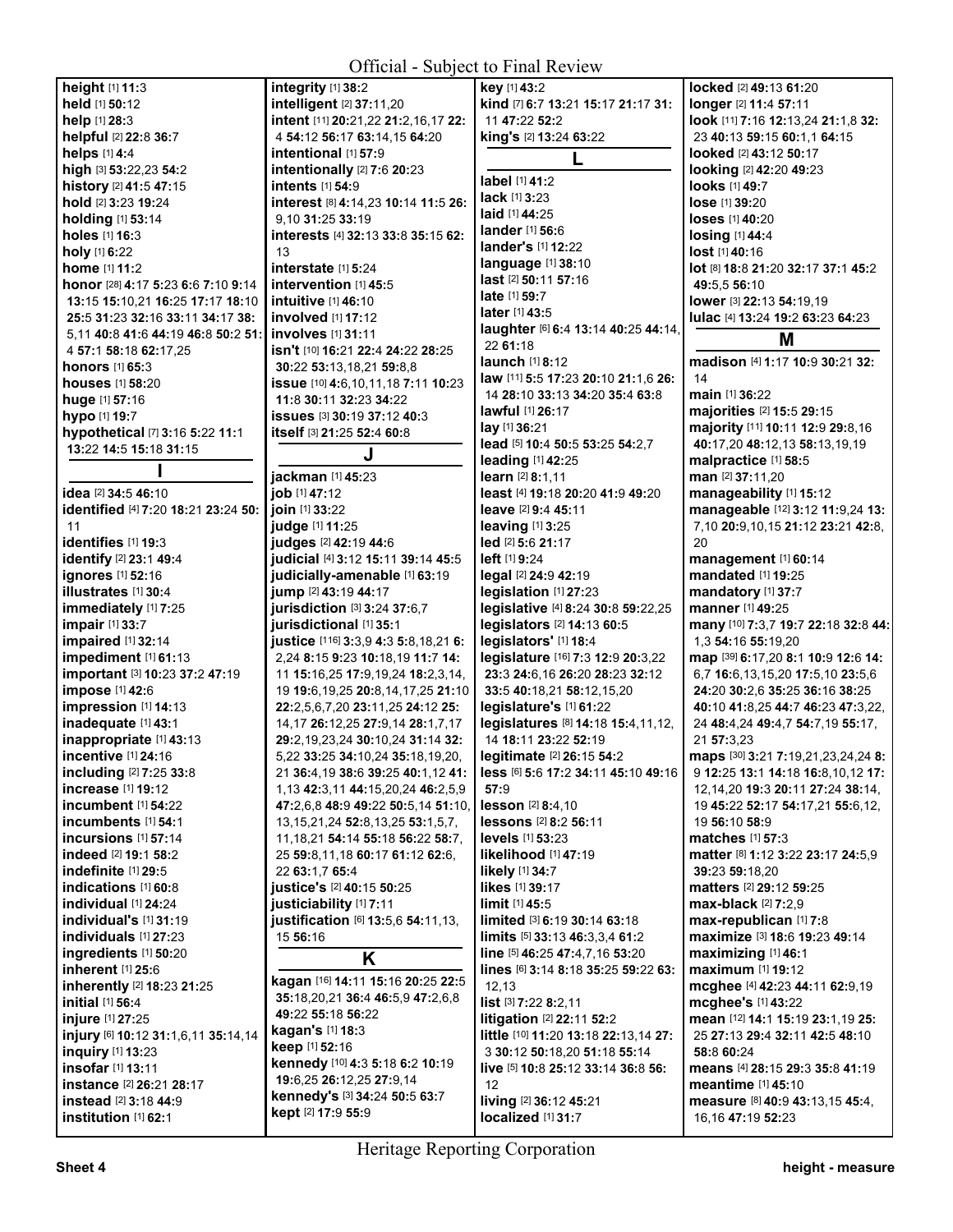## $\Omega_{\text{total}}$  - Subject to Final R

| <b>Official - Subject to Final Review</b>                        |                                                               |                                                   |                                           |
|------------------------------------------------------------------|---------------------------------------------------------------|---------------------------------------------------|-------------------------------------------|
| measured [1] 51:6                                                | neighbor [1] 34:4                                             | 25:22 32:18 34:8 38:15 47:18 50:                  | persistent [1] 12:15                      |
| measures [3] 42:24,25 47:9                                       | neutral [9] 7:22 8:3,5,6 26:24 56:                            | 6,20 51:7 52:9 54:6 56:7 58:22 60:                | person [6] 6:18 16:7 35:22 36:14          |
| measuring [2] 47:17 51:11                                        | 11 57:4 63:12 64:24                                           | 21 61:15                                          | 37:13 38:15                               |
| median-mean [1] 45:16                                            | neutrally [2] 63:12,13                                        | ought [5] 34:22 35:16 41:22 56:2                  | person's [1] 33:8                         |
| members [3] 4:24 32:11,18                                        | never [8] 3:11 21:8 39:17 41:4 48:                            | 60:9                                              | perspective [1] 27:7                      |
| memory [1] 45:21                                                 | 4.11.16 61:16                                                 | out [17] 5:20 9:25 13:8 16:9 17:14                | picture [1] 62:7                          |
| mentioned [4] 42:11 48:14 51:8                                   | new [3] 57:17 63:20 64:1                                      | 24:13 25:1,16 32:1 34:6,24 36:21                  | pinch [4] 50:23,23 51:18,19               |
| 52:14                                                            | next [5] 14:19 15:1 47:23 48:12 64:                           | 37:24 45:22 48:8 49:25 56:23                      | place [3] 21:6 31:7 55:10                 |
| merely [1] 3:18                                                  | 11                                                            | outcome [1] 42:1                                  | places [1] 32:17                          |
| merits [4] 8:16 10:20 37:5 55:5                                  | nineteenth [1] 60:2                                           | <b>outcomes</b> [1] 29:14                         | plain [1] 7:19                            |
| method [3] 8:6 49:3 50:8                                         | nobody [1] 25:20                                              | outlier [3] 12:21 50:3 55:21                      | plaintiff [4] 6:21 10:4,5 30:21           |
| methods [1] 14:24                                                | non-flippable [1] 48:25                                       | outliers [1] 49:24                                | plaintiff's [4] 3:15 7:17,19 64:12        |
| metric [1] 16:4                                                  | non-problem [2] 62:20,25                                      | <b>outlines</b> [1] 43:22                         | plaintiffs [11] 8:12 18:21 19:1 34:       |
| metrics [5] 3:15 8:14 20:5 22:25                                 | non-starter [1] 14:7                                          | outside [2] 10:17 32:4                            | 16,18 49:2 55:19 56:3 63:16,21            |
| 23:1                                                             | none [1] 47:10                                                | over [11] 12:15 21:6 29:17 33:20                  | 64:8                                      |
| might [8] 4:22,25 28:13,14 31:24                                 | <b>norm</b> [1] 58:2                                          | 37:18.23 47:3.23.24 48:5 49:9                     | plan [3] 7:2 16:9 25:18                   |
| 44:24 49:9 53:15                                                 | north [1] 31:16                                               | overpopulated [3] 35:23 36:8,13                   | please [5] 3:10 18:20 29:25 46:6,7        |
| millions [1] 54:16                                               | northern [1] 8:21                                             | overriding [1] 19:11                              | plenty [2] 20:25 25:7                     |
| milwaukee [5] 9:10,17,24 10:24                                   | nothing [10] 10:12 11:19,19 13:13                             | own [5] 4:21 7:17 19:5 36:15 43:                  | plurality [1] 21:23                       |
| 32:13                                                            | 25:10 26:4 53:24 56:13 63:20,25                               | 22                                                | plus [1] 37:19                            |
| milwaukee's [1] 11:2                                             | nullifies $[1]$ 30:3                                          | P                                                 | point [10] 15:20 17:24 19:18 20:20        |
| minimis [3] 31:25 32:3,6                                         | number [7] 19:12,23 20:4 47:13                                | packed [1] 33:3                                   | 27:4 28:6,17 40:2 57:25 64:10             |
| minor [1] 29:7                                                   | 52:17 60:20 61:1                                              | page [2] 2:2 34:25                                | points [2] 16:4 24:3                      |
| minorities [1] 15:5                                              | numbers [1] 23:15                                             | paint [1] 62:6                                    | poked [1] 16:3                            |
| minority [5] 29:6,7 33:16 55:8 58:                               | <b>numerous</b> [1] 43:22                                     | palatable [1] 38:7                                | polarized [2] 39:12 57:25                 |
| 23                                                               | O                                                             | paper [6] 42:23,23 43:9,11 44:12,                 | political [25] 3:24 6:10,21 11:11         |
| <b>minus</b> [1] 37:17                                           | <b>obtain</b> [1] 14:25                                       | 13                                                | 12:7 18:23,24 19:5 26:1,7,11 28:2         |
| minute [2] 8:17 55:14                                            | obtained [2] 44:8,10                                          | parameters [1] 4:9                                | 30:17 32:2 39:19 41:4,24 42:5,19          |
| minutes [2] 40:15 63:2                                           | october [1] 1:10                                              | part [8] 4:13 10:22 33:1,2,18,20 56:              | 45:7,12 53:25 55:13 56:8 57:20            |
| misha [5] 1:17 2:3,13 3:7 63:4                                   | offered [1] 43:13                                             | 3.15                                              | politically [2] 3:14 28:12                |
| misuse [1] 61:6<br>mix [1] 19:2                                  | officials [2] 3:19 8:21                                       | partial-partisan [1] 31:9                         | politicians [3] 3:13 18:5 61:16           |
| model [1] 57:18                                                  | often [4] 6:9,14 14:20,21                                     | particular [3] 14:3 22:24 31:4                    | politics [5] 6:9 7:13 21:24 25:11<br>37:2 |
| modest [1] 55:14                                                 | ointment [1] 53:16                                            | parties [4] 12:7 26:1 34:12 41:10                 | polls [1] 18:8                            |
| <b>moment</b> [1] 11:17                                          | <b>okay</b> [7] 12:4,12,22 13:13 23:11 29:                    | partisan [36] 8:4,8 12:5 16:11,12,                | population [1] 36:17                      |
| months [1] 49:12                                                 | 4 57:6                                                        | 15, 16, 22 17: 15 19: 4, 17 20: 6 22:             | positive [2] 13:8 28:16                   |
| <b>morning</b> [1] 3:4                                           | one [52] 4:13 5:2 10:20,25 11:25                              | 14 23:6,7,10 25:10 26:5 28:16 35:                 | positives [2] 15:13 23:2                  |
| most [6] 16:16,20 24:20 29:16 38:                                | 12:1,16,23 15:1,23 16:7 17:5,20                               | 7 38:13 41:8 43:16,16 45:16 46:                   | possibility [1] 58:24                     |
| 18 45:20                                                         | 20:5,11,24 24:3 25:16,21 26:10                                | 22 49:25 50:17 54:7 56:24 62:13                   | possible [5] 7:4 10:9 19:10 30:5          |
| motive [1] 13:5                                                  | 29:6 31:17 32:18 33:1 35:22 36:                               | 63:14,15,24 64:20,24                              | 47:16                                     |
| ms [25] 18:16,19 19:14 20:2,13,16,                               | 20 37:4.24 38:15.16 39:1 42:11                                | partisanship [1] 50:7                             | possibly [2] 6:16 13:10                   |
| 18 <b>21:</b> 1,19 <b>22:</b> 2,3,22 <b>23:</b> 19 <b>24:</b> 2, | 44:6 45:15,20,22 46:1 48:13 49:4,                             | party [45] 4:15,15,23 12:1,8,16 15:               | power [5] 15:6 21:18 29:1 60:4 61:        |
| 12 25:4, 15, 23 26: 18 27: 3, 12, 16                             | 8,8 50:3,9 52:14 54:24 55:3,20 57:                            | 6 19:5, 13, 13 20:11 21:18 25:21                  | 6                                         |
| 28:5,14 29:9                                                     | 10 58:1.17.19 64:4                                            | 26:11,16,16 29:6 32:18,18,20 33:                  | practical [1] 24:10                       |
| much [9] 14:2 18:11 22:19 40:10                                  | <b>one-party</b> [6] 52:15,22 58:1,3,8 59:                    | 22,22 34:3,13,19,20 35:6 37:17,18                 | precious [2] 24:15,23                     |
| 47:4 50:21 51:22 57:9 62:5                                       | 12                                                            | 18, 19 39: 2 40: 11, 17, 18, 20 41: 21,           | precise [1] 63:18                         |
| murphy [28] 1:19 2:6 18:16,17,19                                 | one-person [1] 35:21                                          | 22 46:1 57:5 58:17,19,22 62:10                    | predictable [1] 39:12                     |
| 19:14 20:2,13,16,18 21:1,19 22:2,                                | one-person/one-vote [1] 60:18                                 | 63:10                                             | predicted [1] 48:10                       |
| 3,22 23:19 24:2,12 25:4,15,23 26:                                | one-third [1] 52:15                                           | pass [1] 30:1                                     | predicting [1] 48:18                      |
| 18 27:3,12,16 28:5,14 29:9                                       | one-vote [1] 35:22                                            | past [1] 29:17                                    | predictions [1] 48:10                     |
| must [6] 26:15,20,20 28:10,11 37:                                | ones [1] 48:1                                                 | paul [3] 1:21 2:10 29:21                          | predominate [1] 8:22                      |
| 22                                                               | only [12] 4:21 10:5 14:19 15:1 19:1                           | pennsylvania [1] 47:25                            | preferred [1] 37:22                       |
| N                                                                | 24:8 35:24 36:14 40:6 50:13 62:1<br>64:4                      | people [21] 5:12 10:23 17:11 25:7                 | premise [1] 29:10                         |
|                                                                  |                                                               | 28:25 29:12 32:4 33:14,19,22 34:                  | preordained [1] 24:20                     |
| <b>name</b> [1] 47:4<br>naturally [1] 36:25                      | <b>opinion</b> [3] 21:21,22 28:18<br>opinions [3] 21:22,23,23 | 1,12 35:13,13 36:11 38:23 44:1,4<br>56:9,12 57:24 | presented [4] 47:10 63:17,20 64:          |
| nature [2] 31:1,2                                                | opportunity [2] 36:23 57:16                                   | percent [16] 12:8, 16, 17, 17 22:17               | 22                                        |
| necessarily [1] 28:15                                            | opposition [1] 12:12                                          | 23:2 37:16 38:9 41:21,21,22,23                    | presenting [1] 48:2                       |
| necessary [1] 34:7                                               | oral [7] 1:12 2:2,5,9 3:7 18:17 29:                           | 44:9 51:1 55:16 58:14                             | president [2] 42:14,16                    |
| need [7] 22:9,18 23:12,13,14 41:2                                | 21                                                            | percentage [2] 41:17,17                           | pressuring [1] 9:3                        |
| 50:8                                                             | order [6] 14:24 15:4,6 18:6 22:9                              | perfectly [1] 20:15                               | pretty [8] 5:9 14:14 15:19 16:19 40:      |
| needs [1] 39:7                                                   | 23:17                                                         | period [1] 29:5                                   | 23 47:4 52:24 59:25                       |
| negate [1] 58:23                                                 | other [28] 4:15 5:12 12:6,10,13 13:                           | permanent [1] 48:25                               | prevent [1] 32:18                         |
| negatives [1] 15:14                                              | 5,6 14:24 19:16 20:4,12 21:3,5,20                             | persistence [1] 13:21                             | previously [4] 17:3 42:25,25 51:          |
|                                                                  |                                                               |                                                   | 16                                        |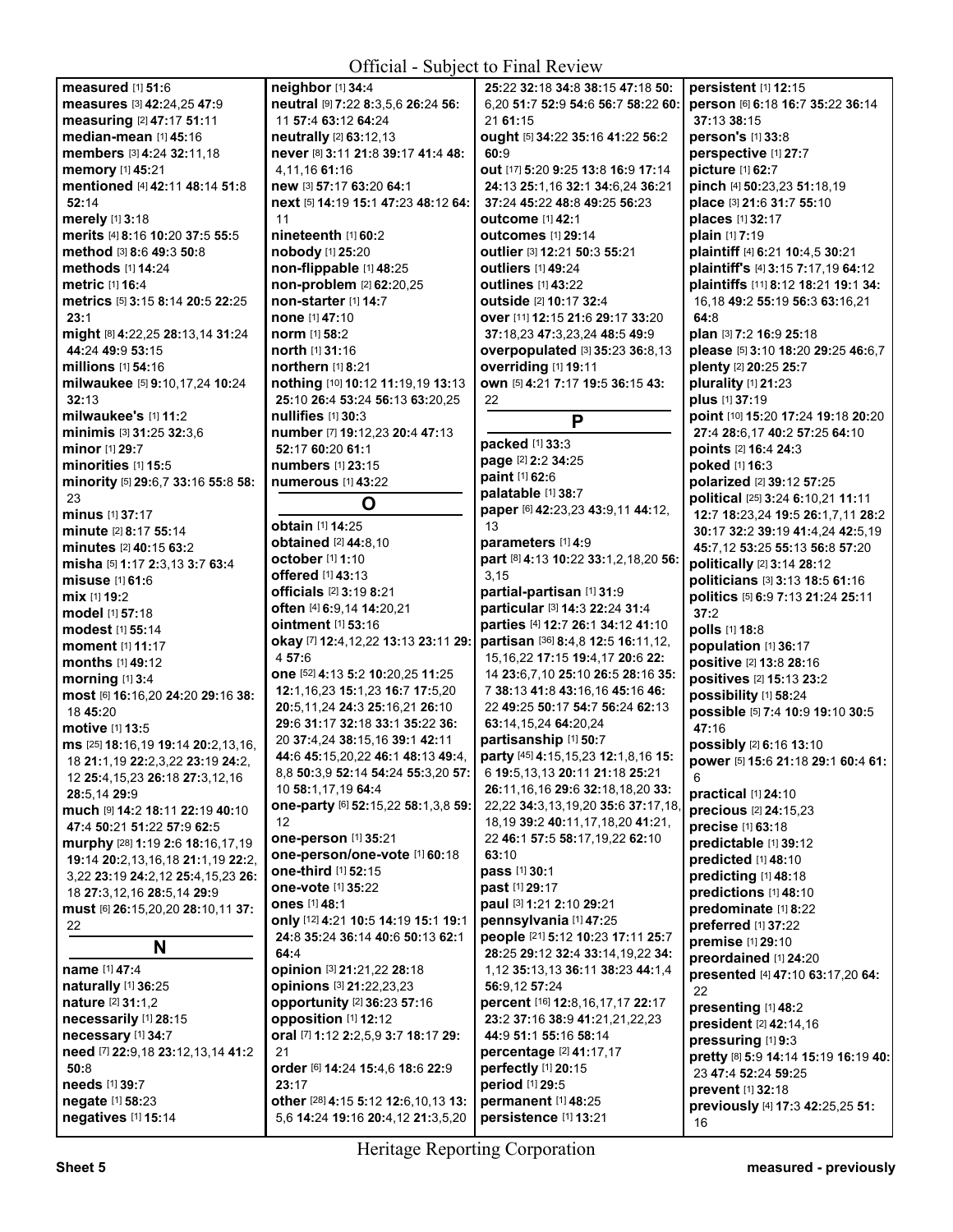| Official - Subject to Final Review                                     |                                                     |                                                    |                                                    |
|------------------------------------------------------------------------|-----------------------------------------------------|----------------------------------------------------|----------------------------------------------------|
| primary [1] 64:9                                                       | raised [3] 6:14 37:1.3                              | response [2] 13:11 38:12                           | section [4] 33:12 38:17 60:4 61:9                  |
| principle [5] 19:15 41:5 46:11,13,                                     | <b>raises</b> [1] 7:12                              | responses [1] 25:5                                 | See [9] 7:15 9:22 10:3 12:13 54:17                 |
| 17                                                                     | <b>random</b> [1] <b>56:10</b>                      | responsiveness [2] 43:1,12                         | 57:16,23 61:12 62:18                               |
| principles [3] 17:7 18:1 19:11                                         | randomly [2] 55:6,11                                | rest [1] 18:11                                     | seem [2] 40:22 51:25                               |
| prior [1] 7:25                                                         | range [1] 12:15                                     | result [6] 19:13 24:19,20,24 25:9                  | seeming [1] 39:19                                  |
| probably [5] 9:16 19:6 27:19 50:3                                      | rapidly [1] 62:11                                   | 33:3                                               | Seems [8] 5:16 15:3 20:14 32:6,14                  |
| 57:18                                                                  | rather [3] 26:11 36:9 59:15                         | results [1] 14:25                                  | 38:7 40:18 47:3                                    |
| problem [18] 5:20,25 7:9 22:4,14,                                      | <b>ratios</b> [1] <b>3:16</b>                       | <b>reverse</b> [1] 65:2                            | seen [1] 39:17                                     |
| 15 23:8 26:22 36:22 37:10 39:6,9,                                      | react [1] 11:18                                     | revise [1] 59:22                                   | <b>seminal</b> [1] 62:8                            |
| 15 60:23 61:4,11,19 62:3                                               | reaction $[1]$ 42:10                                | <b>revive</b> [1] <b>59</b> :5                     | senate [3] 1:20 2:7 18:18                          |
| problems [4] 3:17 7:12 22:23 54:                                       | read [2] 11:15,21                                   | revolution [2] 8:13 57:22                          | sense [1] 27:22                                    |
| 12                                                                     | real [3] 13:1 22:15 39:6                            | reynolds [2] 36:3 60:19                            | sensitivity [3] 14:23 47:21 48:22                  |
| proceed [1] 36:25                                                      | <b>reality</b> [1] 25:25                            | rights [5] 35:11 54:3,23 55:2 63:17                | <b>sentence</b> [1] 62:18                          |
| process [4] 17:12 23:23 48:23 54:                                      | really [10] 24:14 27:5,8 29:2 31:21                 | road [1] 15:2                                      | serious [7] 38:2 39:8,9 45:6,11 57:                |
| 25                                                                     | 39:8.23 45:5 57:14.15                               | roadsides $[2]$ 9:1,3                              | 14,19                                              |
| <b>produce</b> [2] 54:19 56:3                                          | reason [5] 4:17 14:3,8 35:6 40:16                   | roberts [19] 3:3 5:8 9:23 18:14 29:                | set [2] 22:15 53:16                                |
| produced [1] 55:5                                                      | reasons [4] 17:5 26:4 34:2 65:1                     | 19,23 30:10 31:14 33:25 34:10 35:                  | <b>seven</b> [1] 49:20                             |
| produces [1] 28:23                                                     | <b>rebuttal</b> [2] 2:12 63:4                       | 19 36:19 38:6 40:1 41:1,13 48:9                    | <b>severe</b> [1] 56:17                            |
| professor [3] 13:24 45:23 63:22                                        | recognize [1] 14:1                                  | 63:1 65:4                                          | shall [1] 19:9                                     |
| projections [1] 3:17                                                   | record [2] 15:24 55:24                              | room $[1]$ 49:13                                   | <b>shape</b> [1] <b>23:14</b>                      |
| promoting [1] 62:13                                                    | recycled [1] 63:25                                  | rosetta [2] 43:3 62:15                             | shaw [1] 31:3                                      |
| properly [1] 64:23                                                     | redistricting [7] 8:13 12:2 38:19                   | rough [1] 41:9                                     | shift [1] 3:18                                     |
| proportional [5] 41:3,7,14,15,18                                       | 58:15 62:12,20 64:14                                | roughly [1] 23:2                                   | <b>show</b> [2] <b>56:9 62:</b> 10                 |
| proportions [1] 48:7                                                   | <b>redrawn</b> [1] 46:23                            | rub [1] 50:19                                      | showing [1] 6:17                                   |
| proposal [1] 54:16                                                     | reducing [2] 11:23 49:15                            | rule [3] 11:2 30:13 59:12                          | <b>shown</b> [1] <b>43:</b> 12                     |
| proposed [1] 51:16                                                     | reflect [1] 26:7                                    | ruling [1] 38:8                                    | shows [3] 10:12 12:18 64:17                        |
| proposing [1] 64:3                                                     | regard [2] 13:20 14:9                               | run [2] 54:16 61:7                                 | <b>side</b> [1] <b>52:</b> 9                       |
| protect [1] 39:18                                                      | regarding [1] 6:24                                  | runner [1] 44:10                                   | sigma [3] 37:16,17,18                              |
| protection [8] 4:10 27:1,11,19 53:                                     | region [1] 33:14                                    | running [1] 24:13                                  | sign [3] 10:21,21 31:15                            |
| 25 54:22 59:4,16                                                       | regulate [3] 60:14,23 61:6                          | S                                                  | significantly [1] 17:1                             |
| prove [1] 16:21                                                        | rejected [1] 64:8                                   | s-curve [2] 12:18 16:16                            | signs [5] 8:25 9:2,6 31:17 32:10                   |
| proved [1] 64:7                                                        | relationship [1] 6:1<br>relative [1] 43:14          | same [12] 6:20 7:9,12 15:7 16:4 31:                | simply [3] 8:5 40:5 41:20<br><b>sims</b> [1] 60:20 |
| proven [2] 18:9 20:7<br>provide [3] 22:20 55:19 60:5                   | relatively [1] 41:10                                | 10 32:6, 15 36:7 41:16 45:19 63:                   | since [8] 19:2 36:2,18 42:17,18 57:                |
| provision [1] 59:15                                                    | reliably [1] 30:6                                   | 24                                                 | 23 60:21 64:23                                     |
| public [2] 3:19 42:10                                                  | relied [1] 51:17                                    | satisfied [1] 34:22                                | single [6] 4:20 6:19 14:1,2 16:3 48:               |
| <b>publishes</b> [2] 42:22,23                                          | rely [4] 18:8 50:16 61:8,9                          | satisfies [1] 19:21                                | 18                                                 |
| punished [1] 34:20                                                     | remaining [1] 63:3                                  | saying [10] 21:24 24:7 26:15 27:24                 | situation [2] 31:6 33:14                           |
| purpose [3] 20:24 35:4,10                                              | remedy [4] 39:15 57:2,3,7                           | 28:12 35:17 43:11 46:2 59:11 62:                   | <b>situations</b> [1] 33:10                        |
| purposes [1] 31:21                                                     | reminds [1] 50:18                                   | 18                                                 | <b>size</b> [1] 23:14                              |
| pursuant [1] 40:4                                                      | remotely [2] 41:20 55:16                            | says [12] 11:25 19:8,15 20:11 24:                  | <b>slicing</b> [1] 57:24                           |
| <b>pushed</b> [3] $46:3,3,4$                                           | reno [1] 31:4                                       | 24 28:10 41:20 42:24 44:11 52:9                    | <b>small</b> [2] 47:23 <b>62:</b> 11               |
| put [6] 8:25 9:2 10:7 16:1 26:2 42:                                    | replicate [1] 39:4                                  | 60:4 62:9                                          | <b>smith</b> [63] <b>1:21 2:10 29:21,23,24</b>     |
|                                                                        | representation [6] 41:3,7,14,16,                    | scale [1] 42:2                                     | 30:24 31:23 32:16 33:11 34:9,15                    |
| putting [1] 23:22                                                      | 19 60:7                                             | scare [2] 64:11,19                                 | 35:18,19 36:1,6,19 38:5,11 39:25                   |
| Q                                                                      | representational [2] 35:11 63:17                    | <b>scenario</b> [1] 20:19                          | 40:8 41:6,15 42:3 44:18,23 46:5,7                  |
|                                                                        | representatives [2] 34:5 58:22                      | scheme [1] 25:6                                    | 47:1,5,8 48:21 49:22 50:2,14 51:4,                 |
| question [24] 4:1 6:25 8:18 12:14<br>18:3 19:20 22:7,20 26:13 27:8,12, | republican [9] 4:25 7:7 9:2 24:19                   | scholars [2] 42:19,19<br>scholarship [1] 43:20     | 12, 14, 20, 23 52: 7, 12 53: 2, 6, 9, 12,          |
|                                                                        | 42:14 58:13 59:1,6,13                               |                                                    | 20 54:5 55:1,22 57:1 58:7,18,25                    |
| 15 40:16 42:4 44:17,18,21 45:25<br>46:12.14 53:1 63:7.13.16            | republicans [11] 5:1,6 8:22 19:23                   | science [7] 3:15 8:14 11:10,21 16:<br>4 42:5 56:20 | 59:3,10,17 60:11,19 61:15,19 62:                   |
| questions [5] 13:10 23:12 43:21,                                       | 29:15 32:9 37:9,23 48:16 58:10,                     | scientific [4] 15:19,23 18:7,9                     | 17,24 63:2                                         |
| 23 44:16                                                               | 11                                                  | scientist [1] 16:2                                 | <b>so-called</b> [1] 7:1                           |
| quite [5] 11:12 12:11 25:24 26:23                                      | require [1] 55:19                                   | scientists [3] 41:24 42:20 45:13                   | social [8] 3:15 8:14 11:10,21 16:2,                |
| 62:19                                                                  | required [1] 20:3                                   | <b>scientists'</b> [1] <b>57:21</b>                | 4 45:13 56:20                                      |
| R                                                                      | requirement [5] 17:22 26:19 54:                     | screen [2] 6:18,21                                 | <b>society</b> [1] 25:2                            |
|                                                                        | 10,10,11                                            | <b>screens</b> [1] 52:13                           | sociological [1] 40:7                              |
| race [7] 6:9,25 7:14 31:6 32:23 33:                                    | requirements [1] 54:18<br>researcher [2] 42:22 43:9 | <b>scrutiny</b> [1] 64:5                           | solicitor [1] 1:17<br>solve [3] 3:17 5:24 62:2     |
| 21 48:18                                                               | resemblance [1] 7:5                                 | seat [1] 3:16                                      | solved [1] 26:22                                   |
| races [1] 25:25                                                        | reserve [1] 18:12                                   | seats [6] 19:23 29:8 41:11,17,22,                  | somebody [3] 12:25 31:17 46:21                     |
| racial [6] 6:18 30:14,15 31:3,12 38:                                   | resources [1] 26:2                                  | 23                                                 | someone [3] 9:20 10:16,16                          |
| 16                                                                     | respect [4] 9:5 12:21 23:20 29:9                    | Second [6] 8:10 13:18 14:12 46:14                  | someplace [2] 8:21 50:1                            |
| racially [1] 6:11                                                      | respond [1] 13:12                                   | 59:19 64:2                                         | sometimes [3] 21:3 26:10 34:1                      |
| raise [4] 5:17 9:7,11 30:18                                            | respondents [1] 4:5                                 | seconds [1] 11:14                                  | somewhat [2] 55:4 57:5                             |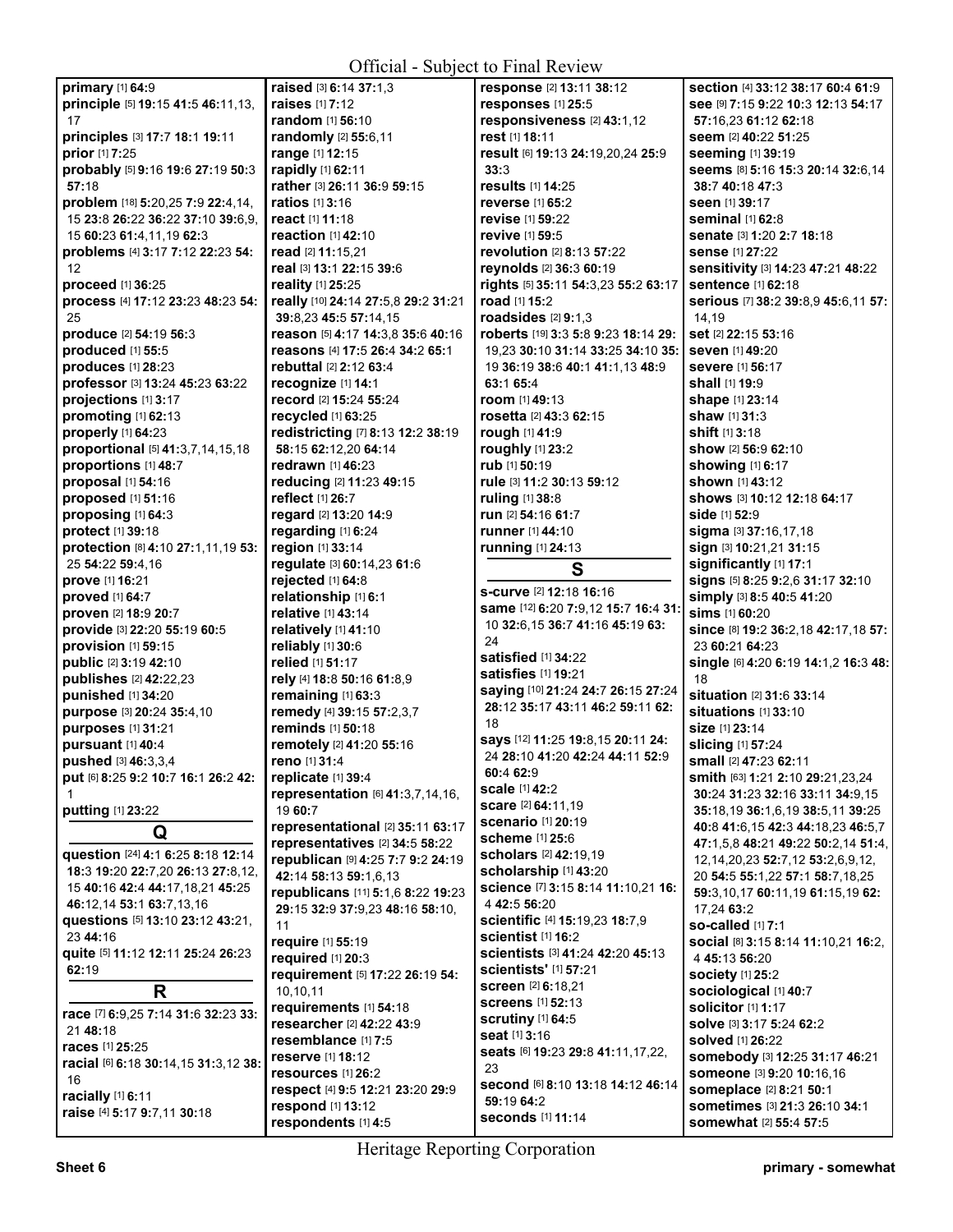## Official - Subject to Final Review

| Official - Subject to Final Review                               |                                            |                                                                  |                                                                      |
|------------------------------------------------------------------|--------------------------------------------|------------------------------------------------------------------|----------------------------------------------------------------------|
| <b>sophisticated [2] 15:8 39:10</b>                              | strong [2] 4:6,15                          | textual [1] 60:7                                                 | under [7] 10:9 14:6,13 38:15,16,17                                   |
| sorry [4] 9:24 15:25 46:6 53:20                                  | strongly [2] 4:5 26:10                     | theory [2] 43:23 61:11                                           | 60:23                                                                |
| sort [4] 5:4 11:1 12:17 57:4                                     | struck [1] 62:8                            | there's [9] 20:21 25:25 27:10 33:                                | underlying [1] 51:8                                                  |
| sotomayor [8] 15:25 17:9,19,24                                   | structural [1] 5:25                        | 15 44:21 45:24 46:21 58:19 60:12                                 | underpopulated [1] 36:9                                              |
| 28:1,7 29:2 46:2                                                 | <b>stuck</b> [1] 53:1                      | therefore [2] 32:12 47:16                                        | understand [7] 11:12 21:4.5 28:                                      |
| <b>sound</b> [1] 38:9                                            | studied [2] 7:19 45:23                     | they've [2] 29:15 63:25                                          | 22,25 29:3 52:3                                                      |
| <b>sounds</b> [2] 40:14 41:13                                    | study [4] 55:3 64:12,15,16                 | thinking [2] 14:19,20                                            | understanding [1] 54:20                                              |
| <b>south [1] 31:18</b>                                           | stuff [2] 11:22,22                         | third [3] 13:16,20 52:5                                          | undisputed [1] 17:11                                                 |
| <b>southern</b> [1] 10:22                                        | subject [2] 22:11 46:16                    | thorough [1] 34:18                                               | unequivocal [1] 48:5                                                 |
| <b>specific [1] 59:14</b><br>specifically [1] 27:24              | subjected [1] 64:4<br>subjecting [1] 35:5  | though [3] 29:6 49:17 59:9<br>thousands [2] 12:24,25             | unfair [1] 40:10<br><b>uniform</b> [1] <b>64:</b> 25                 |
| <b>specify [1] 50:24</b>                                         | submitted [2] 13:23 65:5                   | three [8] 16:10,11 42:13,15 45:14                                | united [4] 1:1,13 45:21 62:1                                         |
| <b>spend</b> [1] 11:14                                           | substantive [3] 45:3 46:12 51:9            | 47:9 53:3,8                                                      | unprecedented [1] 48:7                                               |
| spent [1] 49:11                                                  | subtracting [1] 44:8                       | three-judge [1] 42:12                                            | <b>unusual</b> [1] <b>60:12</b>                                      |
| stack [2] 24:15 29:4                                             | <b>success</b> [1] 18:7                    | threshold [2] 3:22 46:24                                         | unusually $[1]$ 52:23                                                |
| <b>stacked</b> [1] <b>29:11</b>                                  | suffer [1] 36:12                           | <b>threw</b> [1] <b>17:14</b>                                    | up [12] 8:25 9:2 31:16 44:10 45:14                                   |
| stage [7] 54:13,13,15 56:16 57:2,8                               | sufficiently [2] 32:2 42:9                 | throughout [1] 5:15                                              | 48:8 49:17,20 52:6 56:21 57:8 61:                                    |
| 59:7                                                             | suggest [2] 24:2 53:10                     | throw [1] 13:8                                                   | 21                                                                   |
| standard [11] 18:22 20:9,10,15 21:                               | suggested [2] 13:25 22:24                  | throwing [2] 40:4 52:16                                          | useful [1] 56:19                                                     |
| 12 22:12 42:7,21 43:7 63:19 64:                                  | suggesting [4] 15:17 49:23,24 62:          | <b>thumb</b> [1] <b>42:1</b>                                     | using [5] 24:19 30:1 54:17 55:6 60:                                  |
| 25                                                               | 12                                         | tinkered [2] 49:18,18                                            | 12                                                                   |
| standards [4] 3:12 11:9 15:12 45:                                | suggestion [1] 13:25                       | together [2] 6:15 33:23                                          | V                                                                    |
| 8                                                                | <b>suit</b> [1] 43:6                       | tolerate [1] 18:25                                               |                                                                      |
| standing [21] 4:5 8:18 9:6,11,15,                                | supplemental [2] 7:18 64:16                | <b>tool</b> $[1]$ 62:13                                          | vague [1] 4:23<br>valid [1] 43:15                                    |
| 25 10:2 27:8,13,15 30:11,25 31:                                  | <b>support</b> [1] 34:13                   | town [2] 8:20 9:3                                                | <b>valuable</b> [1] 28:24                                            |
| 21 32:3,21 33:13 34:16,22 35:20,                                 | <b>supporters</b> [1] 34:19                | <b>towns</b> [1] 32:8                                            | <b>value</b> [1] 28:2                                                |
| 23 36:14                                                         | suppose [6] 4:7 8:20 10:21 19:7            | traditional [10] 17:6,12,13 18:1 19:                             | values [2] 28:16,23                                                  |
| <b>start</b> [1] 23:7                                            | 33:8 58:12                                 | 10.21 24:4 28:11 54:18 55:7                                      | variety [2] 34:2 56:19                                               |
| <b>started</b> [3] <b>16:9 24:7 55:8</b>                         | Supposed [5] 23:4 24:8 50:22,24<br>52:1    | translate [1] 41:11                                              | <b>various</b> [2] <b>54:</b> 6 <b>64:</b> 3                         |
| <b>starting</b> [1] 24:3<br>state [48] 1:19 2:7 4:13 5:13,15,19, | Supreme [3] 1:1,13 37:22                   | treat [1] 12:6<br>treatment $[1]$ 35:6                           | <b>versus</b> [1] 3:5                                                |
| 20 10:22 13:22 17:23 18:18 19:8,                                 | <b>suspect</b> [2] 7:13 13:7               | <b>treats</b> [1] <b>41:9</b>                                    | vieth [10] 17:4,8 28:18 34:25 44:24                                  |
| 8 20:1 22:9 23:17 26:14 28:8 29:                                 | <b>swing [2] 47:23 49:5</b>                | trial $[1] 64:6$                                                 | 47:11,11,25 48:14 49:10                                              |
| 25 30:5,16,23 32:20,24 33:1,2,15,                                | symmetry [14] 8:5 22:14,25 23:7            | tries [1] 16:14                                                  | view [1] 34:7                                                        |
| 19,20 34:20 35:4,25 37:25 39:2                                   | 41:8,23 43:1,11 46:10,22 50:18             | troubling $[1]$ 17:2                                             | viewpoint [1] 27:22                                                  |
| 52:15,22 55:9,25 58:3,8 59:22,24,                                | 51:6,8,11                                  | true [9] 4:3 17:7 36:1 47:5 52:7.7                               | views [1] 35:7                                                       |
| 24 60:5,14,15 61:8 63:9                                          | sympathetic [1] 11:12                      | 53:19,22 61:23                                                   | violate [2] 59:12 63:9                                               |
| state's [1] 55:7                                                 | system [5] 4:21 28:4,20 32:7 38:           | try [3] 18:6 23:25 59:5                                          | violating [1] 46:17                                                  |
| <b>state-wide</b> [1] 31:20                                      | 22                                         | trying [3] 49:13,25 59:9                                         | violation [7] 20:7 27:1,2,19,21 31:                                  |
| <b>stated</b> [1] <b>5:21</b>                                    | systematic [1] 32:17                       | tseytlin [24] 1:17 2:3,13 3:6,7,9 4:                             | 2 46:22                                                              |
| <b>statement</b> [1] 35:1                                        | systematically [1] 49:15                   | 16 5:23 6:5 7:10 9:13 10:1,25 13:                                | <b>virtue</b> [1] 47:9                                               |
| states [6] 1:1,13 45:21 51:25 61:                                | Т                                          | 15 <b>15:</b> 10,21 <b>16:</b> 24 <b>17:</b> 16,21,25 <b>18:</b> | vote [22] 3:16 4:19,21 9:18,19,20<br>12:9 24:15.17.23 25:15 29:12.16 |
| 23 62:2                                                          | table [1] 52:21                            | 10 63:2,4,6                                                      | 30:21 31:20 33:12 34:2,12 36:12                                      |
| statewide [6] 3:16,24 6:22 30:19                                 | tactics [2] 64:11,19                       | tuesday [1] 1:10                                                 | 38:16 39:24 60:6                                                     |
| 34:14 38:19                                                      | talked [2] 10:22 13:18                     | turmeric [1] 50:19                                               | <b>voted</b> [2] <b>44:</b> 2,4                                      |
| statistics [1] 48:19<br><b>status</b> [2] <b>38:2 58:23</b>      | targeted [1] 35:12                         | turn [1] 13:10                                                   | voter [5] 9:10 10:13 24:17 32:13,                                    |
| statute [6] 19:8 20:19 21:2,8,11,14                              | <b>task</b> [1] <b>18:23</b>               | turned [2] 6:18,20<br>turns [1] 7:11                             | 25                                                                   |
| <b>steak</b> [1] <b>50:19</b>                                    | teach [1] 56:10                            | twenty-sixth [1] 60:2                                            | voters [9] 9:9,16,17,24 28:21 35:5                                   |
| step [3] 11:25 12:5 59:24                                        | technicalities [1] 13:9                    | two [14] 8:1 12:5 17:4 23:12,13 33:                              | 39:21,22 61:21                                                       |
| stepped [2] 45:13 56:21                                          | technique [1] 48:21                        | 10 40:14 41:9 42:13,14 44:1 45:3                                 | voters' [1] 35:11                                                    |
| stepping [1] 60:9                                                | techniques [3] 15:7 18:4,5                 | 49:13 51:7                                                       | votes [20] 12:15 19:2,12 29:7,8 30:                                  |
| steps [1] 14:1                                                   | technologies [1] 55:23                     | two-sentence [1] 35:2                                            | 21 31:12 37:17,18,19,19 40:17,21                                     |
| stereotypical [1] 34:11                                          | technology [1] 14:17                       | U                                                                | 41:11,18 43:14 44:8,9,10 48:8                                        |
| stereotyping [2] 33:21 34:1                                      | term [1] 61:1                              |                                                                  | voting [7] 14:16 25:8 30:23 47:23                                    |
| stigmatize [1] 63:10                                             | terms [3] 28:23 41:10 64:22                | u.s [1] 5:7                                                      | 54:3,23 55:2                                                         |
| still [4] 4:18 6:6 40:21 52:25                                   | test [13] 13:3 19:3 22:24 50:18 51:        | ultimate [1] 19:15                                               | VS [3] 60:19,20 61:2                                                 |
| stone [2] 43:3 62:15                                             | 15, 17 52: 3, 10 54: 9 64: 4, 6, 8, 9      | ultimately [1] 6:13                                              | W                                                                    |
| stop [1] 14:12                                                   | <b>tested</b> [2] 43:20 49:2               | unanswered [1] 43:23<br>uncertainties [1] 54:25                  | wait [1] 9:23                                                        |
| straightforward [1] 5:9                                          | testified [1] 10:5<br>testimony [2] 10:4,6 | unconstitutional [7] 16:22 22:1                                  | walk [1] 22:19                                                       |
| strategy [1] 32:11                                               | testing [3] 14:24 47:21 48:22              | 27:17 28:13 50:7.12 53:15                                        | wants [1] 33:1                                                       |
| street [2] 37:12,20                                              | tests [5] 48:1 51:7,11 53:3 64:3           | uncontested [2] 25:20,25                                         | washington [3] 1:9,19,21                                             |
| strength [1] 31:20                                               | texas $[3]$ 5:1,5,6                        | uncovered [1] 3:11                                               | wasted [4] 19:2 37:17,18 43:14                                       |
| striking [1] 7:21                                                |                                            |                                                                  |                                                                      |